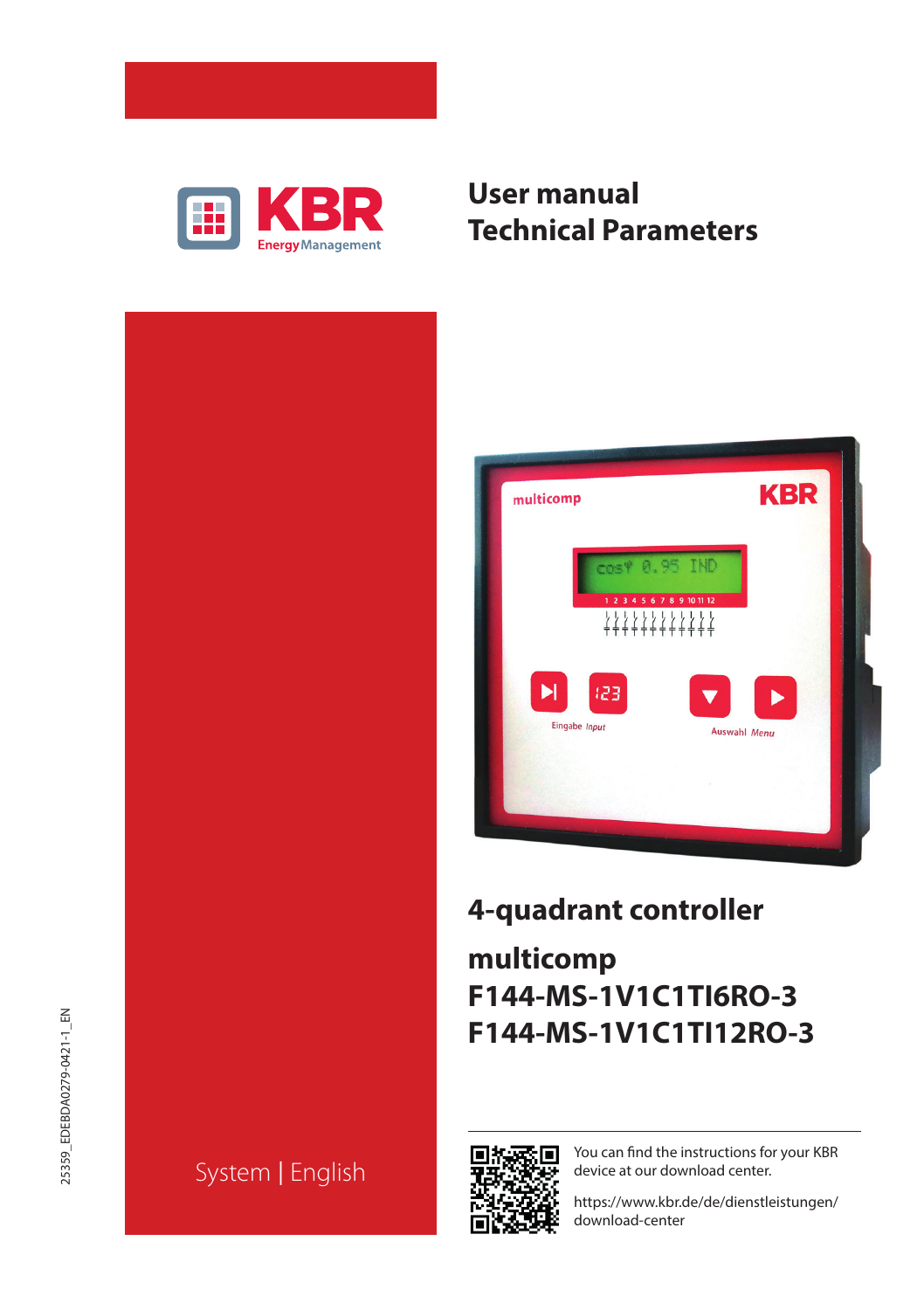# **Table of Contents**

| $\mathbf{1}$   |  |
|----------------|--|
| 1.1            |  |
| 1.3            |  |
| 1.4            |  |
| 1.5            |  |
| 1.6            |  |
| 2              |  |
| 3              |  |
| $\overline{4}$ |  |
| 5              |  |
| 5.1            |  |
| 5.2            |  |
| 5.3            |  |
| 5.4            |  |
| 5.5            |  |
| 5.6            |  |

**KBR Kompensationsanlagenbau GmbH** does not accept any liability for any loss or damage resulting from printing errors in or changes to this manual.

In addition, **KBR Kompensationsanlagenbau GmbH** does not accept any liability for any loss or damage caused by defective devices or devices manipulated by the user.

Copyright 2021 by **KBR Kompensationsanlagenbau GmbH** Subject to change.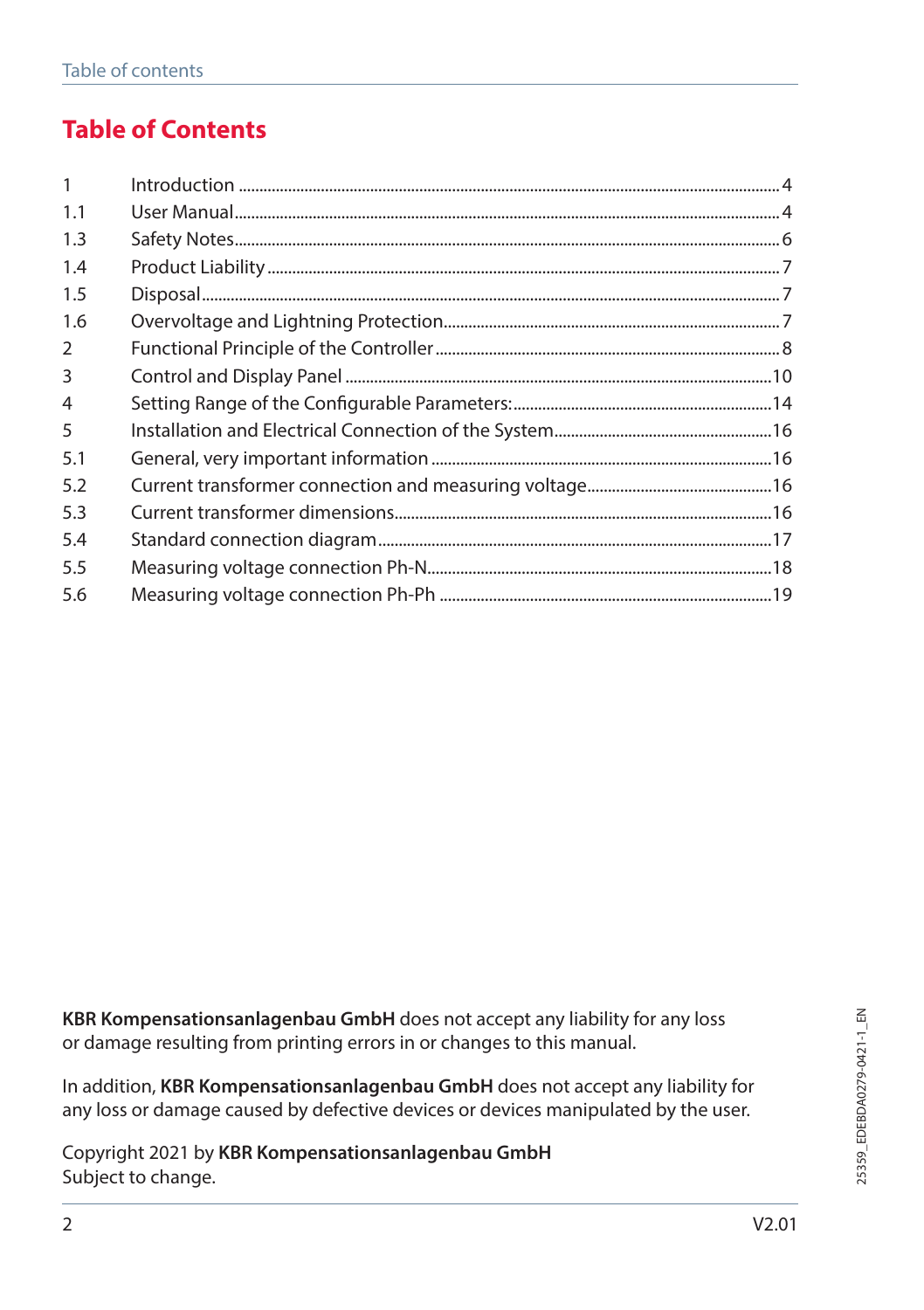| 6      |  |
|--------|--|
| 6.1    |  |
| 7      |  |
| 8      |  |
| 9      |  |
| 9.1.   |  |
| 9.2    |  |
| 9.3    |  |
| 9.4    |  |
| 9.5    |  |
| 9.6    |  |
| 9.7    |  |
| 10     |  |
| 11     |  |
| 12     |  |
| 12.1   |  |
| 12.2   |  |
| 12.3   |  |
| 12.4   |  |
| 12.5   |  |
| 12.6   |  |
| 12.7   |  |
| 12.7.1 |  |
| 12.7.2 |  |
| 12.8   |  |
| 12     |  |
| 14     |  |
| 14.1   |  |
| 142    |  |
| 14.3   |  |
| 14.4   |  |
| 14.5   |  |
| 15     |  |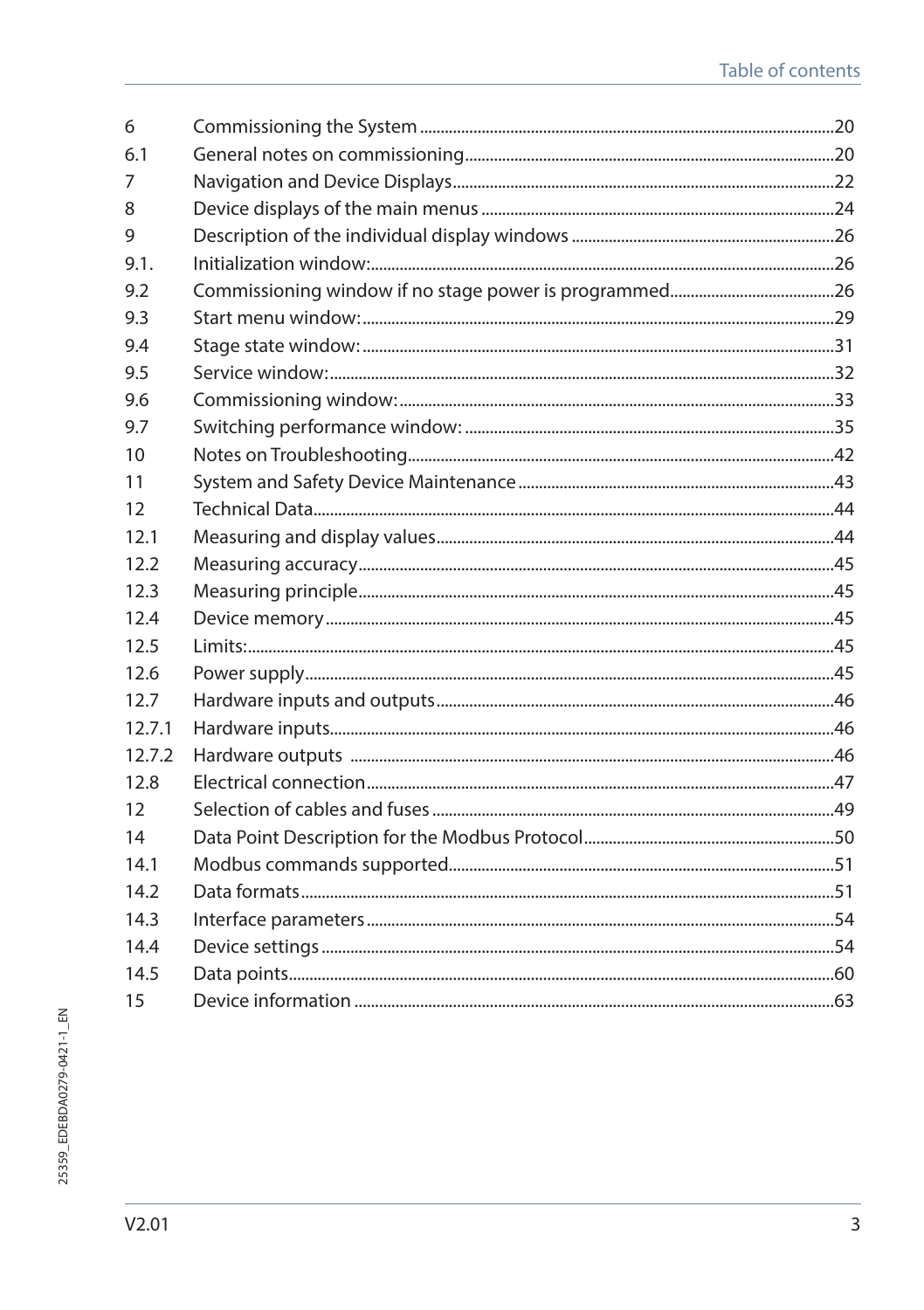# **1 Introduction**

Thank you for choosing this KBR quality product.

To become familiar with the operation and programming of the device and to use the full range of functions of this high-quality product at all times, you should read this user manual carefully.

The individual chapters explain the technical details of the device and show how damage can be avoided through proper installation and commissioning.

#### **1.1 User Manual**

This user manual describes the device version multicomp F144-3. This user manual must be accessible to the user at all times (e.g. in the switchgear cabinet). Even if the device is resold to third parties, the manual remains an inherent part of the device.

Although the utmost care has been taken in writing this user manual, errors may still occur. We would be very grateful if you would notify us of any errors or unclear descriptions you may notice.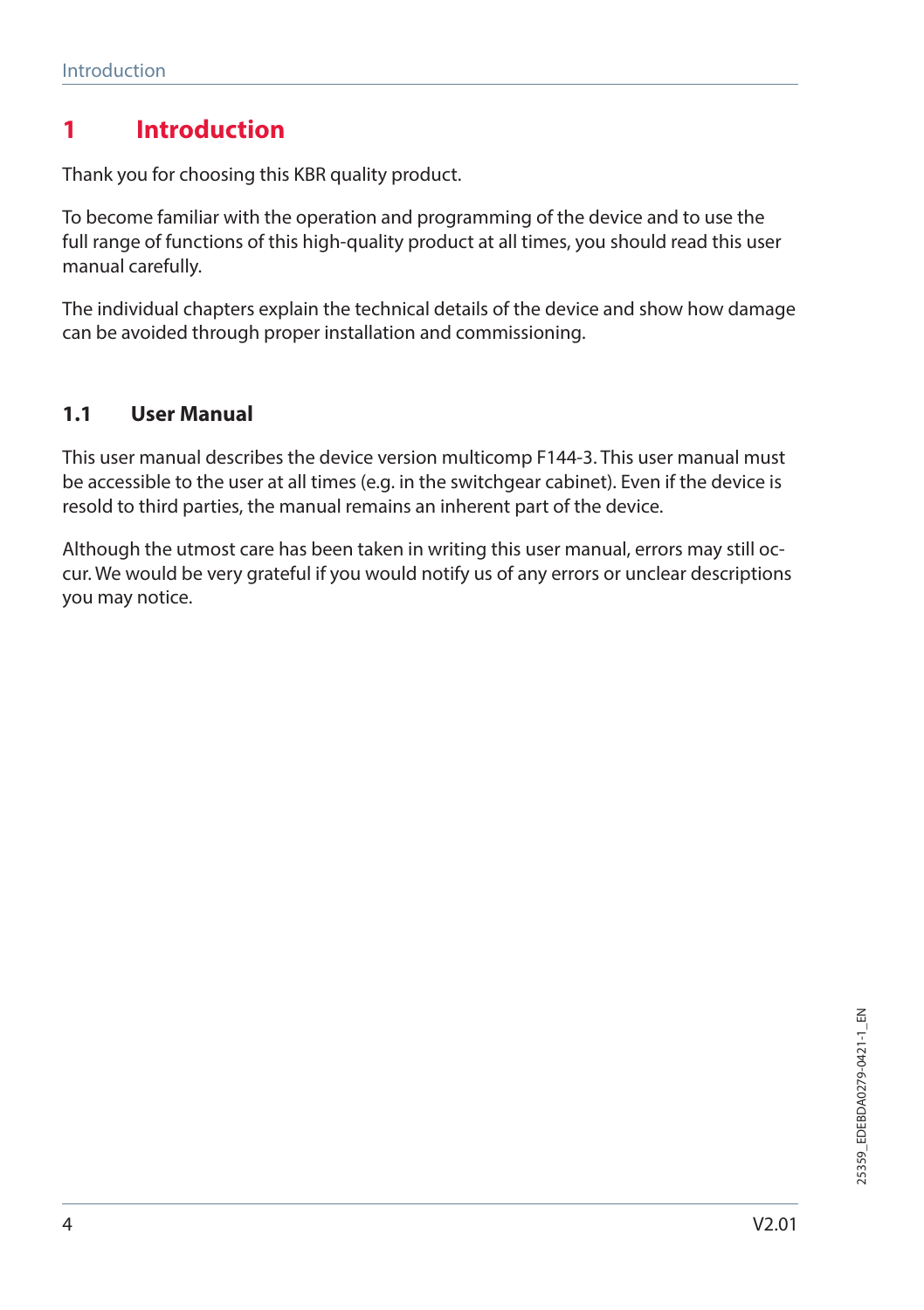## **1.2 Safety Keys**

This manual contains instructions that you must follow for your personal safety and to avoid material damage. These instructions are identified by a warning sign or information symbol, depending on the degree of hazard they warn about.



"Warning" means that death, major injuries or damage may occur if suitable safety precautions are not taken.



"Caution" means that minor injuries or damage may occur if the appropriate safety precautions are not taken.



"Note" is an important piece of information on the product, its operation or the respective part of the operating instructions to which special reference is being made.

### **Disclaimer**

The contents of these operating instructions have been carefully reviewed in terms of the hardware and software described. Nonetheless, deviations cannot be ruled out, and the manufacturer cannot guarantee 100% conformity. The specifications made in these operating instructions are reviewed on a regular basis; any corrections required will be included in the next revision.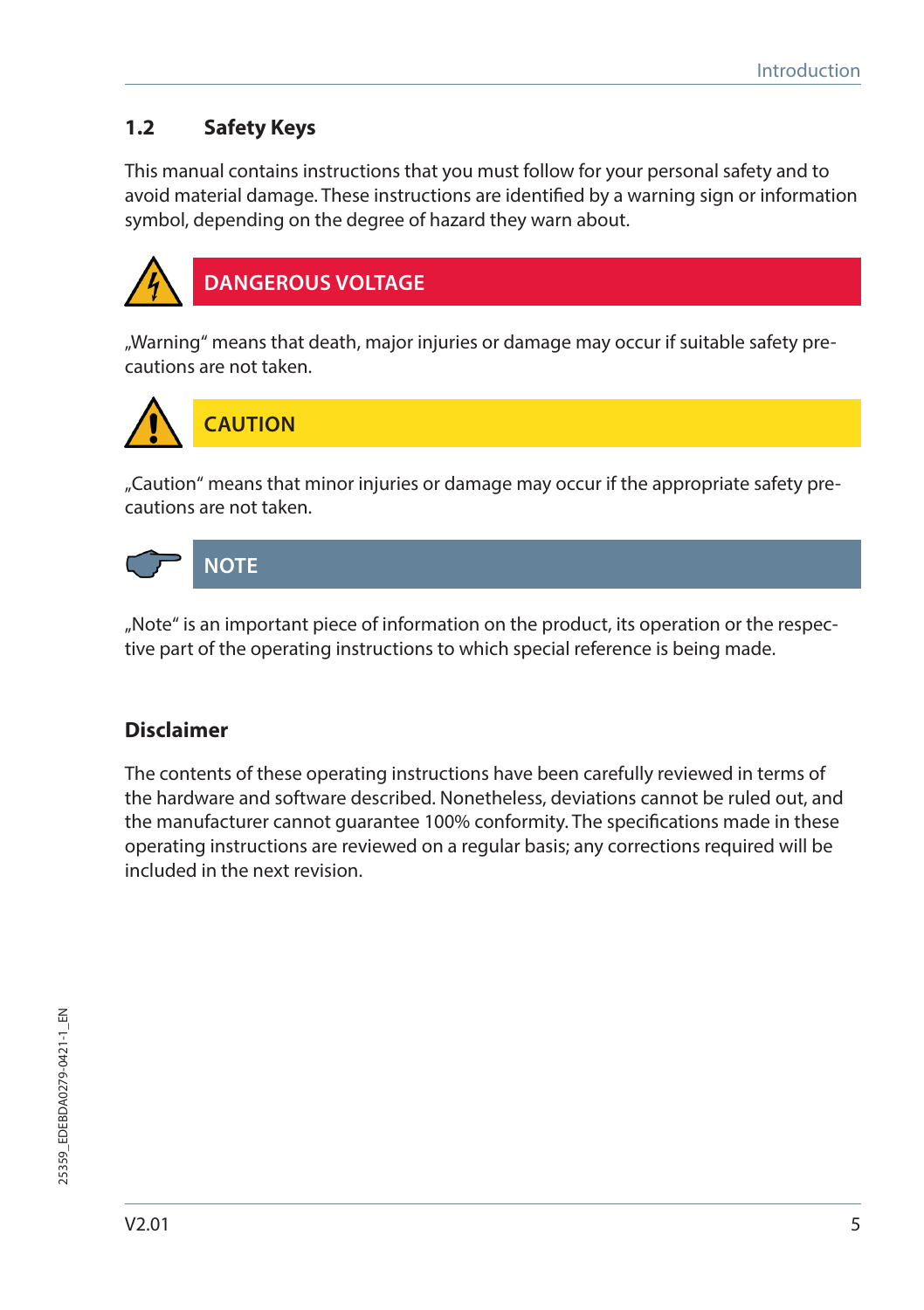## **1.3 Safety Notes**

In order to prevent operating errors, device operation is kept as simple as possible. This will enable you to start your device up quickly.

It is in your own interest to read the following safety instructions carefully. The applicable DIN/VDE regulations must be observed for installation!

Power supply connection, setup and operation of the device must be performed by qualified personnel only. Qualified personnel as defined in the safety notes in this user manual are those authorized to set up, ground and mark devices, systems and circuits in accordance with applicable standards and regulations.

To prevent fire and electric shock, do not expose the device to rain or moisture!

Before connecting the device to the power supply, check whether the local power supply conditions comply with the specifications on the device nameplate.



# **CAUTION**

Incorrectly connecting the device can damage it.

For device connection, the data given in the connection diagram must be complied with (see chapter "Connection diagram") and the connection lines must be voltage-free. When wiring, always ensure that all wiring material used is neither damaged nor defective and that the polarity is correct!

Proper and safe operation of the product requires correct transport, storage, installation and assembly as well as careful operation and maintenance.

If the device has any visible damage it is considered unfit for use and must be disconnected from the power supply!

Troubleshooting, repairs and maintenance work may only be carried out at our plant or after contacting our customer service team. If the device is opened without authorization, any warranty or guarantee claim is forfeited. Correct functioning can no longer be guaranteed!

Opening the device may expose live parts. Capacitors in the device may still be charged, even if the device has been disconnected from all power sources. Do not operate open devices under any circumstances!

Systems that are at risk from lightning strikes must feature lightning protection for all input and output lines.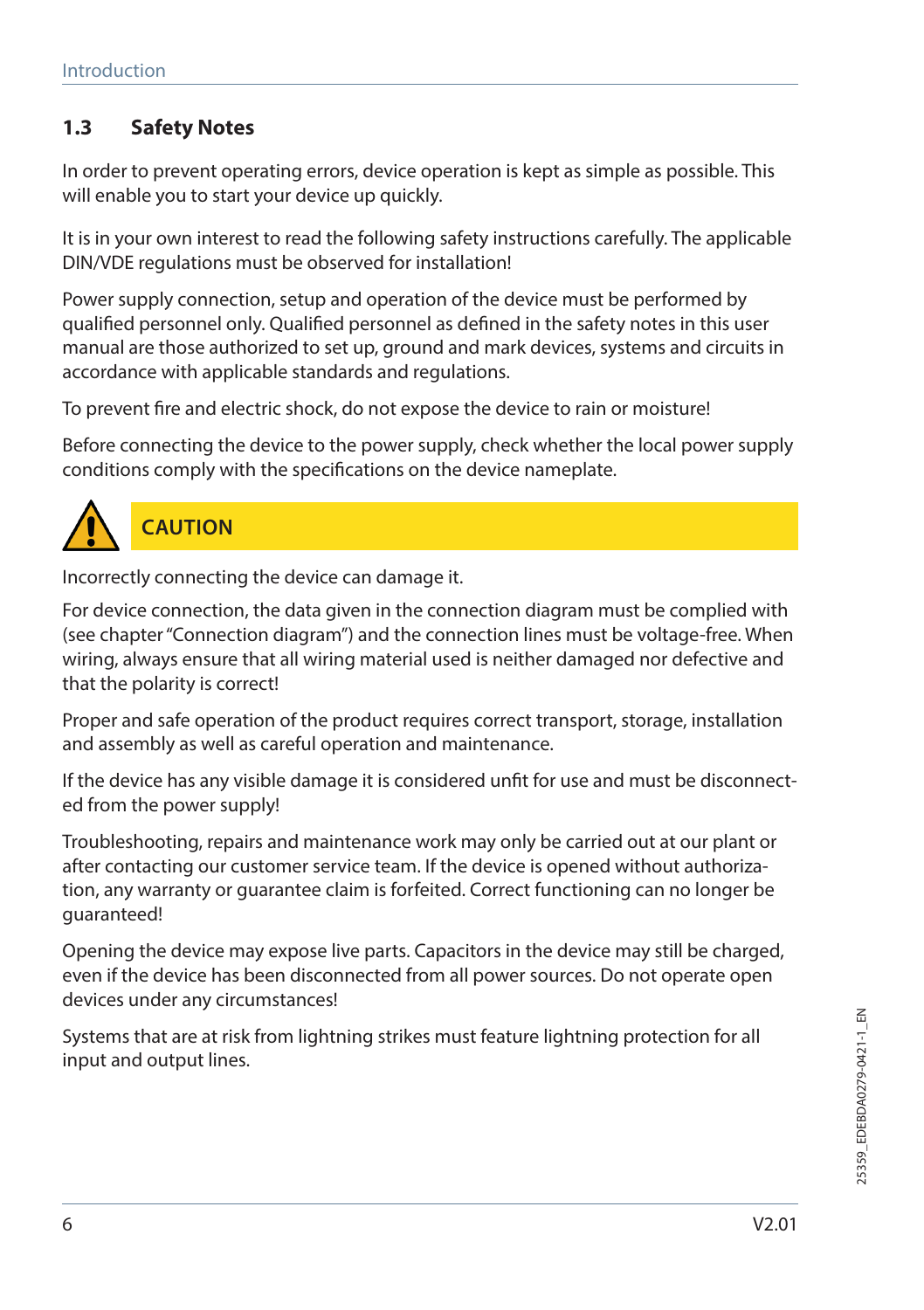## **1.4 Product Liability**

You have purchased a high-quality product. Only top-quality components with exceptional reliability are used.

Each device undergoes a long-term test before delivery.

With regard to product liability, please see our general terms and conditions for electronic devices, which you can read at www.kbr.de.

The warranty on device characteristics only applies if the device is operated in accordance with its intended use!

#### **1.5 Disposal**

Please dispose of defective, out-of-date or no longer used devices properly.

If required, we will dispose of the device for you.

#### **1.6 Overvoltage and Lightning Protection**

To protect your purchased high-quality devices from damage, we strongly recommend that you take overvoltage protection measures. Protect control voltage inputs, pulse and bus lines.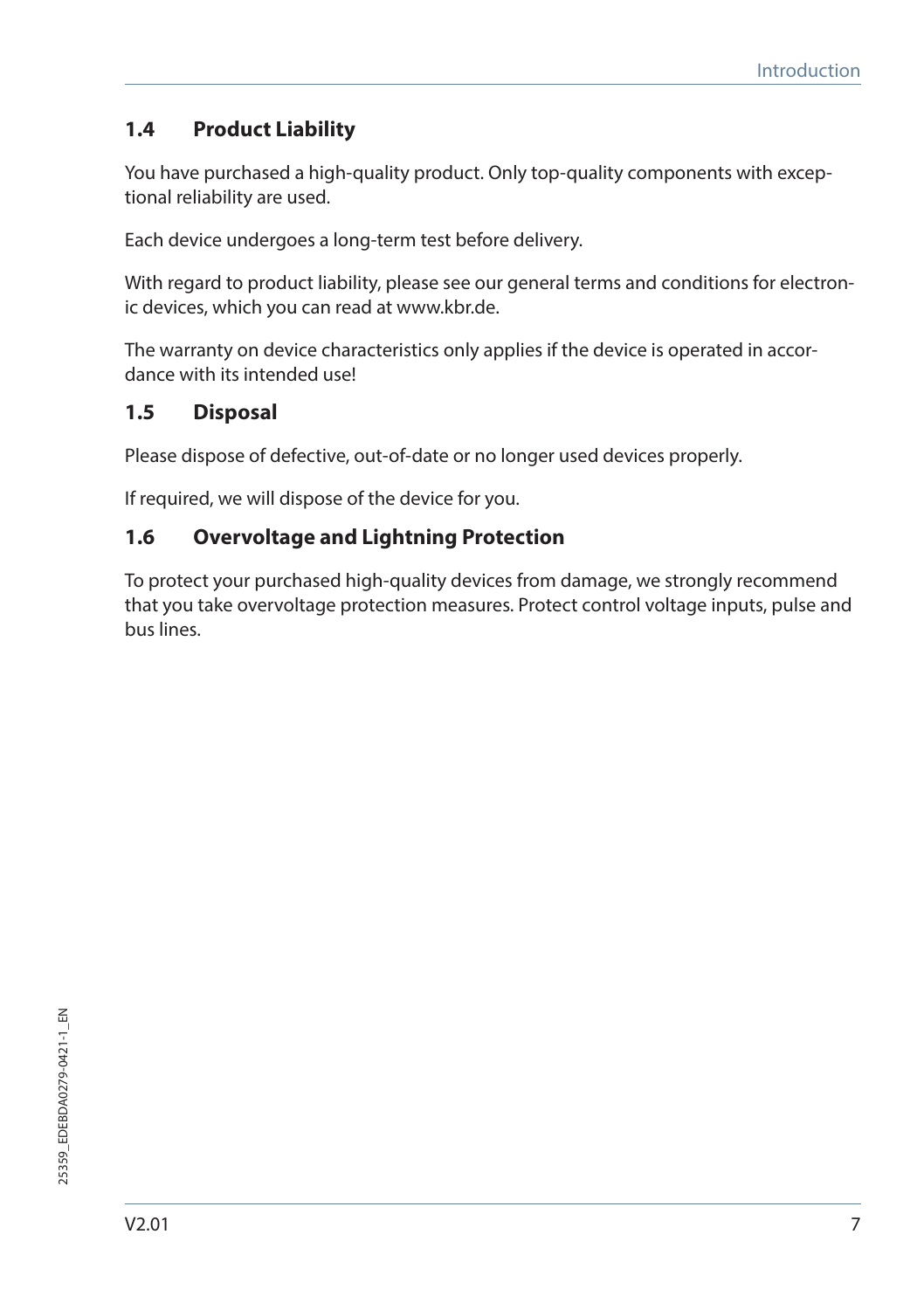# **2 Functional Principle of the Controller**

The controller's microprocessor records the mains voltage and current consumption of the entire plant by measuring transformer inputs (A/D converter) and, on the basis of this, calculates the active and reactive power ratio of the mains. The controller operates in four quadrants.

**Energy recovery in generator operation is detected and indicated by a "G" flashing on the LCD display. During this time, compensation to cos phi 1.00 (output cos phi) is performed. To prevent alternating switching operations, this target cos phi is maintained for 15 minutes after generator operation.**

The compensated power required for the target cos phi is calculated continuously. If the power difference corresponds to the set hysteresis (switch-on and switch-off hysteresis), the stages are switched depending on the required compensation power. Manually switched stages are, however, not included in the optimization. In case of identical stages with identical power, the stage that has been switched off for the longest time is switched on.

Having fewer switching operations results in optimum adjustment. Even for large systems, sensitive controls can be set up with just a few modules. Stage ratios do not need to be considered. After compensation, switching operations are interrupted for a configurable time. To prevent alternating switching operations, you can increase the stage switch-off delay by up to 150% of the smallest stage's power.

In low load operation (secondary measuring current under the limit), the stages are switched off after the set delay time.

The integrated temperature measurement input monitors the temperature in the reactive power Compensation system and causes the fan to be switched on if a predefined temperature threshold is exceeded and switched off again when the temperature drops below the reset temperature.

To prevent the fan from switching unnecessarily often, it has a run-on time of 30 minutes. You can switch the fan (relay output 6 or 12 depending on the device version) on or off permanently using the "Stage status" menu. If you select "Auto", the fan output is controlled by the temperature measuring input.

You can also protect the system by defining a switch-off temperature. This makes it possible to switch stages off in time if there is a risk of damage due to overheating. Once the temperature drops below the reset temperature, the stages are switched on again one after the other.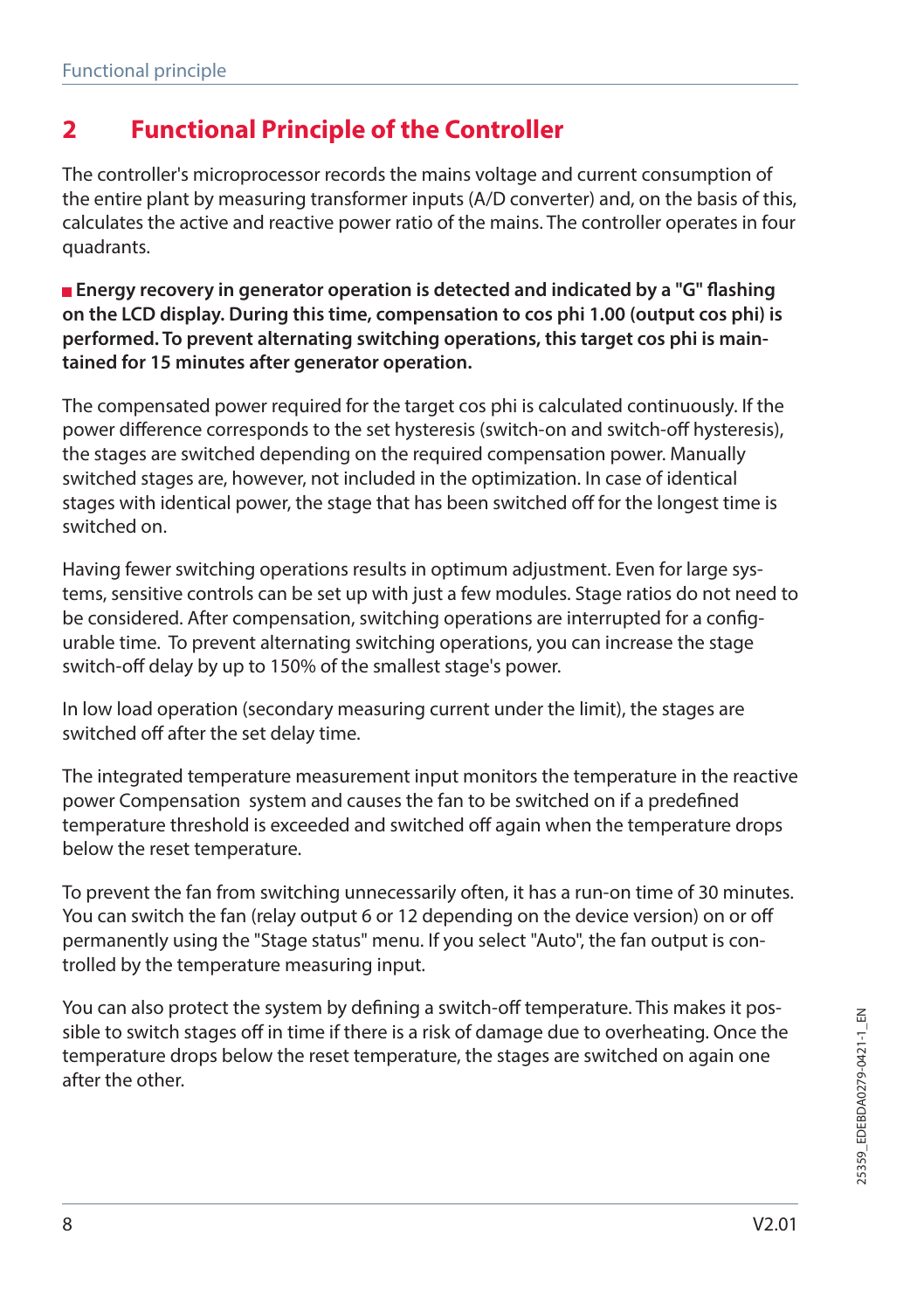The settings are saved on an EEPROM so that they are not lost in the event of a power failure.

The measuring cycle of the controller used to record the necessary network parameters takes approx. 20 ms.



Limit for overvoltage switch-off = measuring voltage  $+10%$  (taking the measuring voltage ratio into account). This value cannot be changed and serves to protect the compensation system.

In the event of an error, the compensation stages are switched off. The alarm relay switches and "Overvoltage" is displayed.



The discharge times are automatically predefined for the following programmed stage powers. However, these must be checked and corrected if they differ from the capacitor specifications.

| Capacitor power     | Discharge resistance | Discharge time |
|---------------------|----------------------|----------------|
| 0.1 kvar – 9.9 kvar | 300 kOhm             | 60 seconds     |
| 10 kvar – 19.9 kvar | 300 kOhm             | 120 seconds    |
| 20 kvar and above   | 300 kOhm             | 180 seconds    |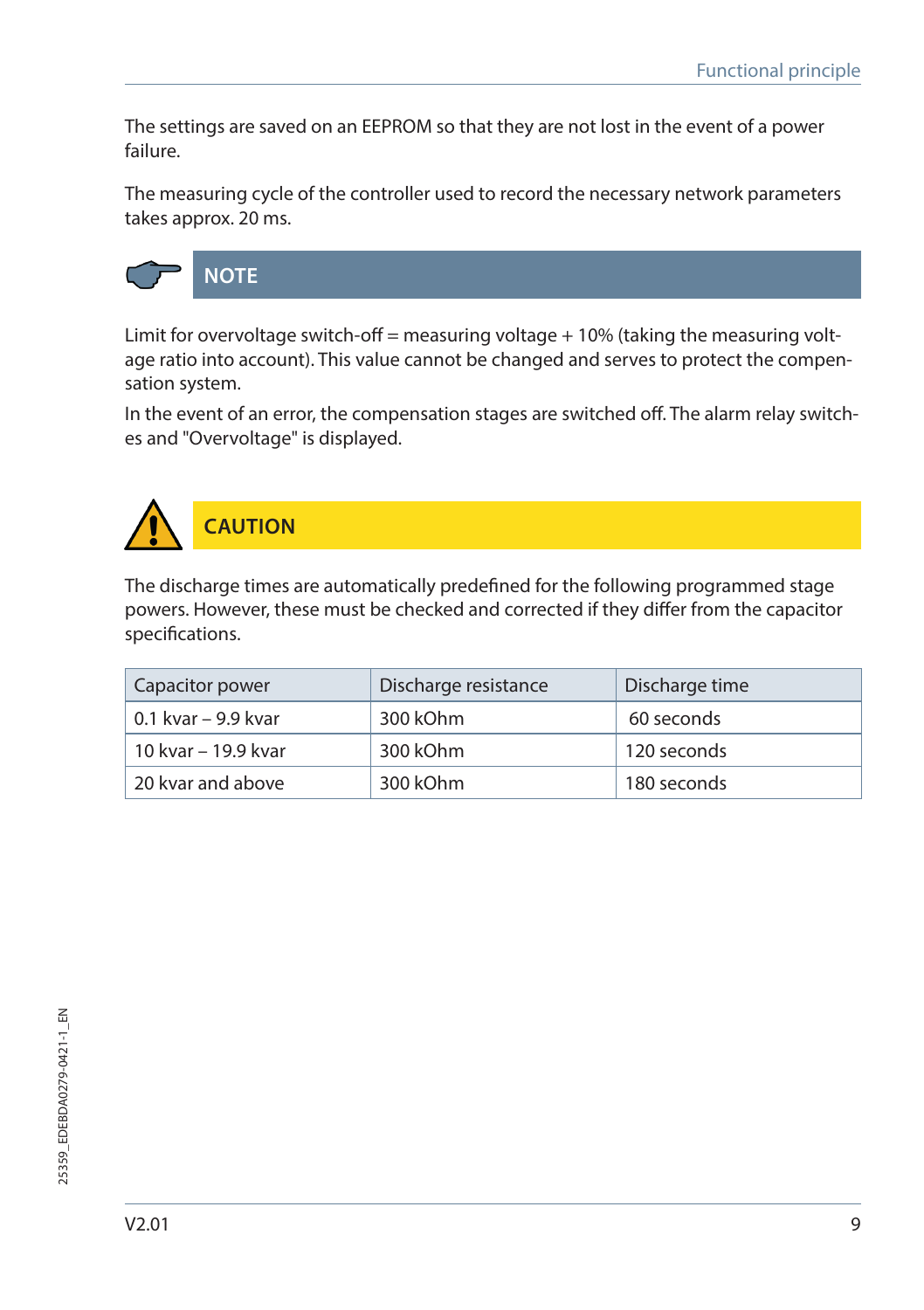# **3 Control and Display Panel**

#### **multicomp F144-3 Eco 6-stage**



#### **multicomp F144-3 Eco 12-stage**



#### **Operating elements:**

- 1 LCD displaying the current status and user prompts
- 2 Number of possible controller output lines
- 3 Two sensor buttons for parameter configuration
- 4 Two sensor buttons for menu selection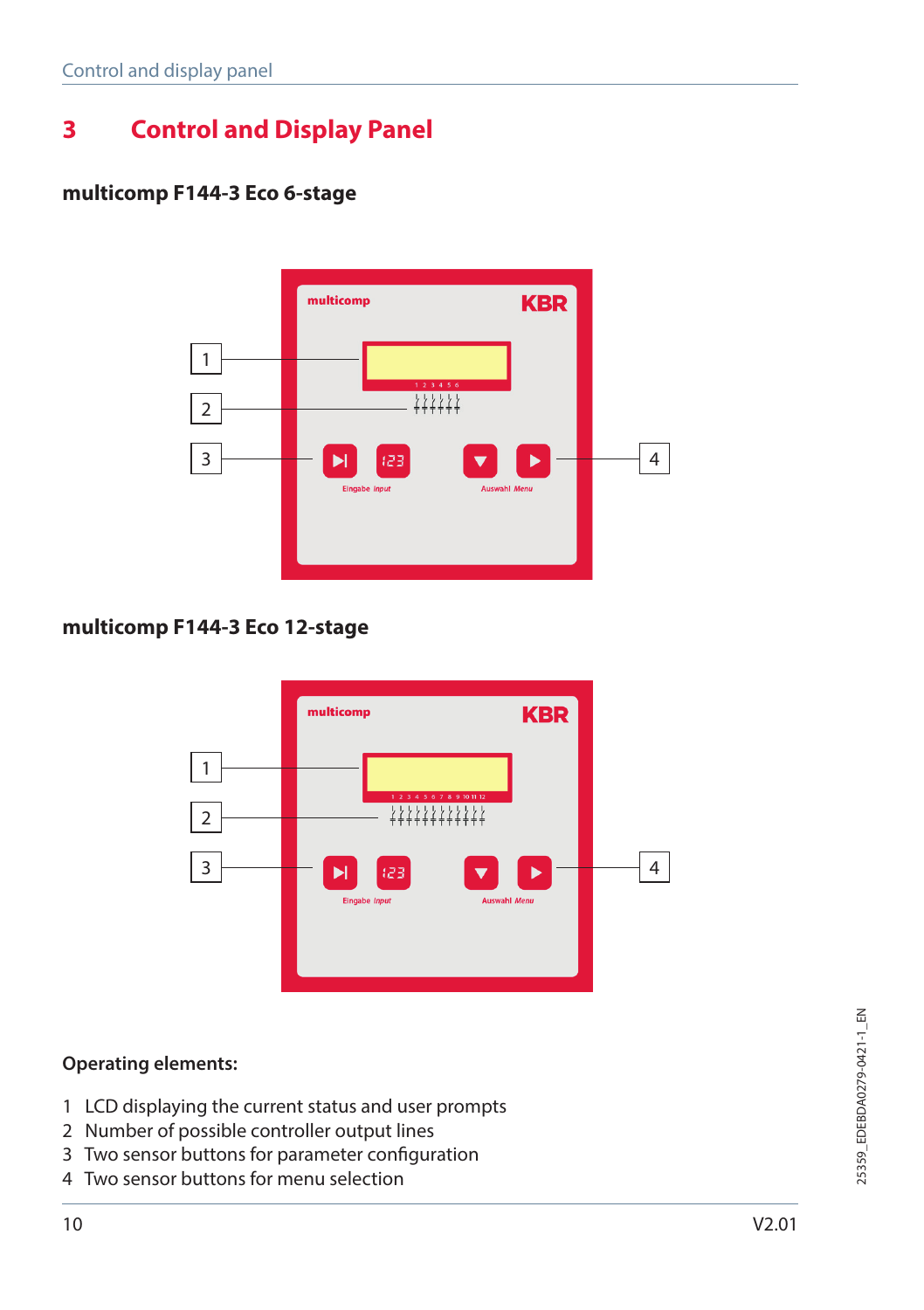# **General notes on operating the sensor buttons:**

| <b>D</b> button                          | Start configuration and reset input                                 |  |
|------------------------------------------|---------------------------------------------------------------------|--|
| <b>B</b> button                          | Change values during configuration                                  |  |
| $\blacksquare$ button                    | Navigate through submenus                                           |  |
| $\Box$<br>D.                             | Navigate through main menus and save button<br>during configuration |  |
| <b>Button combinations:</b>              |                                                                     |  |
| $\Box$ and $\Box$ buttons                | Delete accumulated values and reset the system                      |  |
| Default controller settings after reset: |                                                                     |  |
| Consumption target cos phi:              | 0.95 inductive                                                      |  |
| Recovery target cos phi:                 | 1.00 (cannot be changed)                                            |  |
| Alarm cos phi:                           | 0.92 inductive                                                      |  |
| Main transformer current:                | Primary current 1000 A                                              |  |
|                                          | Secondary current 5 A                                               |  |
| Measuring voltage:                       | Primary voltage 400 V Ph-Ph<br>(corresponds to 230V Ph-N)           |  |
|                                          | Secondary voltage 400 V Ph-Ph<br>(corresponds to 230V Ph-N)         |  |
| $\blacksquare$ Rot. field U:             | $L1-N$                                                              |  |
| $\blacksquare$ Rot. field I:             | L1                                                                  |  |
| Current attenuation coefficient:         | $\overline{2}$                                                      |  |
| Voltage attenuation coefficient:         | $\overline{2}$                                                      |  |
| Attenuation coefficient Omiss:           | 2                                                                   |  |
| ■ Alarm delay:                           | 20 minutes (1200 s)                                                 |  |
| Idle time:                               | 30 seconds                                                          |  |
| Switching interval:                      | 8 seconds                                                           |  |
| Hysteresis connection:                   | 100% of lowest stage power                                          |  |
| Hysteresis switch-off:                   | 100% of lowest stage power                                          |  |
| Switching performance Priority           | Operation cycles, 24hours Switching off                             |  |
| Operating cycle limit:                   | 80000                                                               |  |
| Operating cycle count:                   | Activated by set limit                                              |  |
| Stage switching mode:                    | Automatic                                                           |  |
| Sampling rate:                           | Automatic                                                           |  |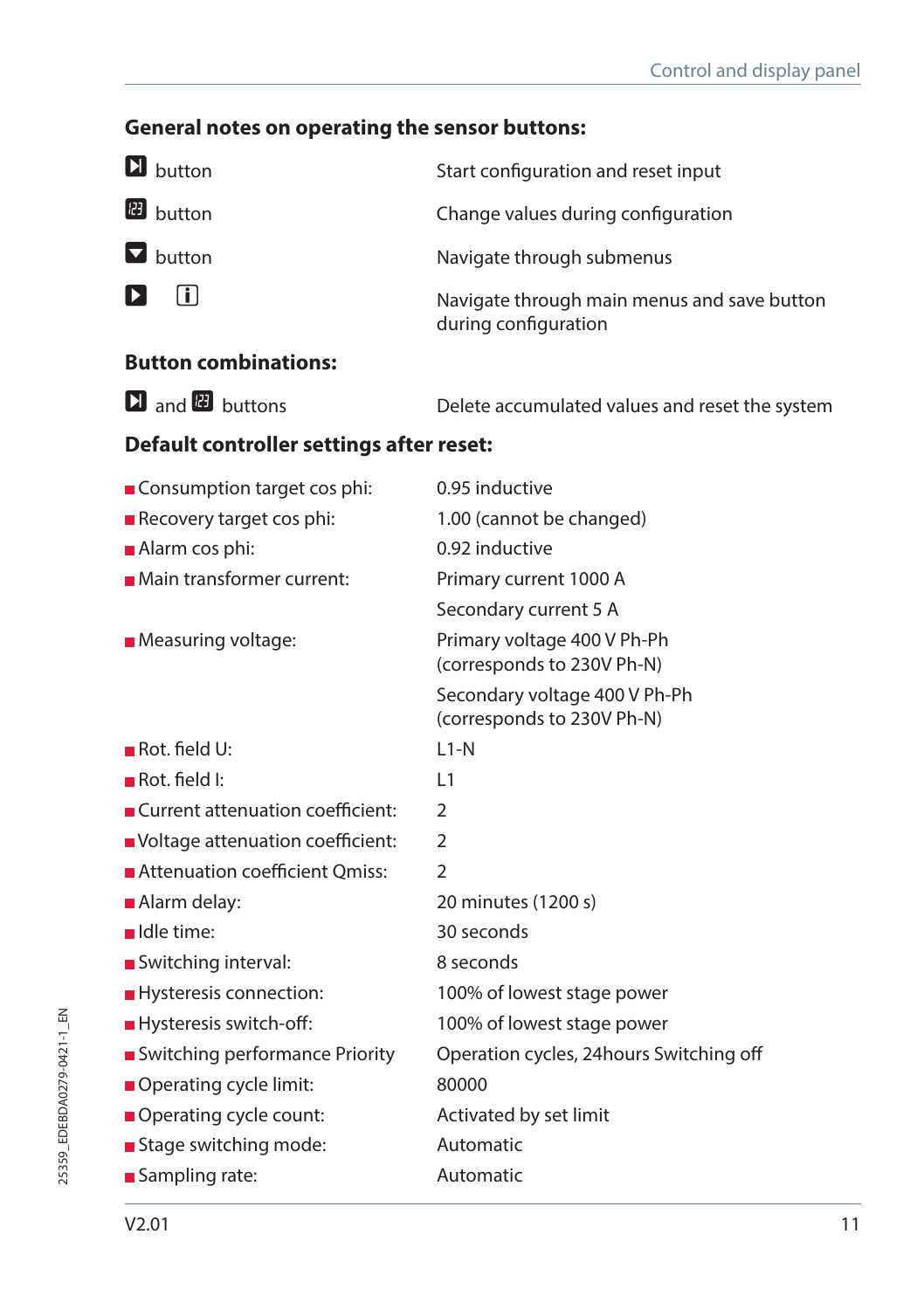| <b>Harmonics monitoring:</b>            | Activated by set limit                                      |
|-----------------------------------------|-------------------------------------------------------------|
| Limit THD:                              | 8%                                                          |
| Stage power:                            | Not set                                                     |
| Stage power monitored:                  | Deactivated                                                 |
| Discharge time:                         | 180 seconds                                                 |
| <b>Password:</b>                        | No password<br>(9999, meaning all functions are accessible) |
| <b>Language display:</b>                | English                                                     |
| Contrast setting:                       | 4                                                           |
| <b>Brightness setting:</b>              | 5                                                           |
| Dimmer brightness:                      | 0                                                           |
| Low load limit:                         | $15 \text{ mA}$                                             |
| Low load delay:                         | 60 minutes                                                  |
| ■ Temperature measurement:              | On                                                          |
| Relay 6/12 as stage or fan:             | Fan                                                         |
| Alarm relay as error message<br>or fan: | Error message                                               |
| Fan switch-on temperature:              | >28 °C                                                      |
| Fan switch-off temperature:             | $<$ 23 °C                                                   |
| System switch-off temperature:          | $>48^{\circ}$ C                                             |
| System switch-on temperature:           | $<$ 43°C                                                    |
| Learning mode menu display:             | Off                                                         |
| ■ Key sounds:                           | On                                                          |

# **Error message dialog after reset:**

| No measuring voltage:           | Message and alarm relay |
|---------------------------------|-------------------------|
| No stage power:                 | Message and alarm relay |
| Facility too small:             | Message and alarm relay |
| THD too high:                   | Message and alarm relay |
| Operating cycle limit exceeded: | Message and alarm relay |
| No measuring current:           | Message and alarm relay |
| Low load operation:             | Message and alarm relay |
| Temperature switch-off:         | Message and alarm relay |
|                                 |                         |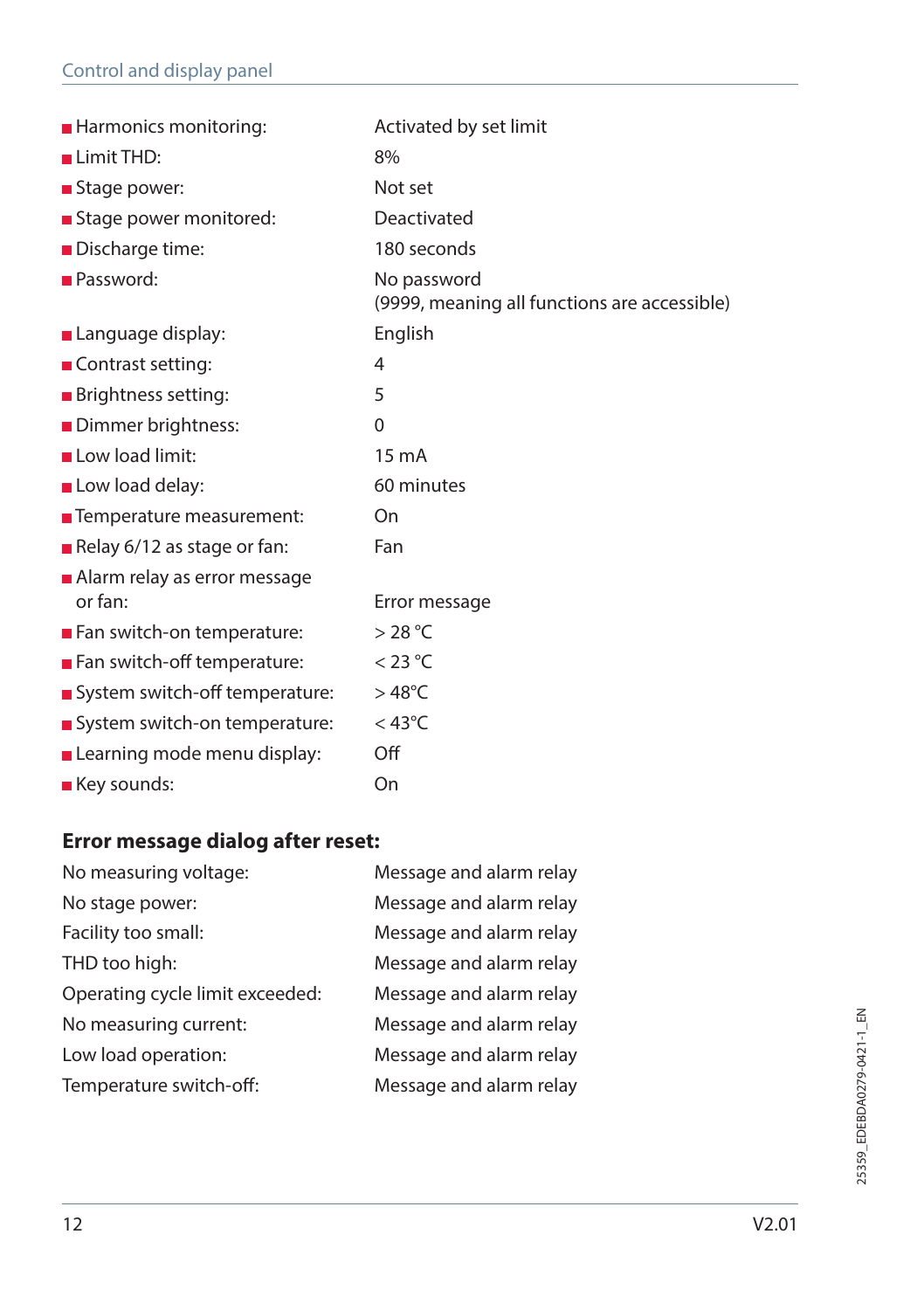#### **The controls in the compensation systems are preset.**

- The following parameters need to be checked or set:
- Target cos phi in accordance with the electricity supplier regulations (for kVA tariff cos  $phi = 1$ )
- **Primary current and secondary current in accordance with input current transformer.**
- Voltage transformer ratio, if required



Upon delivery, the bus protocol is set to:

Modbus RTU, baud rate 38400, parity even

This setting can only be changed manually on the device.

**Performing a "Reset to default settings" has no effect on changed settings.**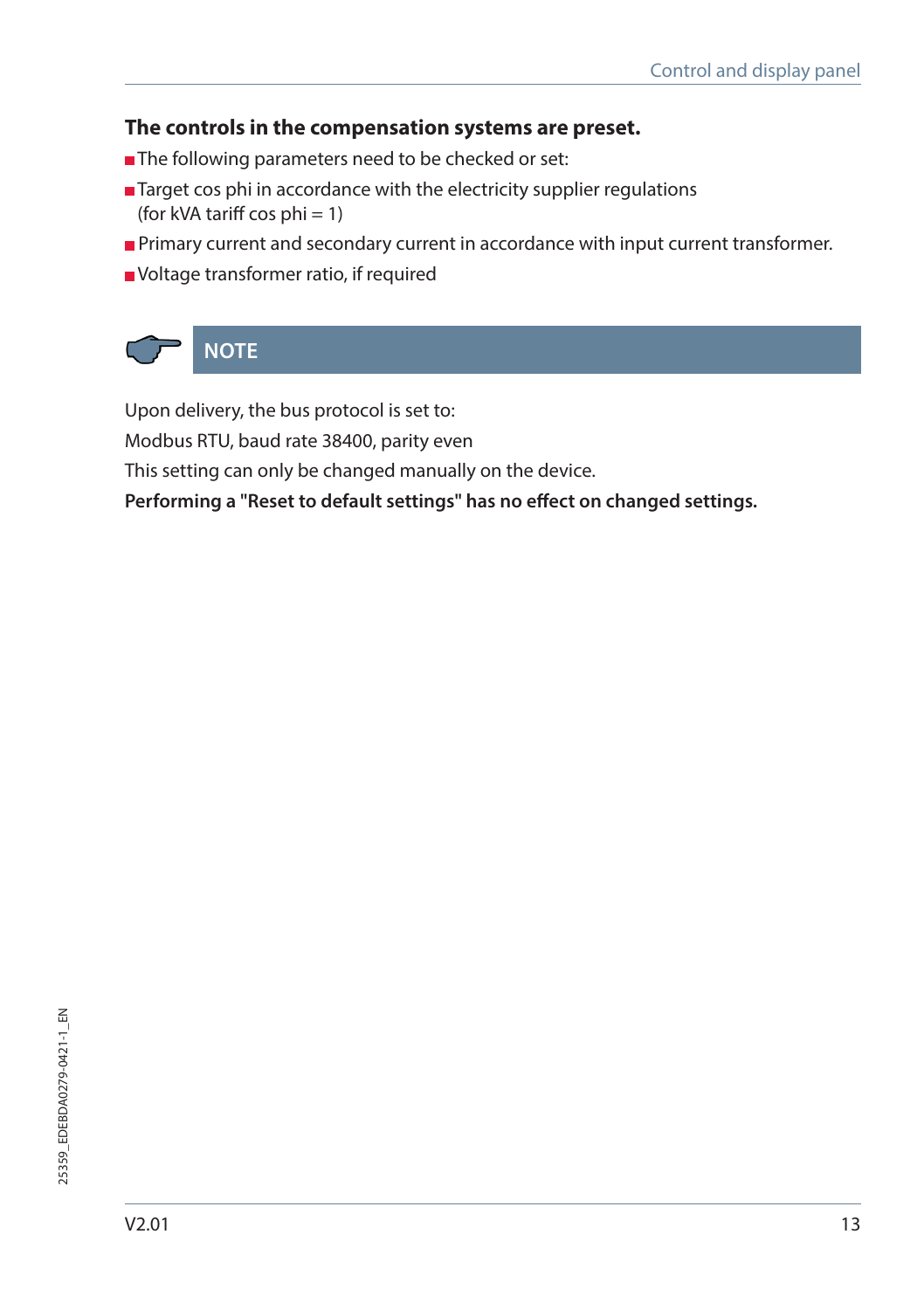# **4 Setting Range of the Configurable Parameters:**

## **Stage state:**

| Stage switching mode          | Automatic, Manual off, Manual on                                                  |
|-------------------------------|-----------------------------------------------------------------------------------|
| <b>Commissioning:</b>         |                                                                                   |
| Password                      | 4 digits, numerical, no password = 9999<br>(meaning all functions are accessible) |
| Primary current               | 1 A to 999999 A                                                                   |
| Secondary current             | 1 and 5 A                                                                         |
| Consumption target coso       | ind. 0.80 to cap. 0.80                                                            |
| Recovery target coso          | ind. 1.0 (cannot be changed)                                                      |
| Primary voltage               | 1 V to 99999 V Ph-Ph                                                              |
| Secondary voltage             | 1 V to 999 V Ph-Ph                                                                |
| Rot. field U                  | L1N, L2N, L3N, L12, L23, L31                                                      |
| Rot. field I                  | L1, L2, L3, -L1, -L2, -L3                                                         |
| Stage power learning mode     | Yes, No                                                                           |
| Stage power                   | 0 to 999.9 kvar                                                                   |
| Discharge time                | 0 to 999 sec.                                                                     |
| <b>Switching performance:</b> |                                                                                   |

| Hysteresis connection                | 70 to 150 %               |
|--------------------------------------|---------------------------|
| Hysteresis switch-off                | 70 to 150 %               |
| Switching performance Priority       | Operation cycles, runtime |
| Alarm relay time                     | 3 to 3000 sec.            |
| Idle time                            | 0 to 300 sec.             |
| Switching interval                   | $0$ to 10 sec.            |
| FTS alarm coso                       | ind. 0.70 to 1.0          |
| <b>Attenuation coefficient Qmiss</b> | 0 <sub>to</sub> 9         |
| Attenuation coefficient voltage      | 0 <sub>to</sub> 9         |
| Attenuation coefficient current      | 0 <sub>to</sub> 9         |
|                                      |                           |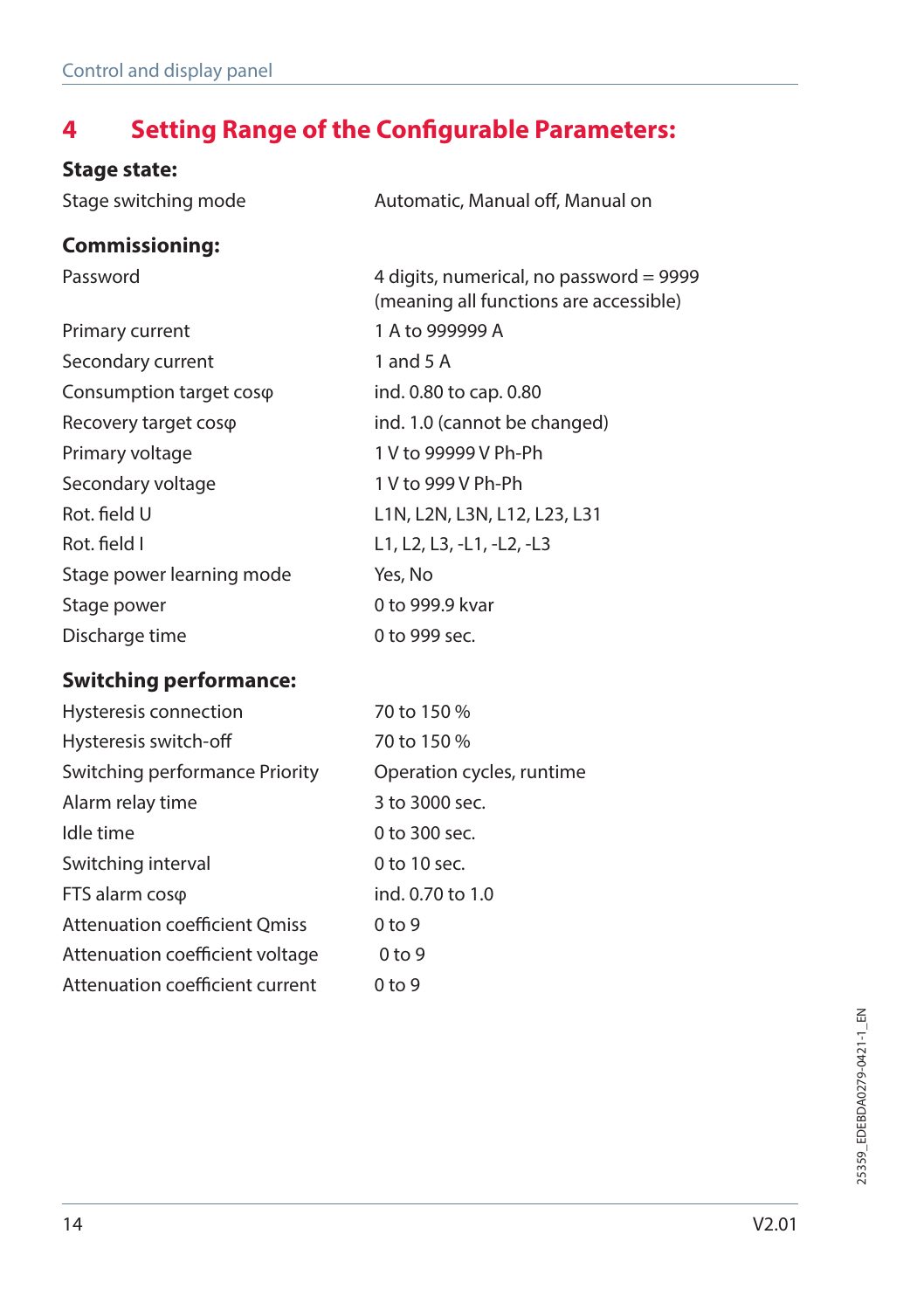| Error message dialog:                                                                |                                                           |
|--------------------------------------------------------------------------------------|-----------------------------------------------------------|
| No measuring voltage                                                                 | The settings Message or                                   |
| No stage power                                                                       | Alarm relay or Message and                                |
| Facility too small                                                                   | Alarm relay or Off                                        |
| THD too high                                                                         | is identical for all errors!                              |
| Operating cycle limit exceeded                                                       |                                                           |
| No measuring current                                                                 |                                                           |
| Light load                                                                           |                                                           |
| Temperature switch-off                                                               |                                                           |
| Extras:                                                                              |                                                           |
| Display language                                                                     | German, English, French, Spanish                          |
| <b>THD limit</b>                                                                     | 0 to 10%, harmonics monitoring can be disabled<br>$(0\%)$ |
| Operating cycle limit                                                                | 0 to 999999 ( $0 =$ deactivated)                          |
| Sampling rate                                                                        | Automatic, fixed 50 Hz, fixed 60 Hz                       |
| Stage power monitoring                                                               | Yes, No                                                   |
| Reset                                                                                | Run                                                       |
| Contrast setting                                                                     | $0$ to $10$                                               |
| <b>Brightness setting</b>                                                            | 0 <sub>to</sub> 9                                         |
| Dimmer brightness                                                                    | 0 <sub>to</sub> 9                                         |
| Low-load limit                                                                       | 15 mA, 50 mA                                              |
| Light load delay                                                                     | 1 minute to 60 minutes                                    |
| Temperature measurement                                                              | On / Off                                                  |
| Relay 6 or 12<br>(depending on the controller version) Compensation stage, fan relay |                                                           |
| Alarm relay                                                                          | Error message, fan relay                                  |
| Fan switch on temperature                                                            | $>$ 0 °C to 60 °C                                         |
| Fan switch off temperature                                                           | $<$ 0 °C to 60 °C                                         |
| Switching threshold system off                                                       | $>$ 0 °C to 60 °C                                         |
| System switch on temperature                                                         | < 0 °C to 60 °C                                           |
| Bus mode                                                                             | Modbus (eBus for production)                              |
| Learning mode menu display                                                           | On / Off                                                  |
| Key sounds                                                                           | On / Off                                                  |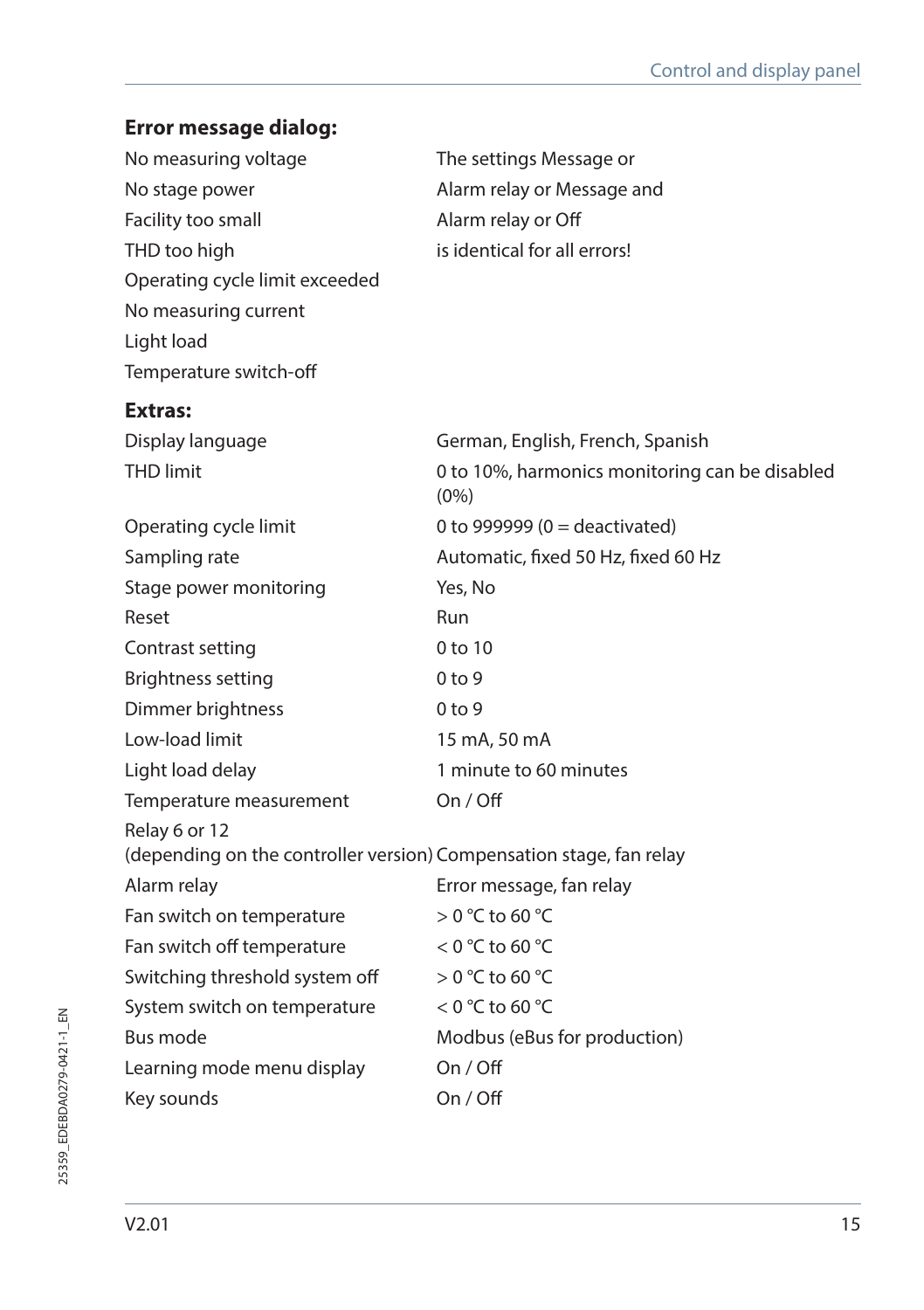# **5 Installation and Electrical Connection of the System**

#### **5.1 General, very important information**

- Tighten all screws and connections. Failure to do so will void the warranty.
- Install and operate the device in accordance with the applicable VDE regulations (in particular VDE 0100) and the electricity supplier's regulations.
- **Connection cross-sections and fuse protection table: see attachment**

### **5.2 Current transformer connection and measuring voltage**

If possible, mount the transformer in the phase that corresponds to L1 of the compensation system (determine by means of voltage measurement). All capacitor and consumer currents must be determined. In case of unbalanced phase load (small systems), install the transformer in the phase with the highest load.

- **P1** (K) to energy supply (indicated on the transformer).
- **P2** (L) to load outputs
- S1 (k) with terminal k (controller terminal 20) and
- Connect S2 (I) to terminal I (controller terminal 21) in the compensation system (use a two-color cable!).

Wire cross section: up to 3 m = 1.5 mm<sup>2</sup>, up to 6 m = 2.5 mm<sup>2</sup>. For longer distances, we recommend using a 1 A transformer. The controller is designed for connection to 5 A and 1 A transformers; switching is done by firmware.

If you use existing transformers, the current paths must always be connected in series.

The secondary transformer current needs to be at least 15 mA. For lower currents, no capacitors are connected ("No measuring current" is displayed).

Connect the measuring voltage in accordance with the connection diagram.

### **5.3 Current transformer dimensions**

The current transformer is designed on the basis of the current consumption of the consumers, not the capacitor current. If other measuring devices are connected to a transformer in addition to the reactive power controller, the transformer power needs to be dimensioned accordingly. Losses also occur in the current transformer cable that need to be considered if there are long distances between the transformer and the controller.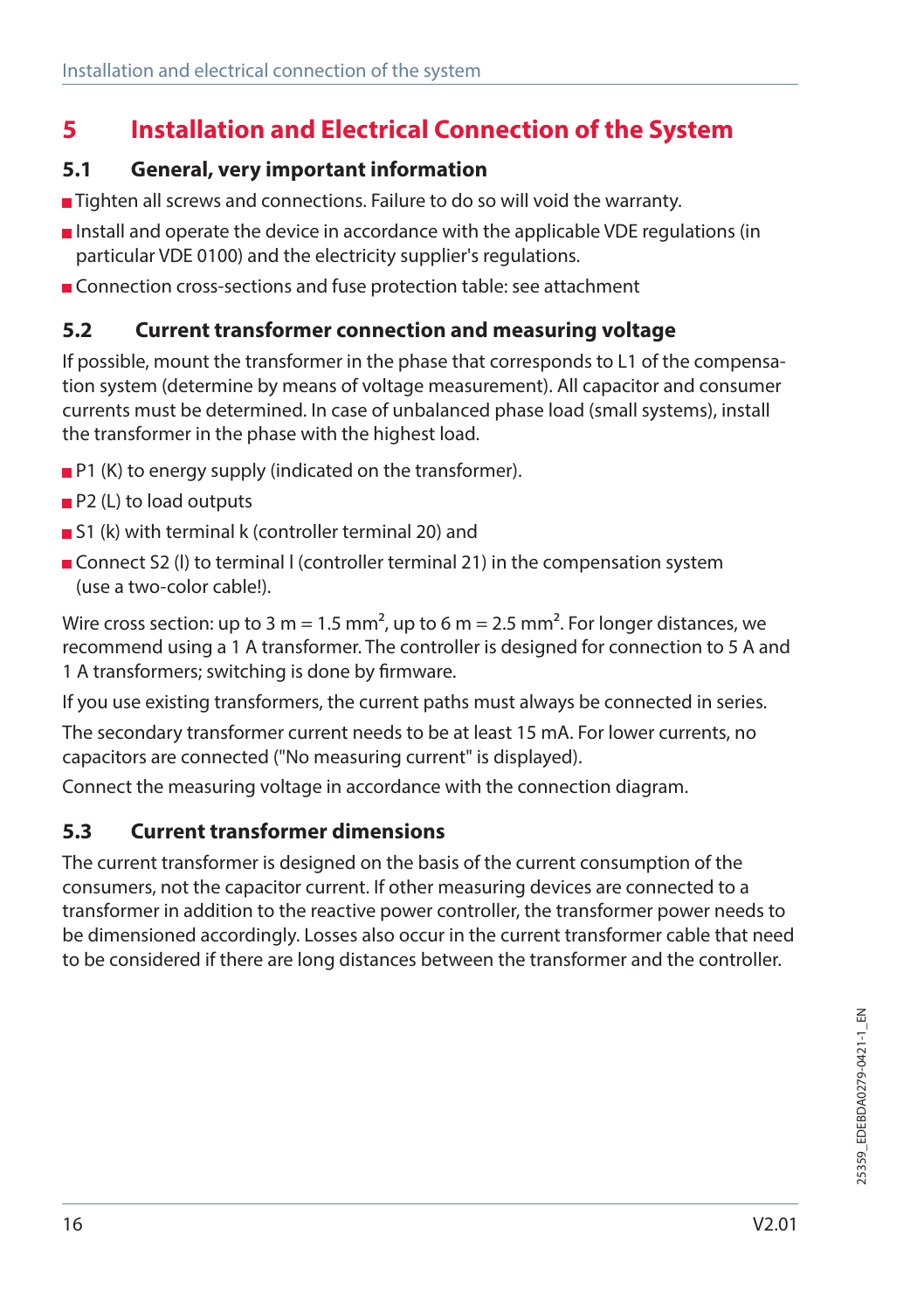## **5.4 Standard connection diagram**

# **NOTE**

When connecting the phase (L1) to terminal 1 and the neutral conductor (N) to terminal 2 (Ph-N 100V–240V+/-10 % 50Hz/ 60 Hz/DC) the safety device and the disconnector in the supply line to terminal 2 (N) are not required.

The safety device and the disconnector to terminal 2 (N) are only required for the following connection variants:

#### **Alternating voltage:**

Terminal 1 (L1) and terminal 2 (L2): US1 Phase-Phase 100V - 240V +/-10% 50Hz/60 Hz

#### **Direct voltage:**

Terminal  $1 (+)$  and terminal  $2 (-)$ : US1 100V - 240V +/-10% DC

Connection variants of the power supply

| <b>Terminal 1</b> | <b>Terminal 2</b>      | Voltage                        | Safety device and                             |
|-------------------|------------------------|--------------------------------|-----------------------------------------------|
|                   |                        | Power supply unit US1          | disconnector to<br><b>Terminal 2 required</b> |
| Phase L           | Neutral<br>conductor N | 100V - 240V +/-10% AC 50/60 Hz | No                                            |
| Phase L1          | Phase 12               | 100V - 240V +/-10% AC50/60 Hz  | yes                                           |
| $^+$              |                        | 100V - 240V +/-10% DC          | yes                                           |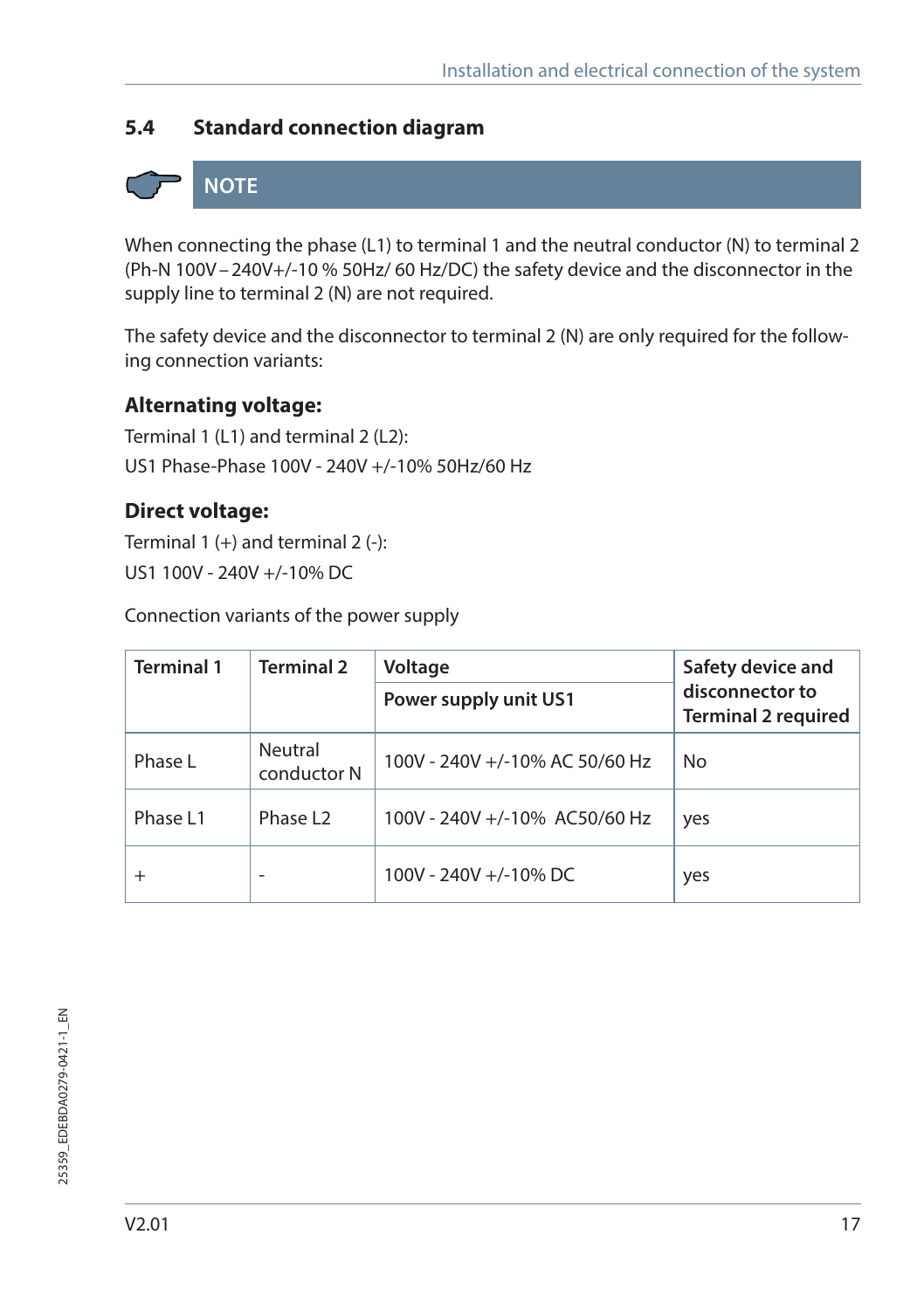### **5.5 Measuring voltage connection Ph-N**



V2.01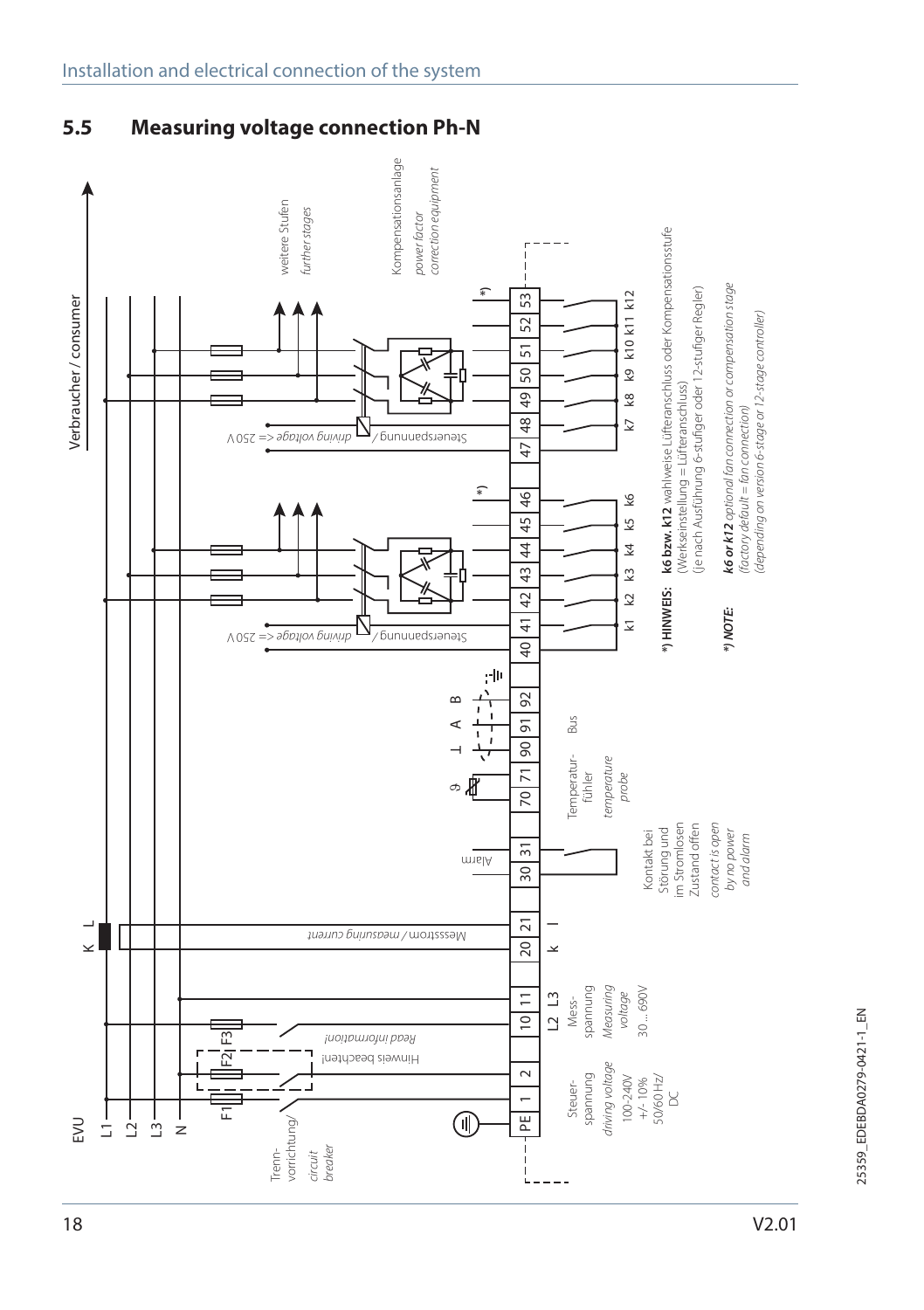V2.01



## **5.6 Measuring voltage connection Ph-Ph**

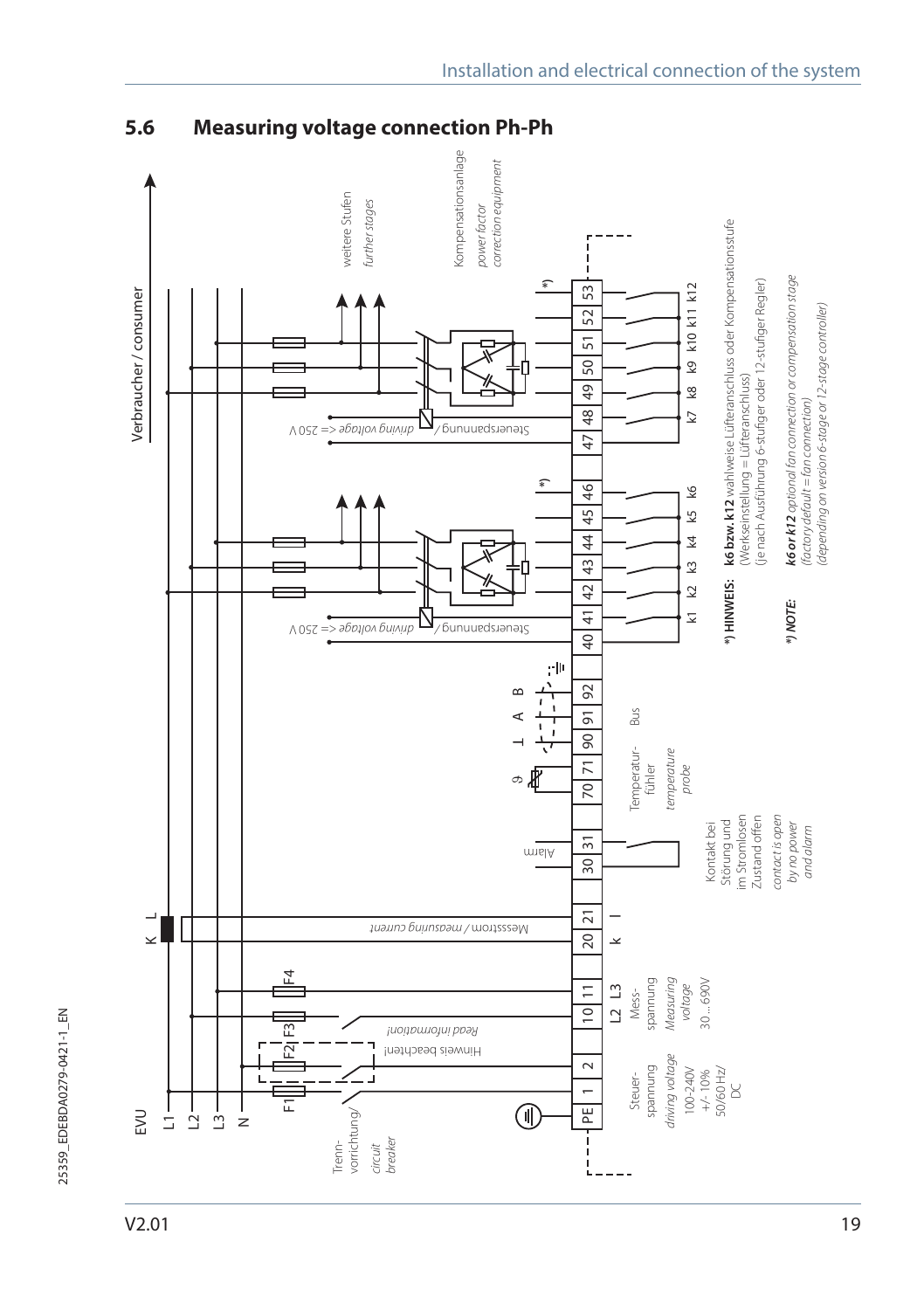# **6 Commissioning the System**

### **6.1 General notes on commissioning**

### **Compensation unit with controller**

The controller is configured as a compensation system component (see connection diagram) by default. The following settings need to be configured or checked:

- Target cos phi according to electricity supplier specifications.
- **Primary and secondary current in the main circuit according to the transformer fitted.**
- If required, set the measuring voltage transformer data.
- If no stage powers have been programmed, the controller will switch to the Commissioning menu after initialization. Next, stage power programming can be performed in the settings menu, or using the learning process.



You can start the learning process from the "Learning mode activate" submenu in the Commissioning menu, using the Enter/Input buttons.

If the "Learning mode" window is not displayed, please check the following:

 $\blacksquare$  is Menu on set for "Learning mode" in the "Extras" menu?

The settings are saved on an EEPROM so that they are not lost in the event of a power failure.

Switch on a sufficient number of inductive consumers (e.g. motors) before switching the compensation system on. A transformer current of at least 15 mA needs to be flowing in the secondary circuit for the controller to be activated. Below this limit, the error message "No transformer current" will be displayed.

Check the transformer connection (is the transformer ratio too high?).

**If all connection conditions are OK, the instantaneous power factor cos phi should be** displayed after initialization, e.g. Normally, when no capacitors are connected, cos phi lies in the range of 0.6 to 0.9 inductive, (e.g. cos phi 0.80 ind).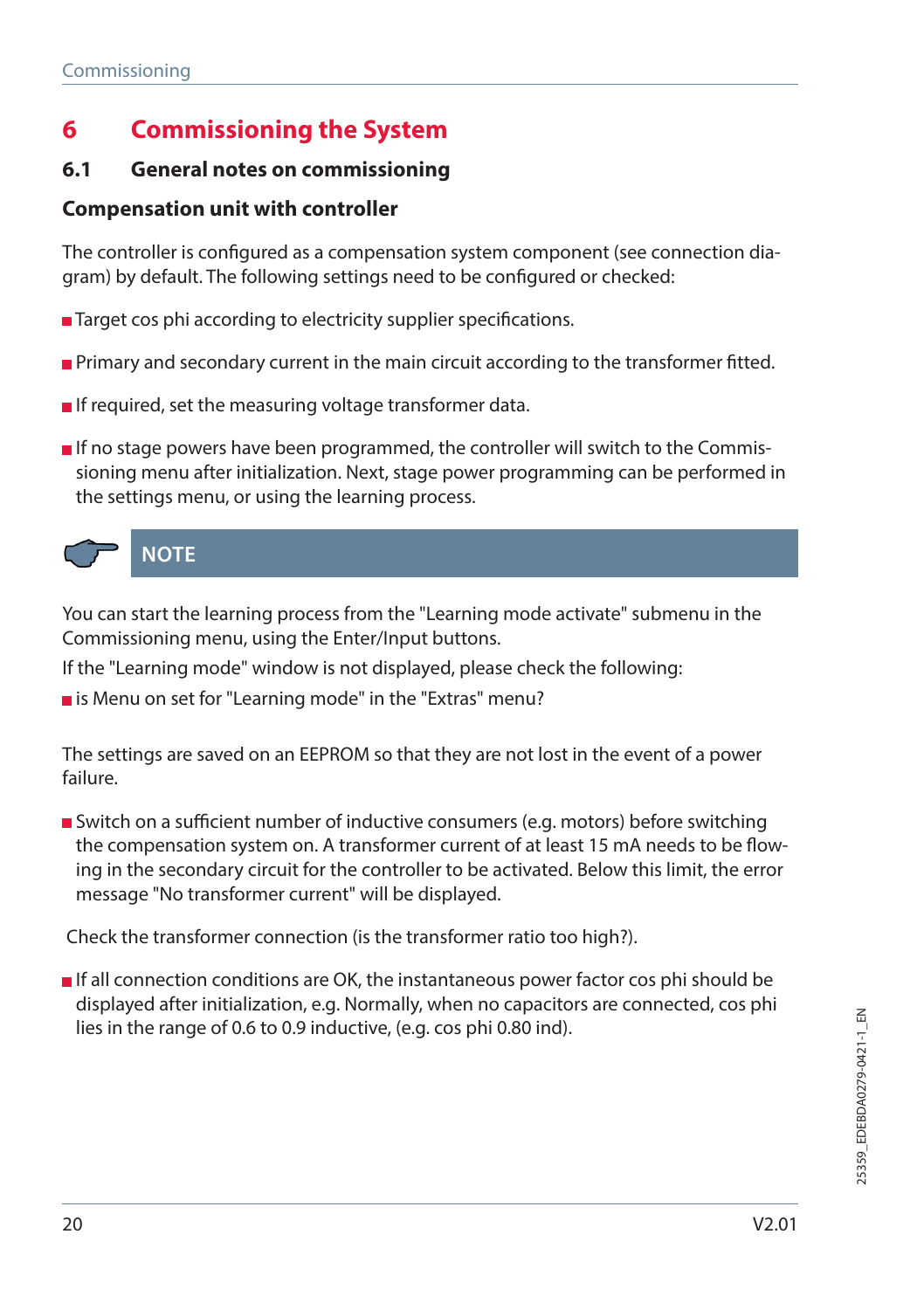- **If a capacitive value is displayed, or if the "G" symbol is flashing, the phase allocation of** the current and voltage measurement is incorrect. In the Commissioning programming menu, the phase allocation can be changed using the functions Rot. field U and Rot. field I (provided that there is no generator in operation at the time).
- The first switching operation may take up to 180 seconds. The stages are switched in set intervals until compensation occurs. The displayed cos phi must increase to at least the set target cos phi.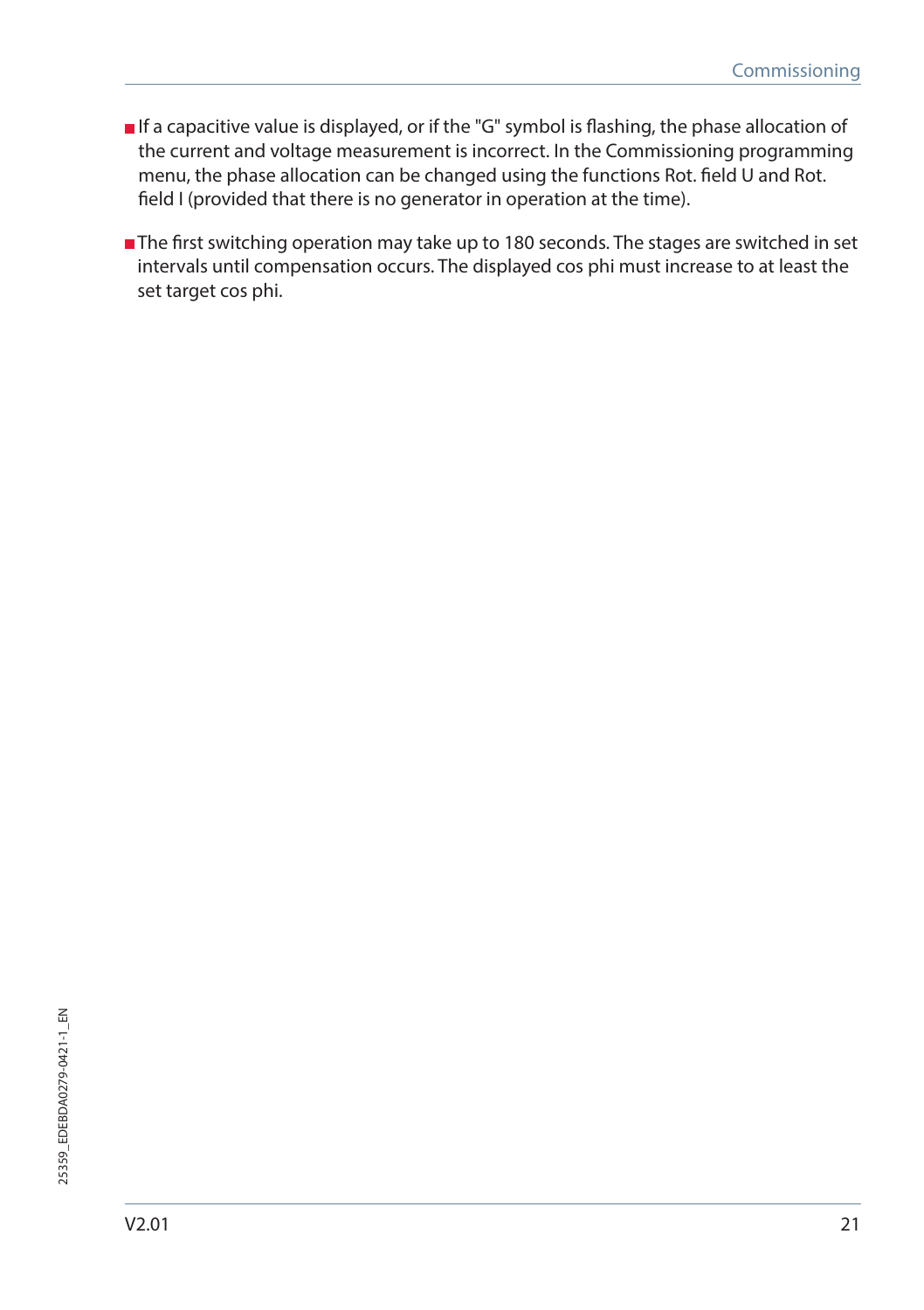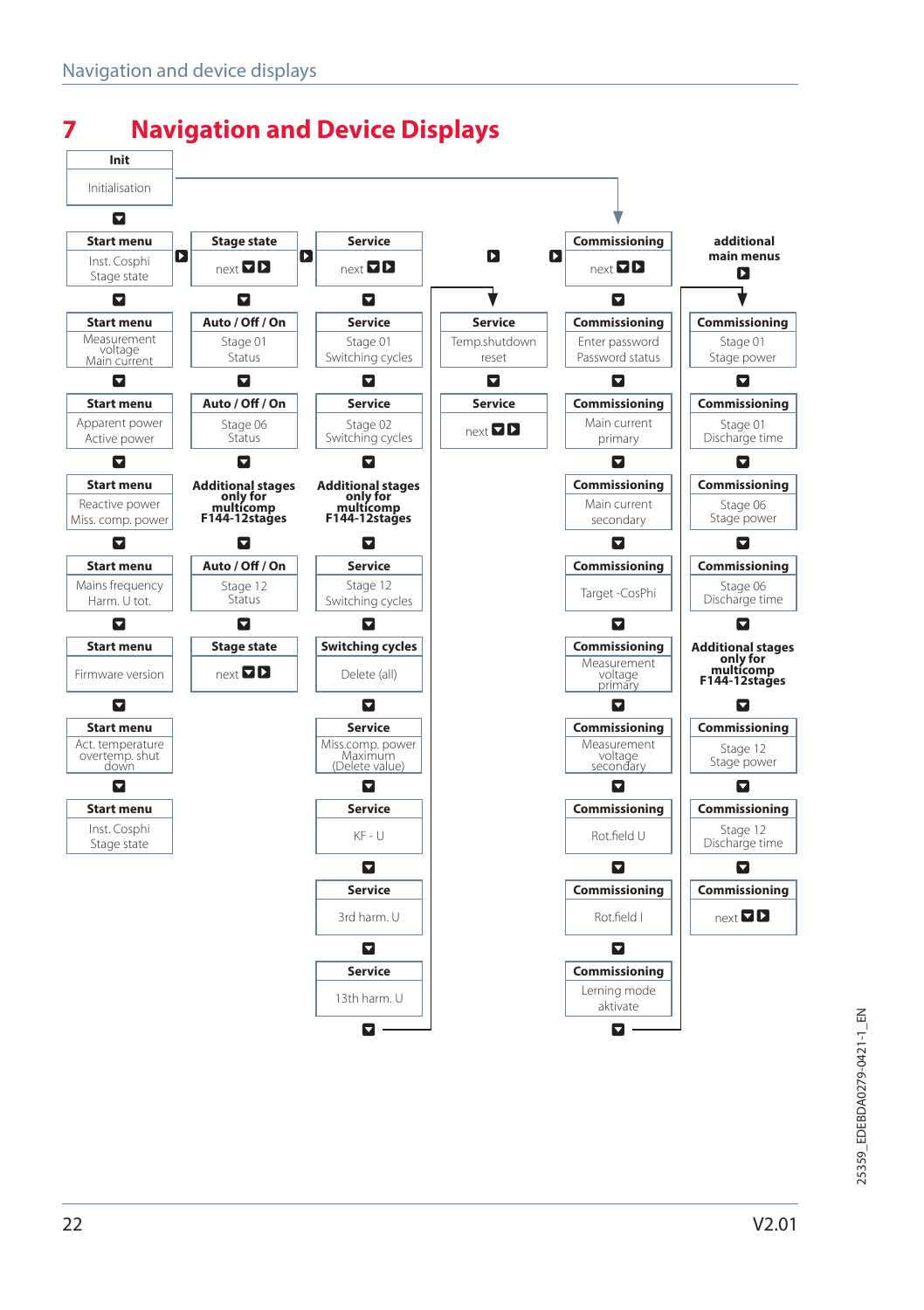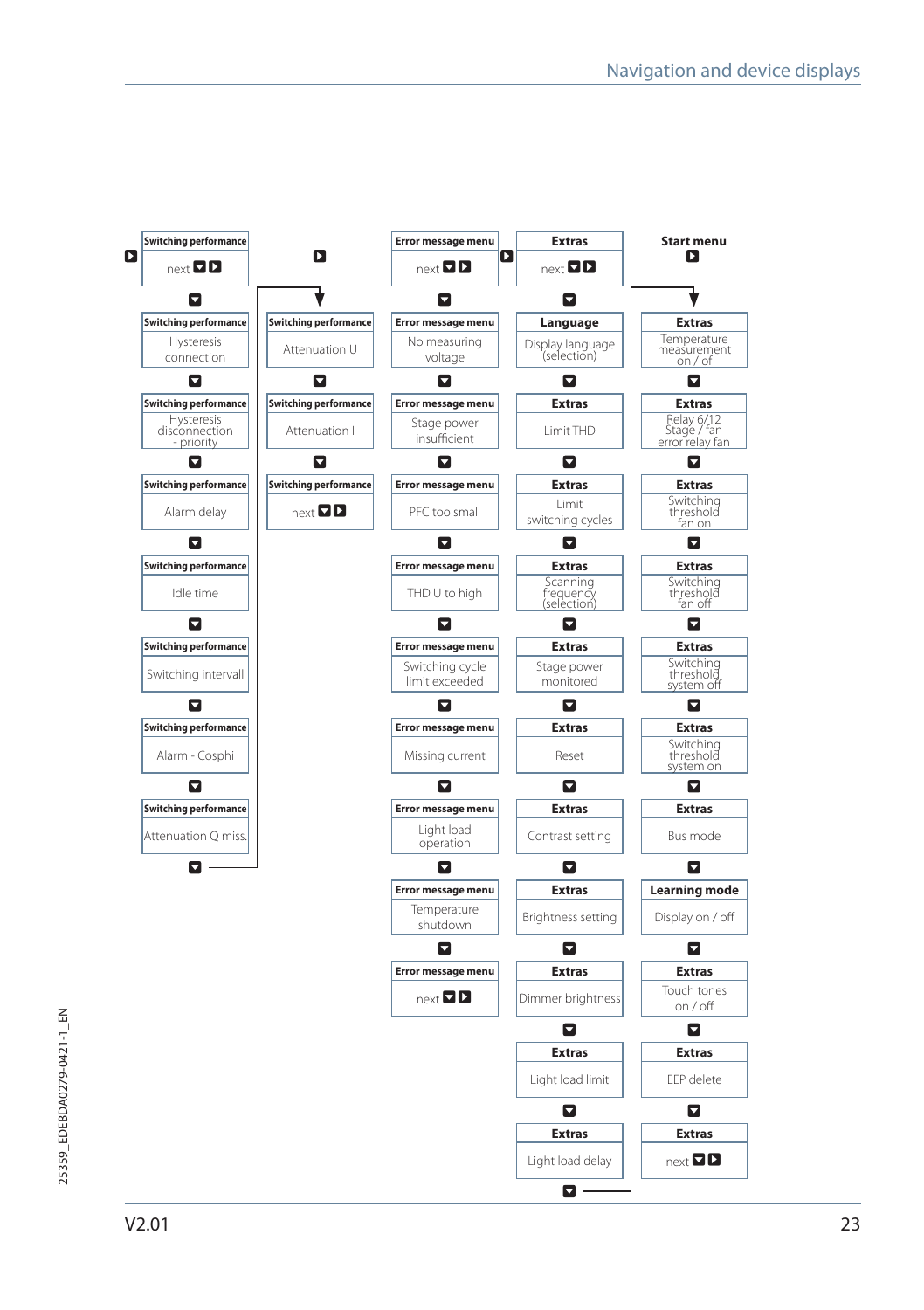# **8 Device displays of the main menus**

The following main menus and submenus can be used for current displays and controller configuration:

**Initialization window – no input possible**

```
multicomp F144-3 eco 6-stage or 12-stage
```
multicomp 06 eco Initialization

```
multicomp 12 eco
 Initialization
```
**Start menu window – display of the current values multicomp F144-3 eco 6-stage**

cos 0.71 IND AAAAAA

**multicomp F144-3 Eco 12-stage**

cos 0.71 IND AAAAAAAAAAAA

**Stage state window – stage status can be changed**

```
Stage state
 next
```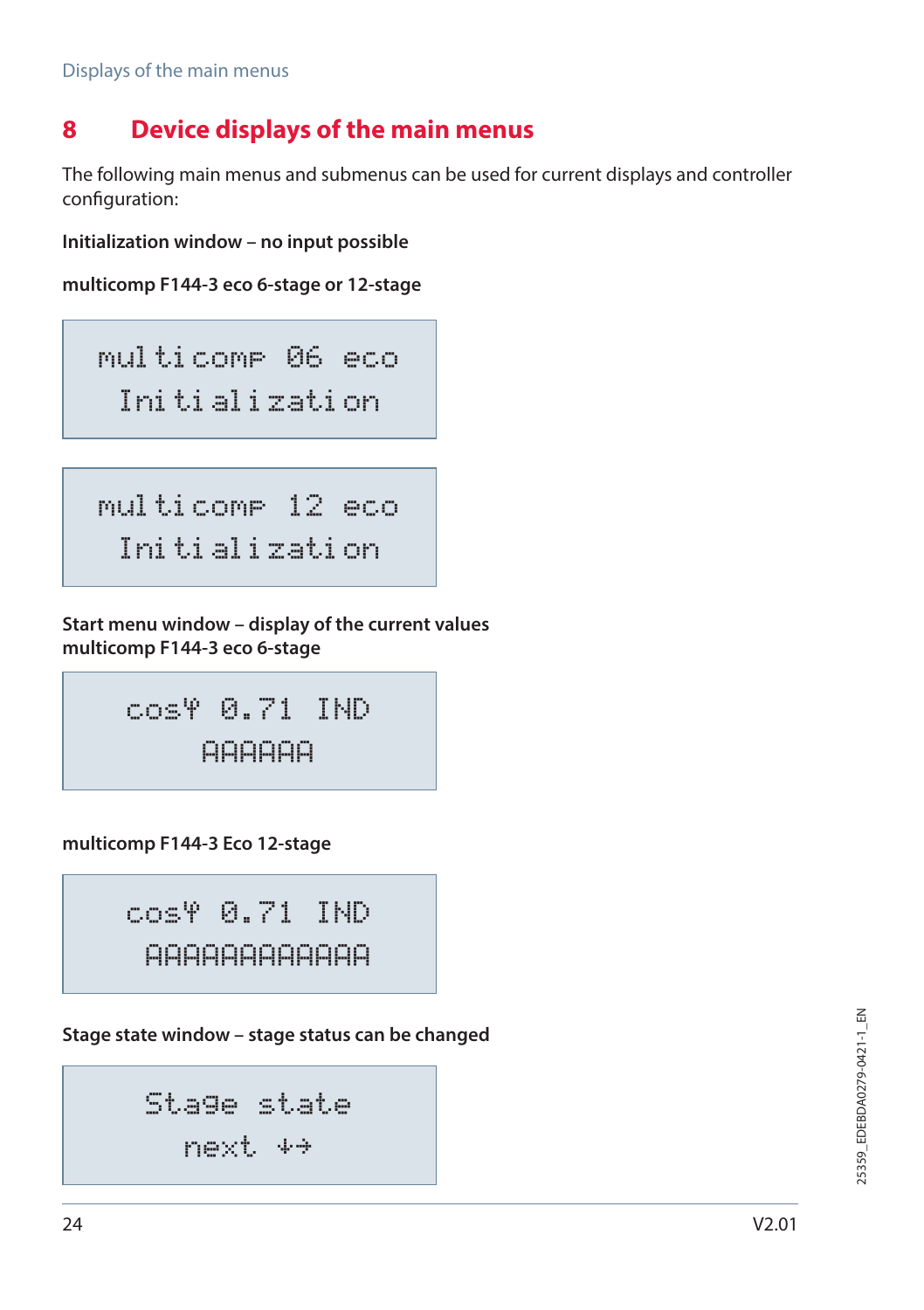#### **Service window – display and deletion options**

Service next

**Commissioning window – entry of operating parameters**

Commissioning next

**Switching performance window – influencing switching performance**

Switching performance next

**Error message menu – editing the error message dialog**

Message emenu next

**Extras window – setting special parameters**

Extras

next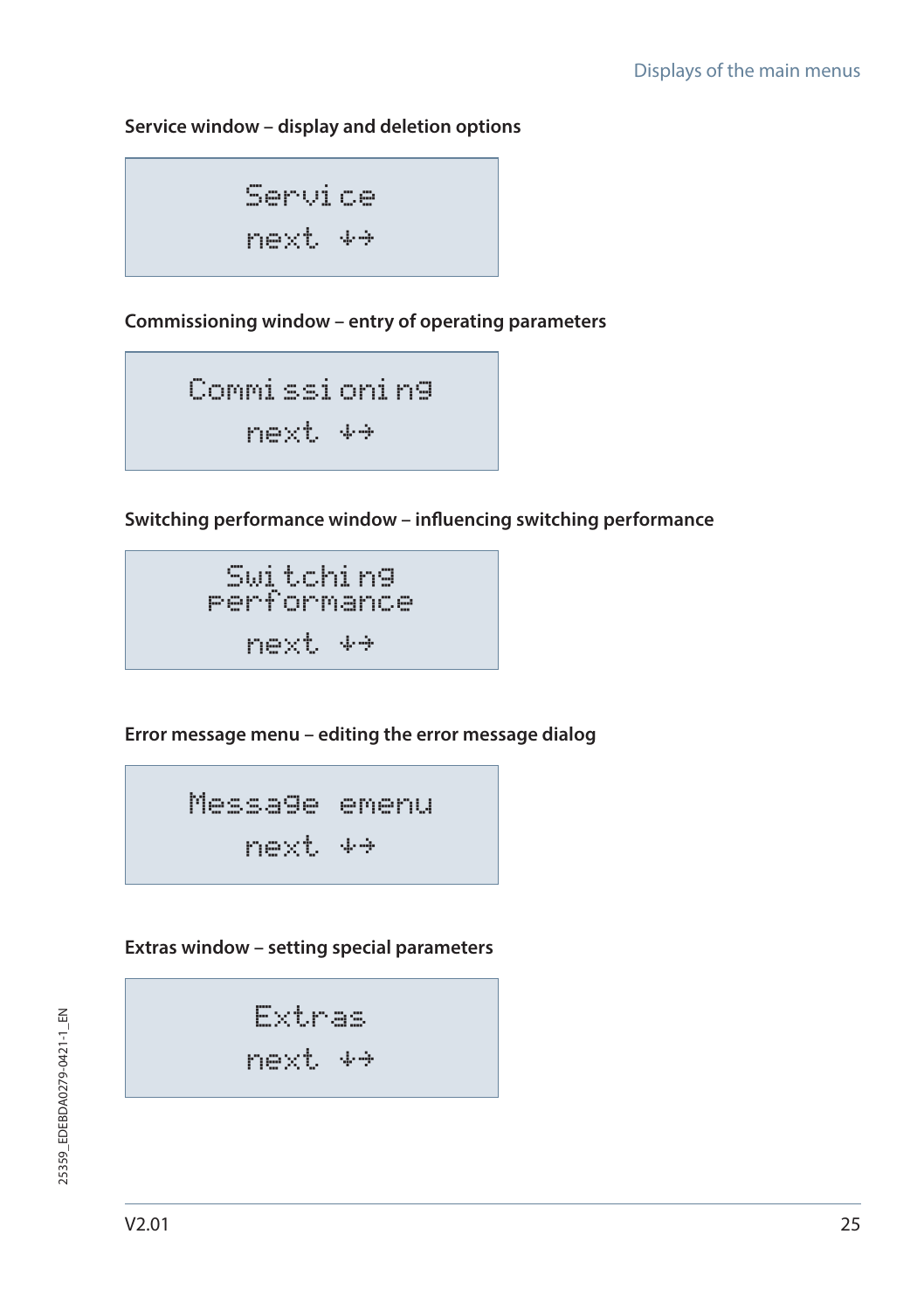# **9 Description of the individual display windows**

#### **9.1. Initialization window:**

**multicomp F144-3 Eco 6-stage**

multicomp 06 eco Initialization

**multicomp F144-3 Eco 12-stage**

multicomp 12 eco Initialization

This is displayed after connecting the power supply to the controller.



Please do not press any sensor buttons during initialization, as they are adjusted automatically to ensure correct operation.

## **9.2 Commissioning window if no stage power is programmed**

Commissioning next

During initial startup of the multicomp F144-3 eco, the Commissioning menu is displayed as the F144-3 eco start screen (after the initialization phase) once you have connected the power supply.

This menu is used for initial startup of the controller, where all necessary settings can be made.

If a controller already integrated into a KBR compensation unit by default should be used, only the parameters of the current transformer have to be configured.

Press  $\blacksquare$  to select submenus.

25359\_EDEBDA0279-0421-1\_EN 25359\_EDEBDA0279-0421-1\_EN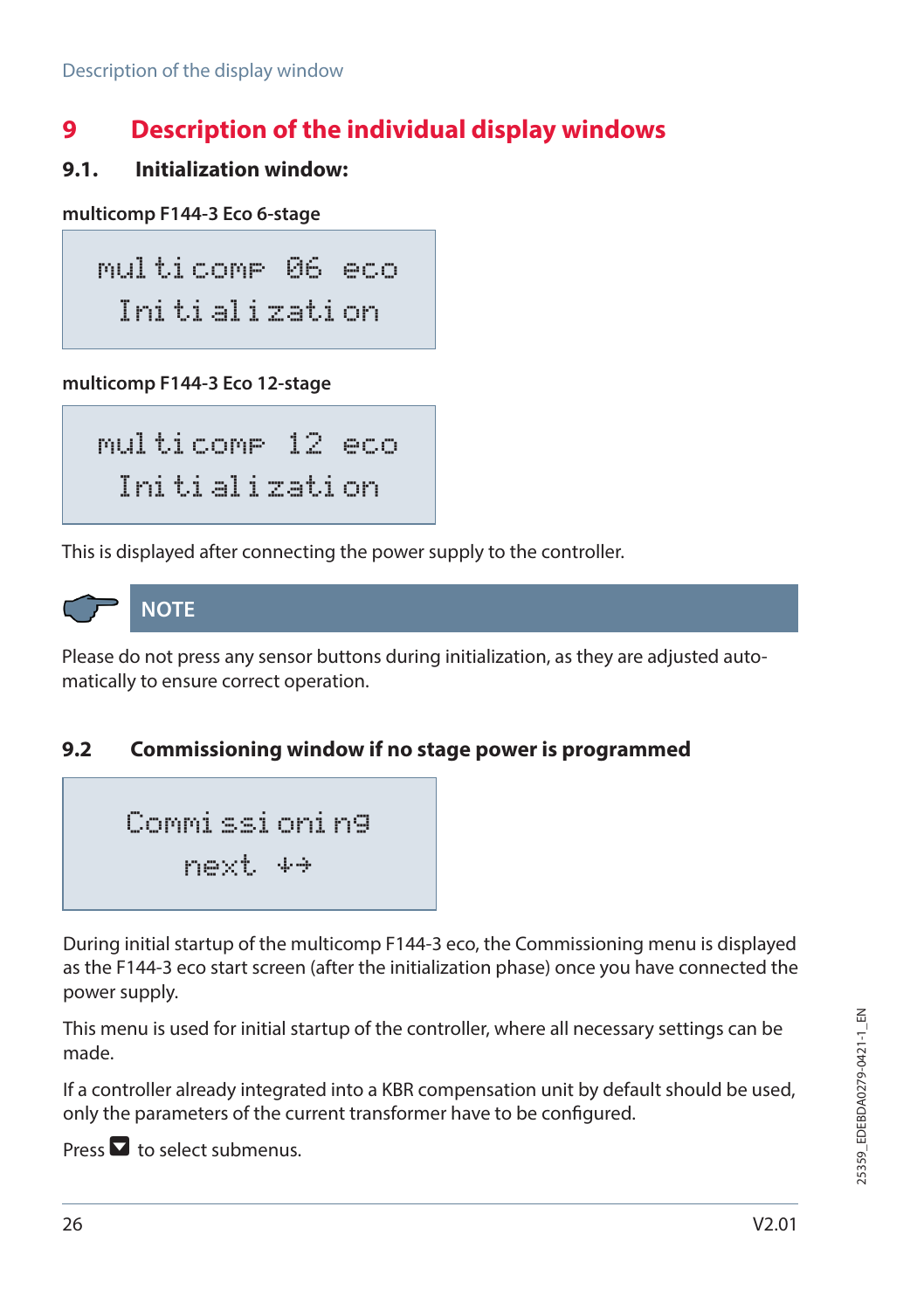### **Password protection (parameter protection):**

A password (a 4-digit numerical code, e.g. 4321) can be used to protect a system against unauthorized access to the configured parameters.

If the password should get lost, the controller can be unlocked with the master password 1976. To unlock a controller completely, enter the password 9999 (no password = 9999, all functions are accessible).

#### **Password protection is not active until a waiting time of 300 seconds has elapsed without pressing any buttons.**

After unlocking a password protected controller, it is possible to press a button for up to 300 seconds. If no buttons are pressed during this time, the controller is then locked again.

The password can be set or changed by pressing  $\Box$  to start entering or to change the entry position,  $\blacksquare$  to change or set the password and  $\blacksquare$  to save the entry.

### **Configuring current transformer values:**

All current transformer parameters need to be configured correctly for the compensation controller to function properly. The primary and secondary current of the transformer need to be set (submenu Iprim. / Isec.). These parameters can be found on the nameplate of the current transformer. In addition, the phase allocation of the transformer needs to be configured correctly. This means that the phase (L1, L2, L3) which the current transformer is integrated in has to be set (submenu Rot. field I) in the controller. If the transformer connections are mixed up (k and l interchanged), this can be corrected with the setting -L1, -L2 and -L3.

### **Setting target cosine:**

You can ask your electricity supplier for the target cos, which should be set up at this point. By default, the target cos is set to 0.95 inductive (see the "Default settings" chapter).

### **Setting the voltage transformer parameters:**

Specify the primary voltage in the U primary submenu, the secondary voltage under U secondary and the phase allocation of the measuring voltage under Rot.field U. These settings apply to a standard network (voltage Ph-Ph: 400 V primary, 400 V secondary). If you use a voltage transformer, configure the parameters indicated on the voltage transformer, e.g. 690V / 100V, as well as the measuring mode, e.g. L12 for measuring voltage connection between phases L1 and L2.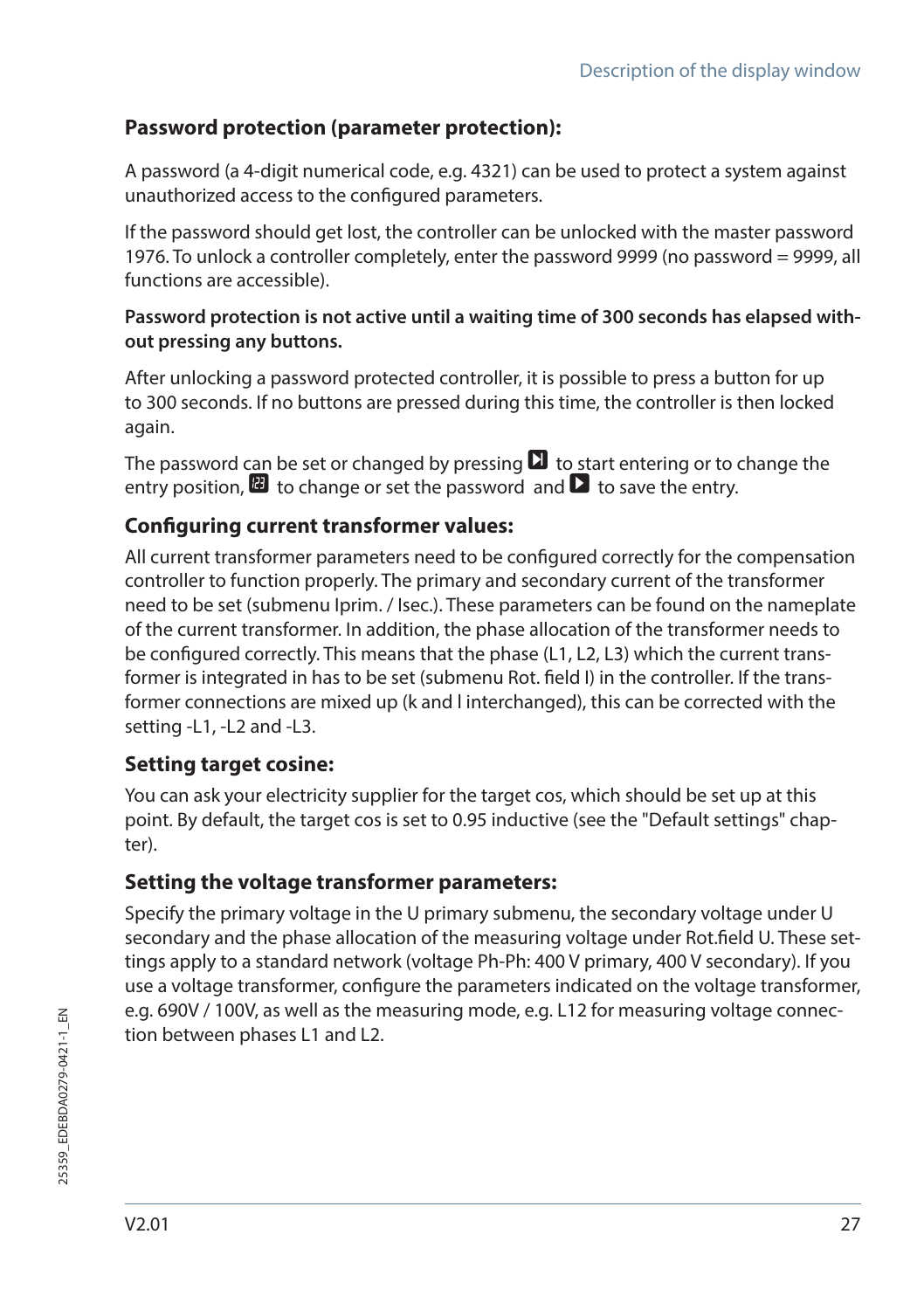

**NOTE**

A voltage transformer must be used here with no phase shift between current and voltage, as the device is not able to compensate this.

### **Setting the discharge time:**

Checking or, if necessary, changing the discharge time of the capacitor stages is a very important menu item. You can set the discharge time from 0 to 999 sec. Please make sure that the correct value is set, otherwise the capacitors could be damaged.

#### **Configuring the capacitor stages:**

There are two ways of configuring the capacitor stages. The stages can be configured manually or using the auto configuration mode.



## **NOTE**

The Auto configuration mode menu will not appear if the "Learning mode" is deactivated in the "Extras" menu

It is important to set the stage power correctly. You can find the stage power on the nameplate of the stage or the circuit diagram and then program it manually. In this case, skip the menu item "Learning mode activate" and enter the power value individually for each stage.

If you want to activate the learning mode, you have to make sure that all previous submenu parameters have been set correctly.

To activate learning mode, press  $\Box$ , change the setting to Yes by pressing  $\Box$ , then press  $\sum$  to confirm.

The auto configuration then automatically sets the stage powers and discharge times, but these values need to be checked once the learning process has been completed to ensure that they are correct.



## **NOTE**

If an error occurs in auto configuration mode (harmonics exceeding the limit, measuring voltage too high, missing measuring voltage), the process is interrupted and "Auto configuration mode – Error" is displayed. Auto configuration mode can be restarted once the cause of the error has been rectified.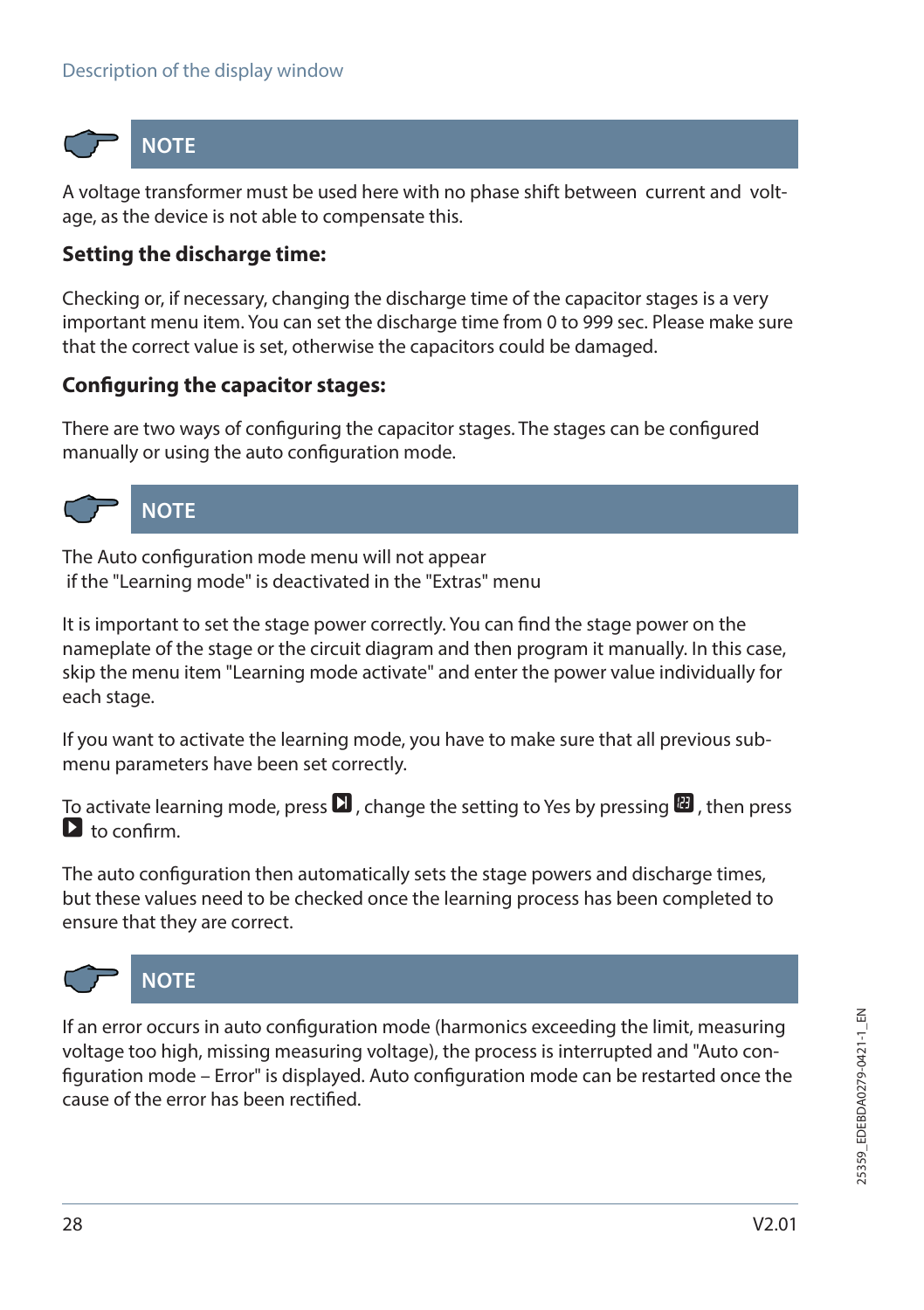## **System function test:**

A function test should be performed after all values have been programmed step by step, by disconnecting the controller from the power supply for a few seconds.

The controller should start automatically after it is reconnected to the power supply. If the cosφ voltage is read in the start menu immediately after switching it on, the value for cosφ should be low and inductive. After approx. 60 seconds, the controller starts to switch on the individual capacitor stages.

The cos**φ**, which can be read in the start menu, should have risen in comparison to its previous value, or it should rise when additional stages are switched on. If the compensation system is designed correctly, the controller should compensate to the set target cos phi after a while.

#### **9.3 Start menu window:**

Example: F144-3 Eco 12-stage

$$
\begin{array}{r}\n\text{cos}\Psi & \text{0.71} & \text{IND} \\
\text{\#} & \text{A} & \text{HAH}\n\end{array}
$$

This is displayed after the initialization window if the stage power has already been programmed. The current total controller state and the currently measured CosPhi are measured here.

#### **Example:**

Line 1: currently measured CosPhi 0.71 inductive

Line 2: the controller switches on stages; stages 1 to 4 are already switched to automatic operation, where:

|   | stages are switched on as compensation power is required.                                                                                                           |
|---|---------------------------------------------------------------------------------------------------------------------------------------------------------------------|
| J | stages are switched off due to overcompensation.                                                                                                                    |
| Α | the stage has been switched to automatic mode.                                                                                                                      |
| a | the stage has been switched off by the automatic mode.                                                                                                              |
| M | the stage has been switched on manually                                                                                                                             |
| m | the stage has been switched off manually.                                                                                                                           |
| x | the stage's measured stage power does not correspond to the configured<br>value (stage monitoring activated, p. the Stage monitoring submenu of the<br>Extras menu) |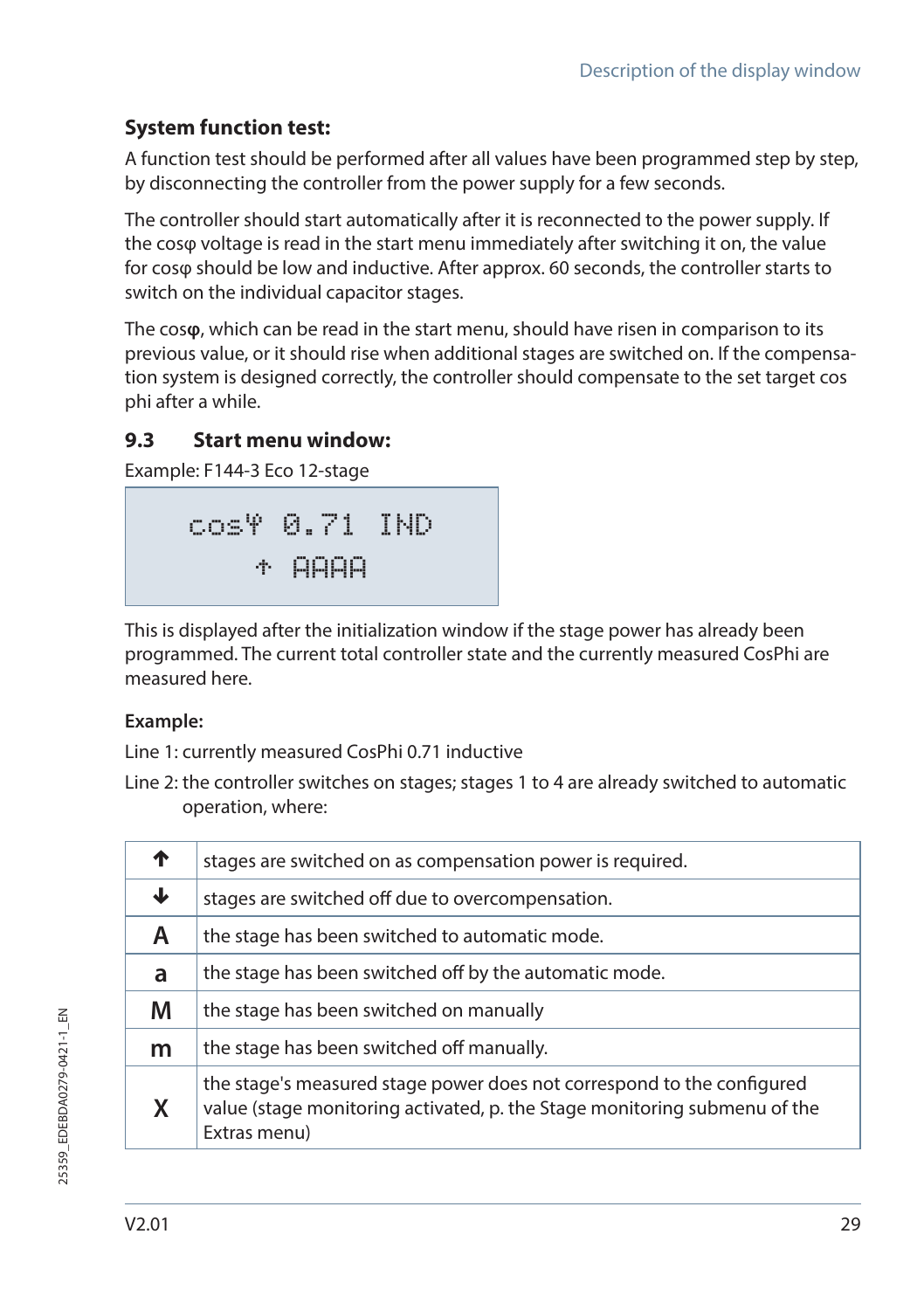#### Description of the display window



**NOTE**

It is similar for the alarm relay or fan relay status display. Explanation:

| F. | the error message is active, the relay is open (there is an error)                                                                   |
|----|--------------------------------------------------------------------------------------------------------------------------------------|
| е  | the error message is not active, the relay is closed (there is no error)                                                             |
|    | the fan relay is active (the relay is closed, the fan turn-on threshold was or is<br>exceeded or the run-ontime has not elapsed yet) |
| v  | the fan relay is not active (the relay is open, the fan turn-on threshold is not<br>exceeded or the run-ontime has elapsed)          |

Press  $\blacksquare$  to select submenus.

#### **The current readings are displayed in the submenus:**

Measuring voltage in volts depending on the selected connection type (Commissioning menu, Rot. field U submenu) in Ph-N  $(A)$  or Ph-Ph  $(A)$ .

Main series transformer apparent current in amps (single-phase value).

Apparent power in kVA, projected as a 3-phase value (provided the network load is symmetrical).

Active power in kW, projected as a 3-phase value (provided the network load is symmetrical).

Reactive power in kvar, projected as a 3-phase value (provided the network load is symmetrical).

Compensation power to achieve the set target cos phi missing.

The missing compensation power is displayed up to a maximum value of 9999.9 kvar. If the value exceeds this limit, 9999.9 kvar is displayed

Power frequency in Hz

THD (Harm. U total) in %, decisive for setting the THD limit (Extras menu, THD limit submenu)

Current temperature reading (if temperature measurement is activated; --- °C is displayed if measurement is deactivated)

Number of overtemperature switch-offs (if temperature measurement is activated; --- °C is displayed if measurement is deactivated)

It is important to know the firmware version of the controller, e.g. V 2.00R001 for support requests, as it can be used to deduce possible changes made to the device firmware.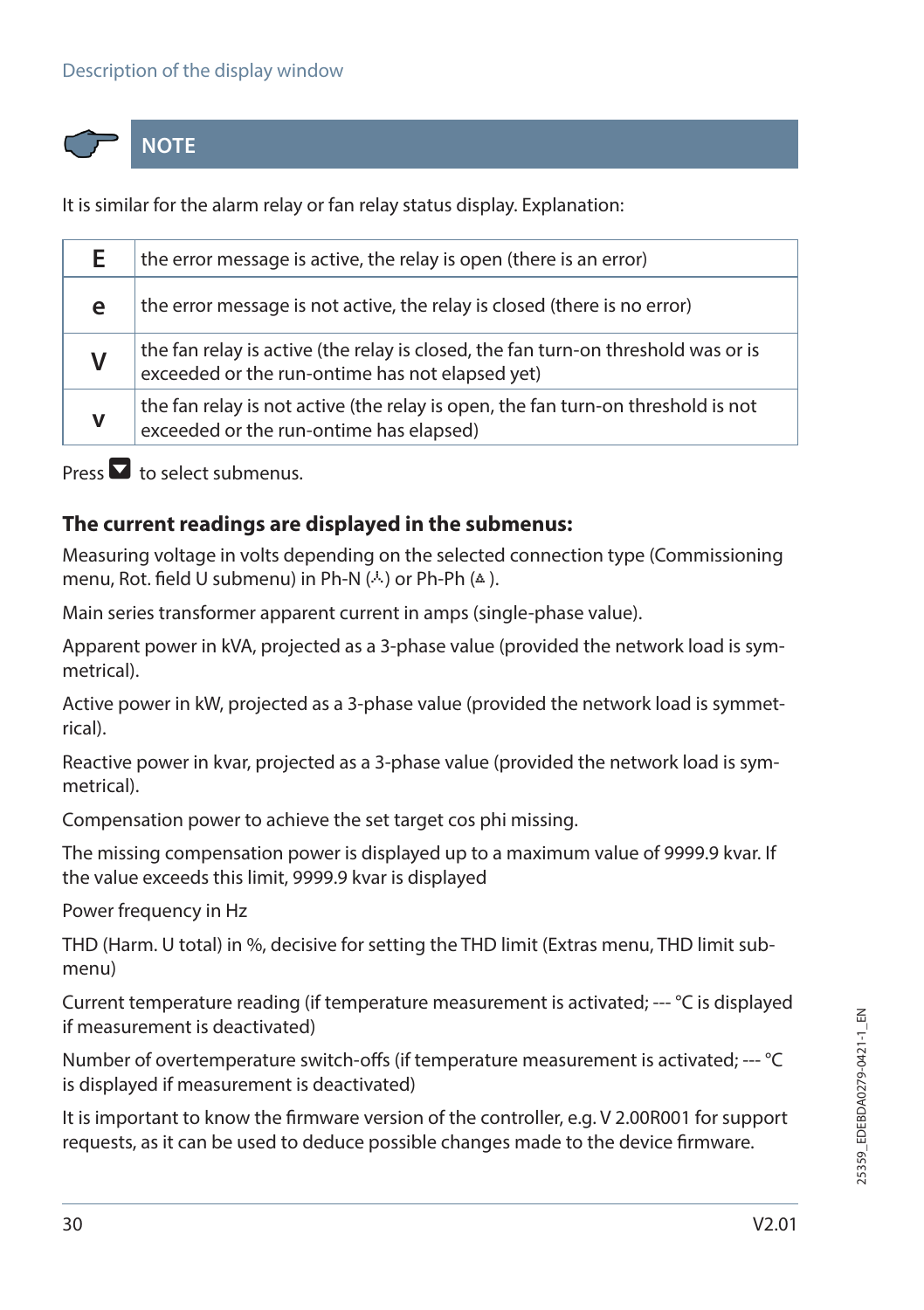## **9.4 Stage state window:**

Stage state next

## Press  $\blacksquare$  to select submenus.

The submenus in this window display whether or not the capacitor stages connected are working in automatic mode, or if they are switched on or off permanently. The individual capacitor stages can be selected by pressing  $\blacksquare$ .

You can change the stage state from  $Hut$ <sup>c</sup> (Automatic) to Off f (switched off permanently) or  $\overline{O}$  (switched on permanently) by pressing  $\overline{O}$  to start entering values,  $\overline{O}$  to make changes or  $\blacksquare$  to save them.



**Capacitor stages that are permanently switched on or off are not available to calculate the optimizing automatic operation**.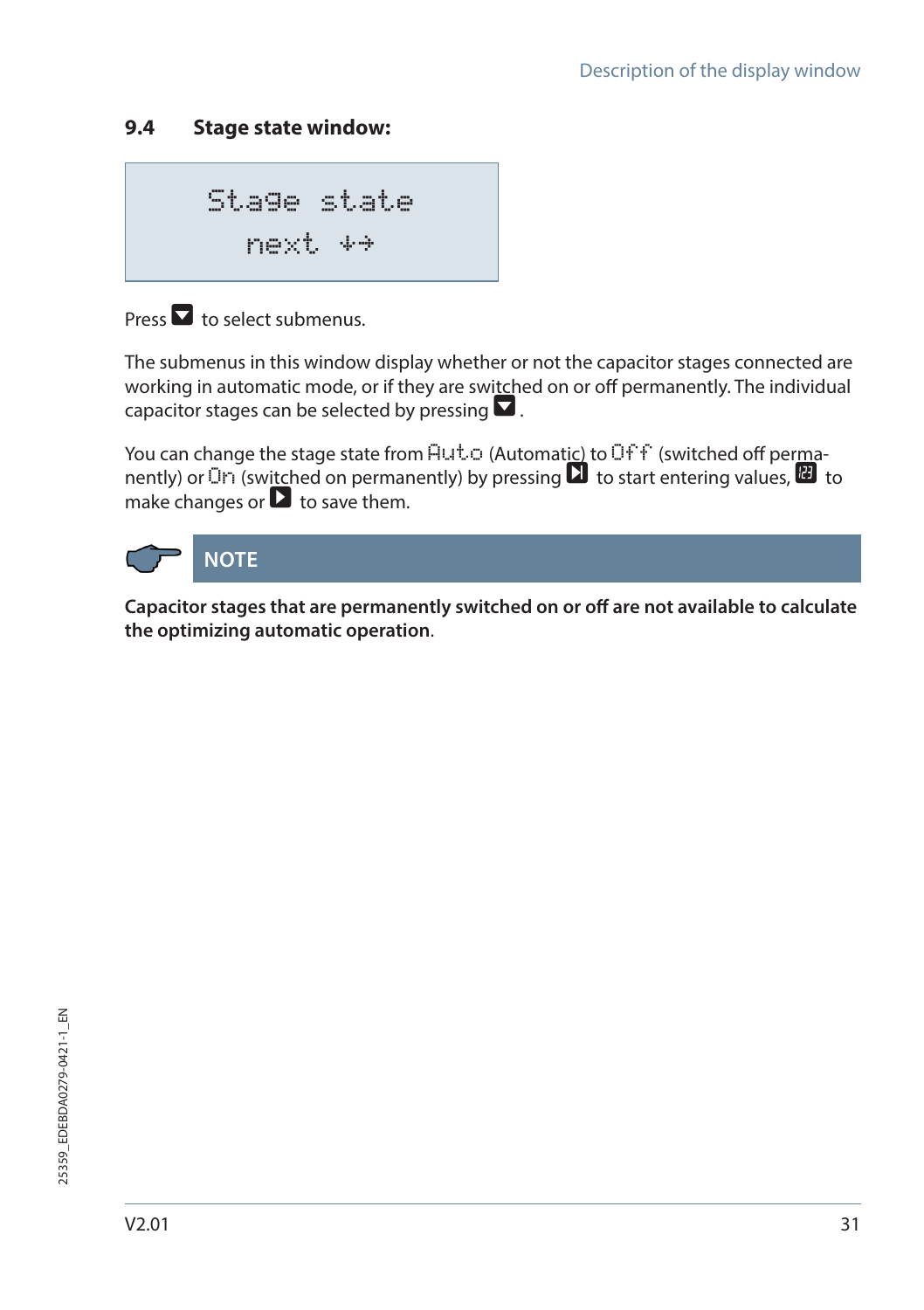#### **9.5 Service window:**

Service next

Press  $\blacksquare$  to select submenus.

The number of connections of each individual capacitor stage is displayed in the submenus of this window. This value can be erased individually for each level by pressing  $\Box$  and  $\Box$  together. You can delete the accumulated operating cycles for all stages by selecting "Delete operating cycles" and pressing  $\Box$  and  $\Box$  simultaneously.

If the number of operating cycles of a stage equals or exceeds the value set in the menu item Extras / Operating cycle limit, a message is displayed, depending on the Operating cycle limit exceeded setting in the Error message menu.

In addition, the value in the menu item Missing comp. power maximum can be deleted by pressing  $\Box$  and  $\Box$  simultaneously, resetting the Facility too small message. If the set target cos phi is not reached, despite all available stages being switched on, this message is displayed after the set alarm delay time has elapsed.

The alarm delay can be set in the Switching performance / Alarm delay menu .

You can also delete the number of overtemperature switch-offs here (this menu item is only displayed if temperature measurement is activated and accumulated switch-offs are displayed).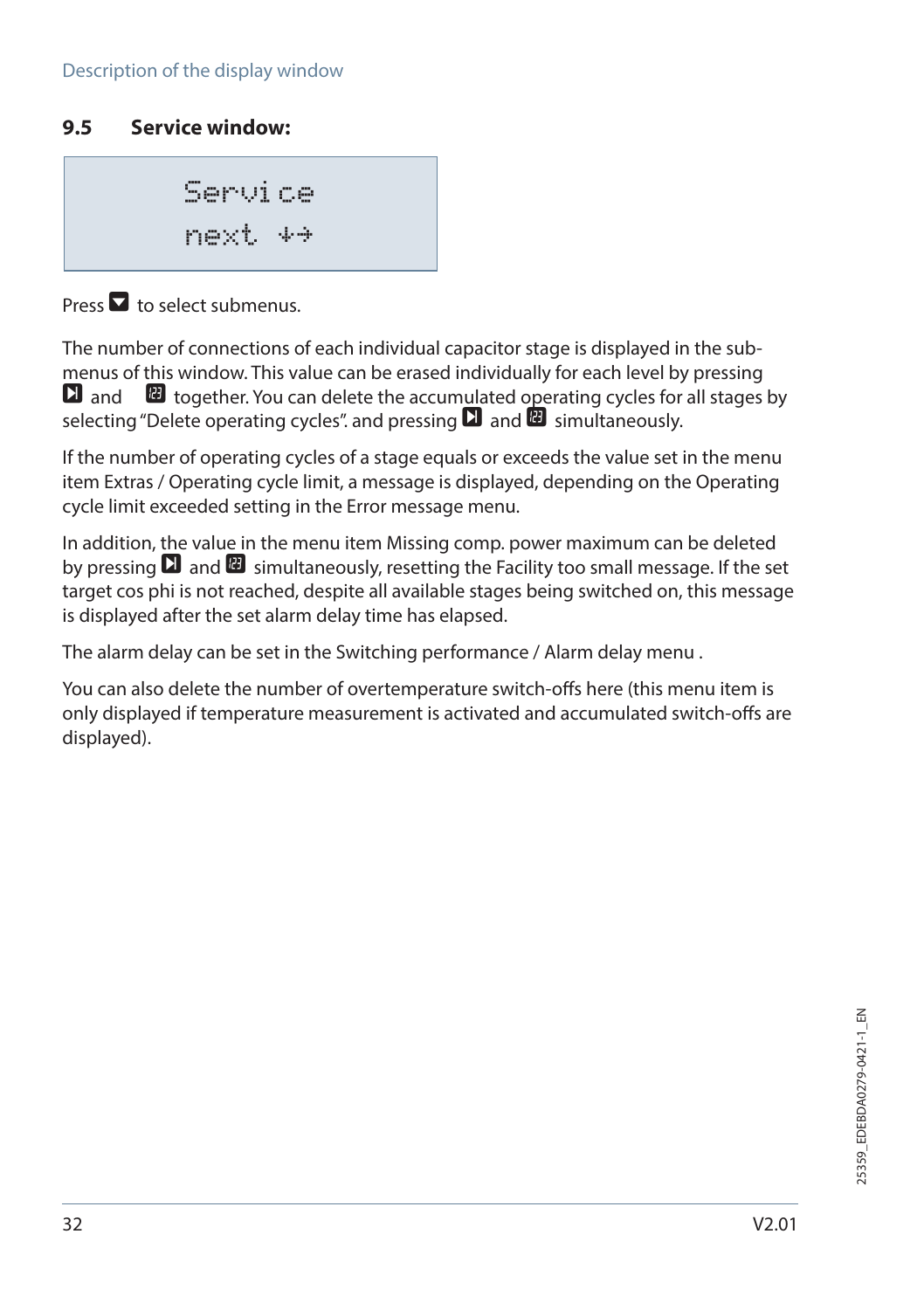### **9.6 Commissioning window:**

Commissioning next

## Press  $\blacksquare$  to select submenus.

A step-by-step description of the setup process is given in the submenus of this window. For systems which are already running, the parameters configured during setup can be read out here.

#### **Password protection**:

A password (a 4-digit numerical code, e.g. 4321) can be used to protect a system against unauthorized access to the configured parameters.

If the password is lost, the controller can be unlocked using the **master password 1976**.

After unlocking a password protected controller, it is possible to press a button for up to 300 seconds. If no buttons are pressed during this time, the controller is then locked again.

The password can be set or changed by pressing  $\Box$  to start entering or to change the entry position,  $\mathbf{F}$  to change or set the password and  $\mathbf{F}$  to save the entry.

#### **Configuring current transformer values:**

All current transformer parameters need to be configured correctly for the compensation controller to function properly. The primary and secondary current of the transformer have to be set (**submenu Iprim. / Isec**.). These parameters can be found on the nameplate of the current transformer. In addition, the phase allocation of the transformer needs to be configured correctly. In the controller, the phase (L1, L2, L3) in which the current transformer is integrated has to be set **(Rot. field I submenu)**. If the transformer connections are mixed up (k and l interchanged), this can be corrected with the setting -L1, -L2 and -L3.



Changing the main current transformer parameters or voltage transformer values subsequently can directly influence the capacitor stages for which the stage power was determined using the auto configuration mode. This is ensures that the stage power is adequately adjusted in case of a subsequent correction of the transformer parameters.

#### **Manually configured stages are not taken into account here.**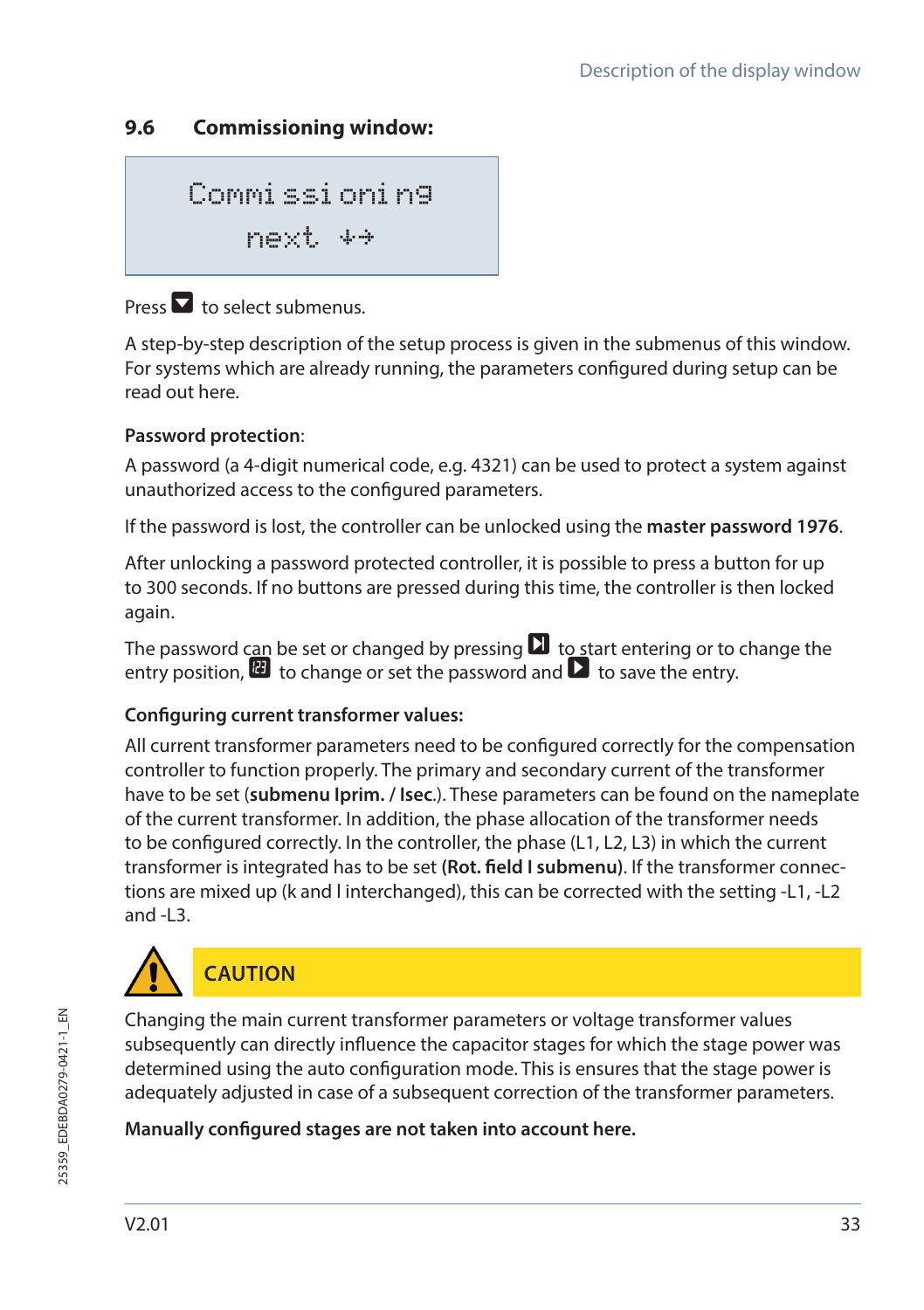### **Setting target cosine:**

You can ask your electricity supplier for the target cos, which should be set up at this point. By default, the target cos is set to 0.95 inductive (see the "Default settings" chapter).

#### **Setting the voltage transformer parameters:**

Specify the primary voltage in the U primary submenu, the secondary voltage under U secondary and the phase allocation of the measuring voltage under Rot.field U. These settings apply to a standard network (voltage Ph-Ph: 400 V primary, 400 V secondary). If you use a voltage transformer, configure the parameters indicated on the voltage transformer, e.g. 690V / 100V, as well as the measuring mode, e.g. L12 for measuring voltage connection between phases L1 and L2.

#### **Setting the discharge time:**

Checking or, if necessary, changing the discharge time of the capacitor stages is a very important menu item. You can set the discharge time from 0 to 999 sec. Please make sure that the correct value is set, otherwise the capacitors could be damaged.

#### **Configuring the capacitor stages:**

There are two ways of configuring the capacitor stages. The stages can be configured manually or using the auto configuration mode.

It is important to set the stage power correctly. You can find the stage power on the nameplate of the stage or the circuit diagram and then program it manually. In this case, skip the menu item "Learning mode activate" and enter the power value individually for each stage.



If you cannot select the Learning mode menu item, check whether menu "On" is selected for "Learning mode" in the "Extras" menu.

If you want to **activate the learning mode**, make sure that **all previous submenu parameters** have been set correctly.

The learning mode is activated by pressing  $\Box$  Change to  $\lor \equiv$  by pressing  $\Box$  and then  $\mathbf{\mathsf{D}}$  to confirm.

After starting the learning mode,  $\exists c.t.$   $\cup \in$  flashes and the remaining time until the end of the learning mode is displayed.

The auto configuration then sets the stage power automatically, However, this value has to be checked each time the learning process is completed.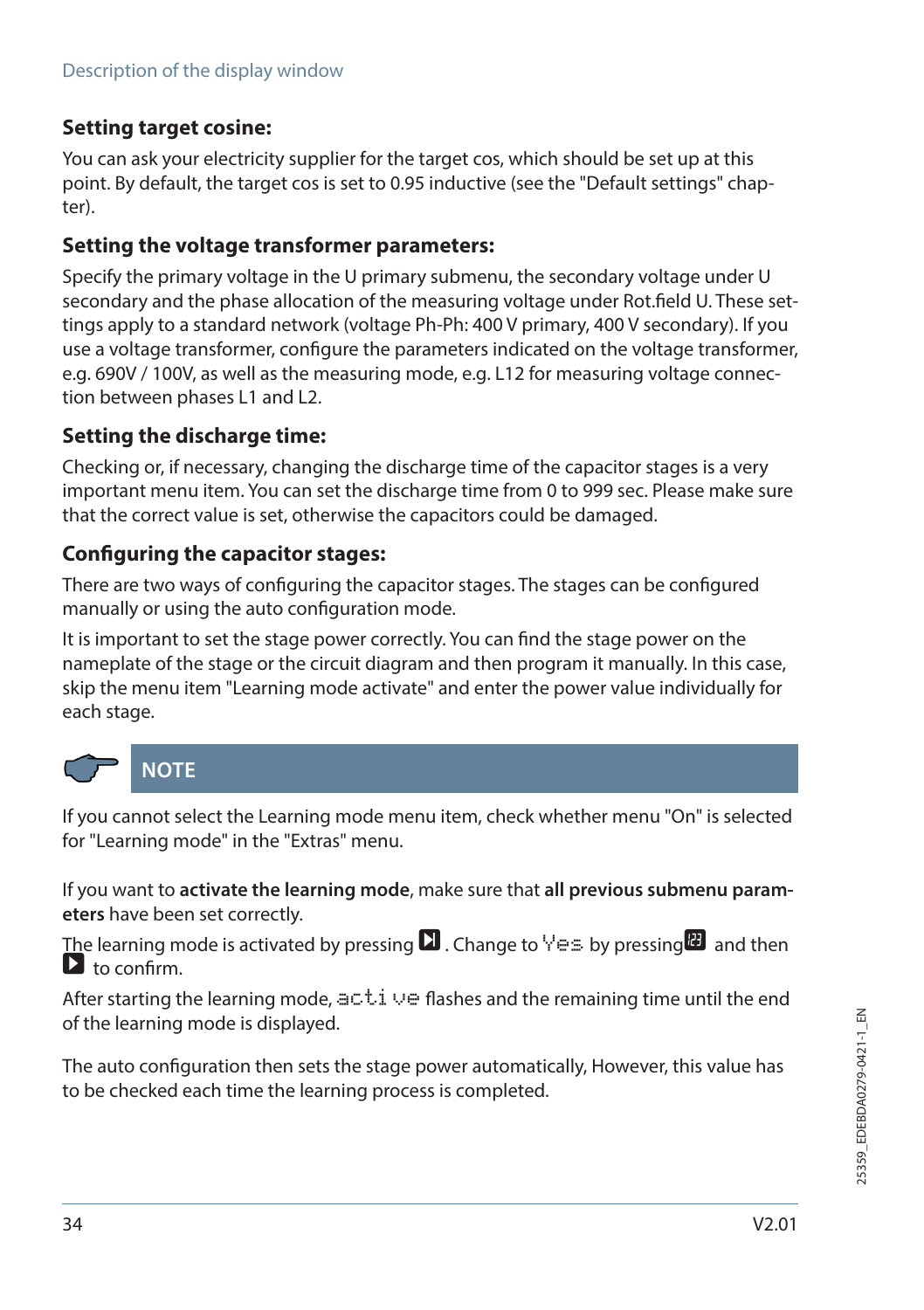## **9.7 Switching performance window:**

$$
\begin{array}{lcl} \text{Swi tchin9} & \text{performance} \\ & \text{next} & \leftrightarrow \end{array}
$$

## $Procs$  to select submenus.

The default switching performance settings (default settings) are displayed in the submenus of this window. These settings apply to most compensation systems.



Check all parameters to ensure that they do not deviate from the specifications for this system.

#### **The following submenus are available to affect switching performance:**

- Hysteresis connection (default setting 100%, setting range 70 to 150 %): This value defines the controller switch-on criterion. This means the controller would switch on at 100% missing compensation power relative to the smallest capacitor stage of the system.
- Hysteresis switch-off (default setting 100%, setting range 70 to 150 %): This value defines the controller switch-off criterion. This means the controller would switch off at 100% overcompensation power relative to the smallest capacitor stage of the system.
- Priority allows the switching criteria for the compensation stages to be changed. This setting indicates that the compensation stages should be used as evenly as possible. It allows the compensation stages to be selected according to the fewest operating hours (turn-on duration) or the fewest switching cycles.
- With the setting for the fewest operating hours, an exchange of the connected compensation stages with equivalent stages after 24 hours of run-time can also be activated/ deactivated with the parameter  $\dot{\gamma}$  24h  $\ddot{\gamma}$
- Alarm delay (default setting 1200 seconds, setting range 0 to 3000 seconds): This value defines the time until the message **Compensation unit too small** is displayed. If the set target cos phi is not reached, despite all available stages being switched on, this message is displayed after the set alarm delay time has elapsed.
- Idle time (default setting 30 seconds, setting range 0 to 300 seconds): This value defines the time the controller is idle **after compensation** before another switching operation is performed (connection or disconnection).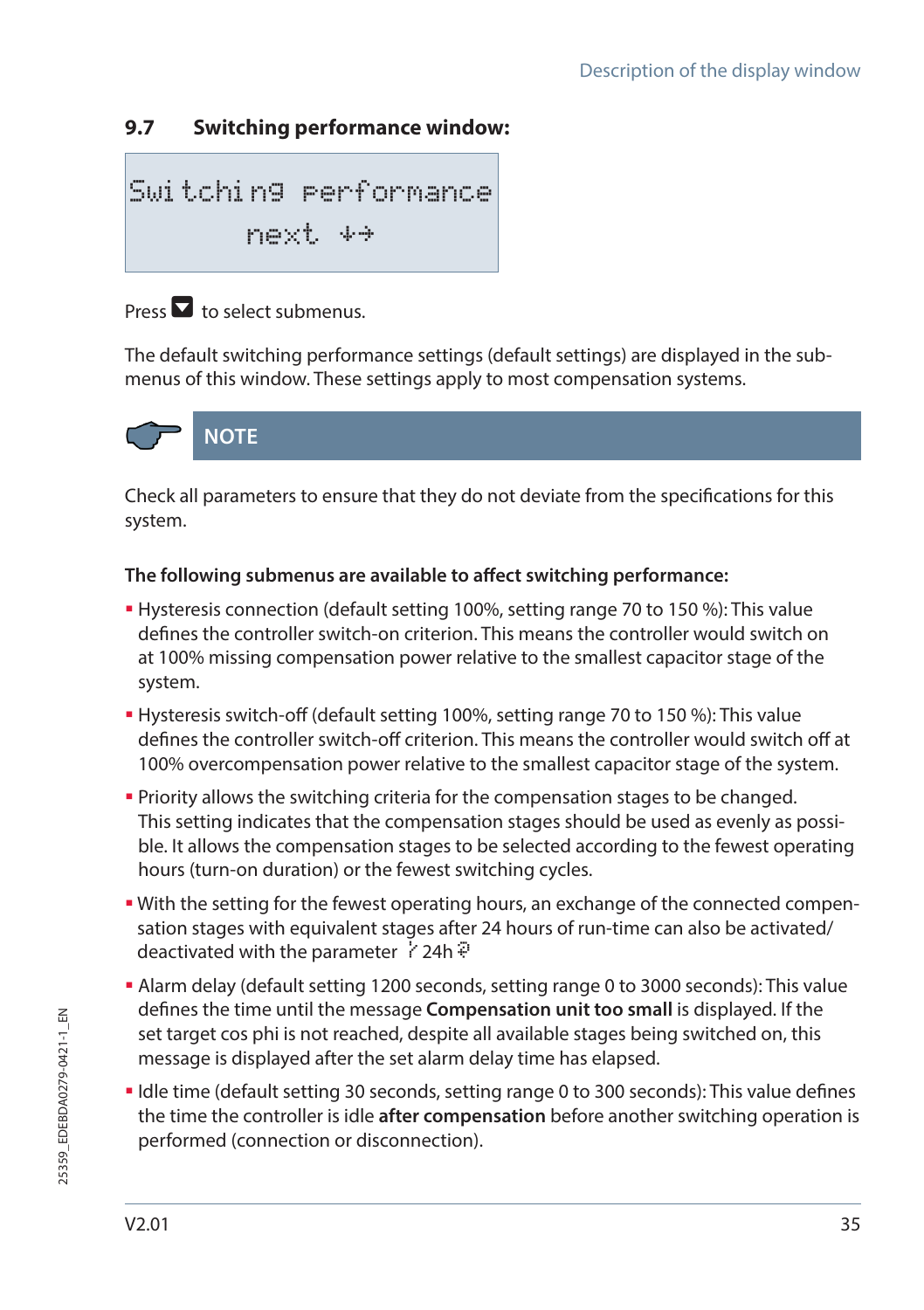#### Description of the display window

- Switching interval (default setting 8 seconds, setting range 0 to 10 seconds): This value defines the time the controller is idle between two switching operations.
- Alarm cos phi (default setting ind. 0.92, setting range ind. 0.70 to 1.0): This value is connected to the message Facility too small. If this value is not reached after the alarm delay has elapsed, despite all stages being switched on, the message PFC too small is displayed.
- Attenuation Qmiss (default settings 2, setting range 0 to 9): This value defines the attenuation of the display and control behavior to prevent rapid parameter changes if there is no compensation power.
- Attenuation U (default setting 0, setting range 0 to 9): This value defines the display attenuation to prevent rapid parameter changes of the measuring voltage.
- Attenuation I (default setting 2, setting range 0 to 9): This value defines the display attenuation to prevent rapid parameter changes of the measuring current.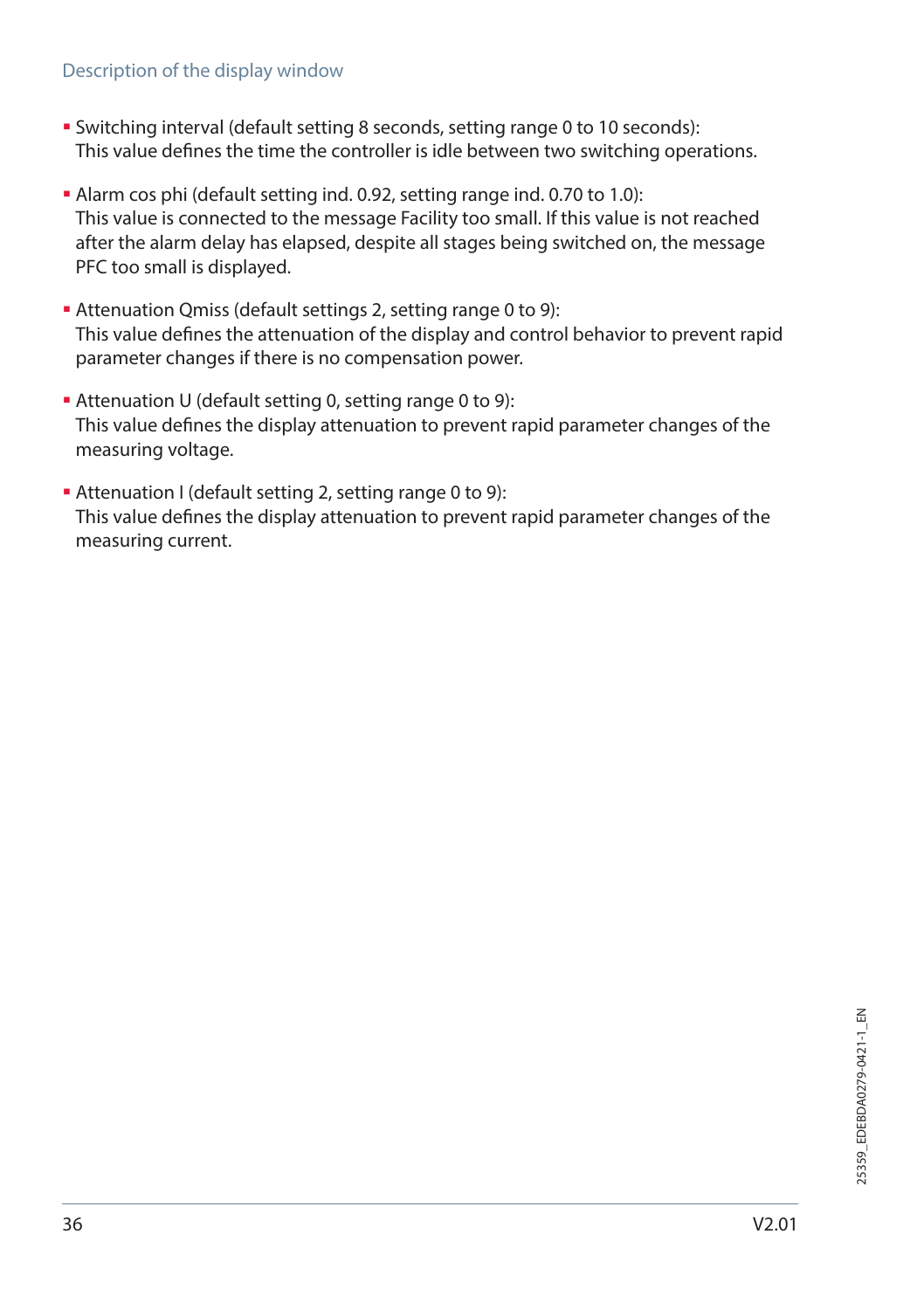### **9.8 Error message window:**

Message menu next

Press  $\blacksquare$  to select submenus.

The possible messages and the display configuration are displayed in the submenus of this window.

The following error messages can be configured:

| Alarm submenu                                     |   | <b>Possible actions</b> |             |                   |
|---------------------------------------------------|---|-------------------------|-------------|-------------------|
|                                                   | ₹ | Φ<br>Messag             | Alarm relay | Message and relay |
| No measuring voltage                              |   |                         |             |                   |
| No stage power                                    |   |                         |             |                   |
| PFC too small                                     |   |                         |             |                   |
| THD (voltage harmonics) too high                  |   |                         |             |                   |
| Operating cycle limit exceeded (contactor stages) |   |                         |             |                   |
| No measuring current                              |   |                         |             |                   |
| Light load operation                              |   |                         |             |                   |
| Temperature switch-off                            |   |                         |             |                   |

If a submenu is selected (by pressing  $\blacksquare$  ), the error message dialog can be changed by pressing  $\Box$  to start entering values,  $\Box$  to change the settings and  $\Box$  to save them.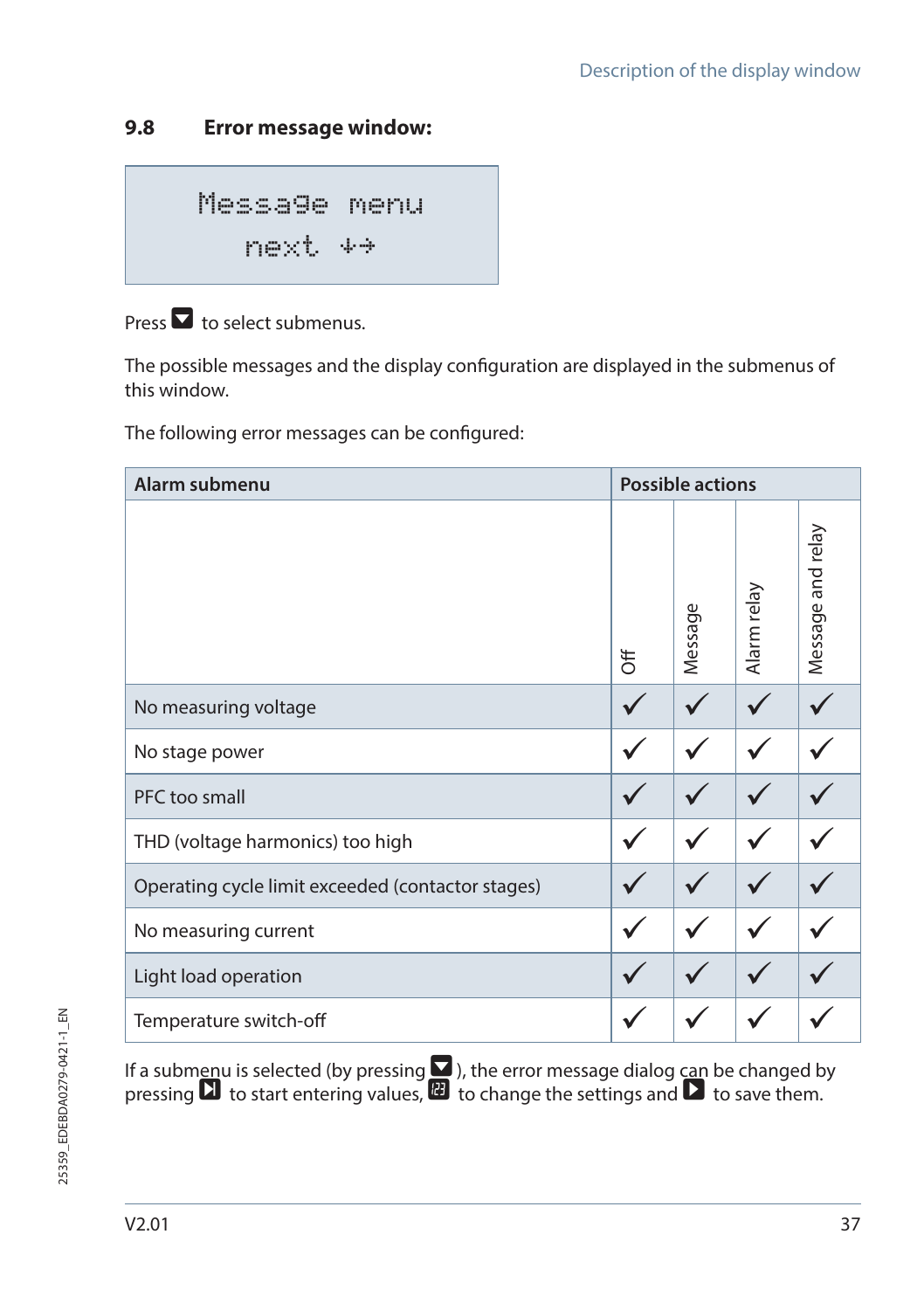#### Description of the display window

**NOTE**

The stage monitoring function (see Extras menu, Stage power monitored submenu) does not generate any messages, but marks the stages with an **X** (in the Start menu window).

#### **9.9 Extras window:**

Extras next

Press  $\blacksquare$  to select submenus.

The additional possible settings are displayed in the submenus of this window,:

If a submenu is selected (by pressing  $\blacksquare$ ), the settings can be changed by pressing  $\blacksquare$  to start entering values,  $\mathbf{E}$  to change the setting and  $\mathbf{\Sigma}$  to save it.

#### **The following submenus are available:**

User language:

In this submenu, you can select the language for the LCD display (German, English, French or Spanish).

 $\blacksquare$  Limit THD:

The harmonic switch-off limit refers to the total of all measuring voltage harmonics (Lim THD). The programming range is between 0 and 10%. The setting can be adjusted in increments of 1 %.

In addition, harmonics monitoring can also be disabled here (limit monitoring is deactivated if the setting is  $Lim = 0\%$ ).

If voltage harmonics exceed the limit, an error message is displayed and a stage switchoff is performed.

Operating cycle limit:

The limit of the capacitor contactor operating cycles is used as an indication to customers that the capacitor contactor could be worn out due to the number of switching operations accumulated. This message in no way influences the function of the compensation system. It is merely used as a "maintenance instruction". If the setting is Lim = 0%, limit monitoring is deactivated but the operating cycle count is still activated.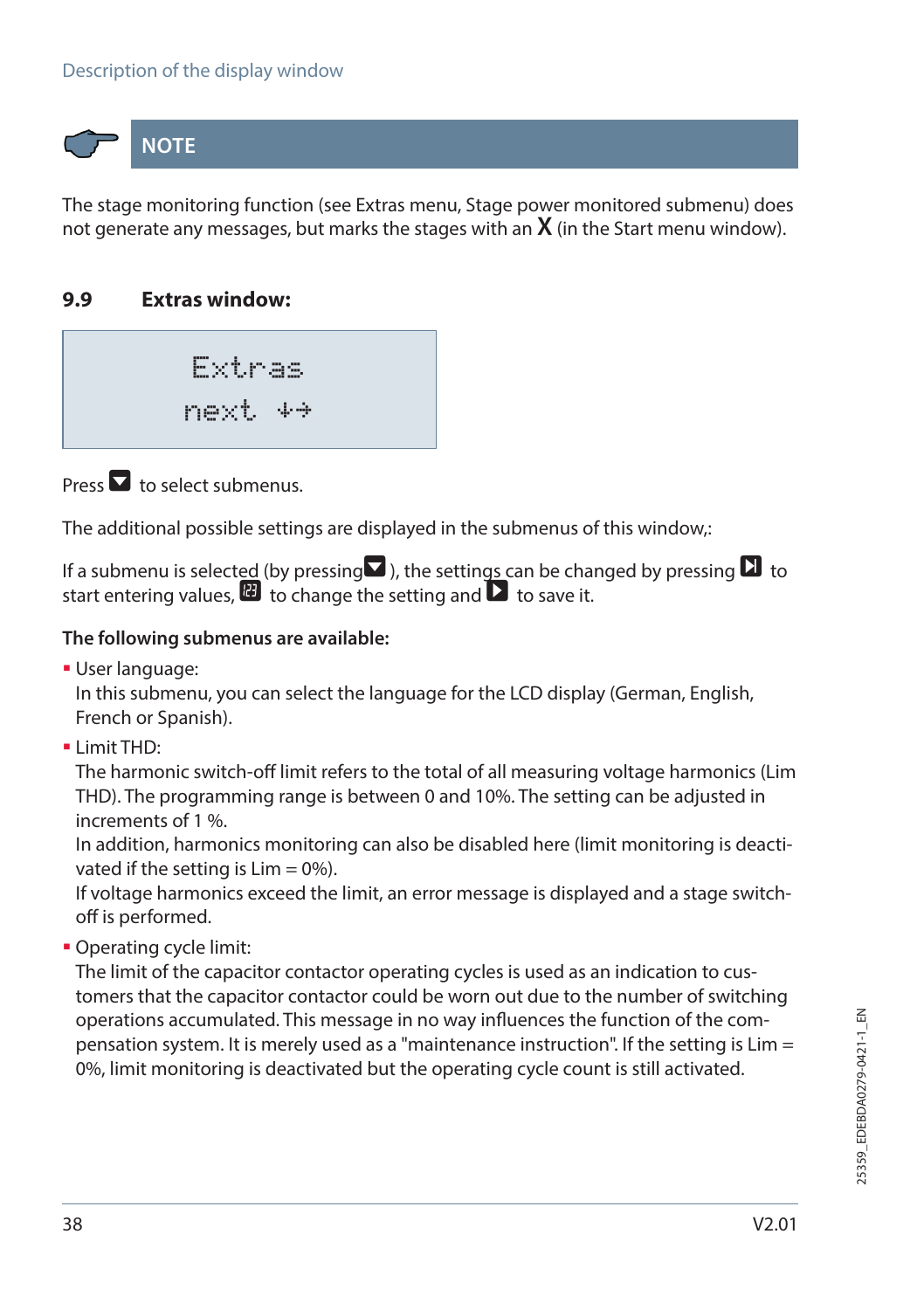**Sampling rate:** 

The power frequency tracing settings are displayed in this submenu. The setting "Auto" causes the sampling rate to be traced automatically, within a range of 40 to 70 Hertz. Alternatively, a fixed sampling rate of **50 Hz** or **60 Hz** can be set.

**Stage power monitored:** 

Monitoring of the stage power can be activated or deactivated in this submenu. Only stages the stage power of which has been recorded in the learning mode are monitored.

The manually configured stage power is not taken into account, as it is assumed that the stage power has been configured in accordance with the nameplate of the compensation stage.

#### Functional principle:

Each time a capacitor stage is switched on, a check is performed to determine whether a change of current takes place in the main current transformer. If this is not the case, the stage is marked with an  $\bm{X}$  in the start menu window. This may be for one of the following reasons and needs to be checked:

- Capacitor faulty
- Contactor faulty
- Fuse faulty
- Reset:

The Reset menu item offers various methods of resetting the programmed controller parameters. The programmable parameters are reset to the default settings. This has the advantage that all configured parameters are deleted at the same time and the controller restarts with the default settings.

Perform reset:

Extras menu, Reset menu item

Press  $\mathbf{\Sigma}$  = Reset flashes

**Press**  $\sum$  and  $\sum$  simultaneously = **done** is displayed

After about 2 seconds, **Reset** is displayed again



The reset process can be interrupted by pressing  $\blacksquare$ .

**Contrast setting:** 

The contrast settings of the LCD can be changed in this submenu. Setting range: 0 to 10.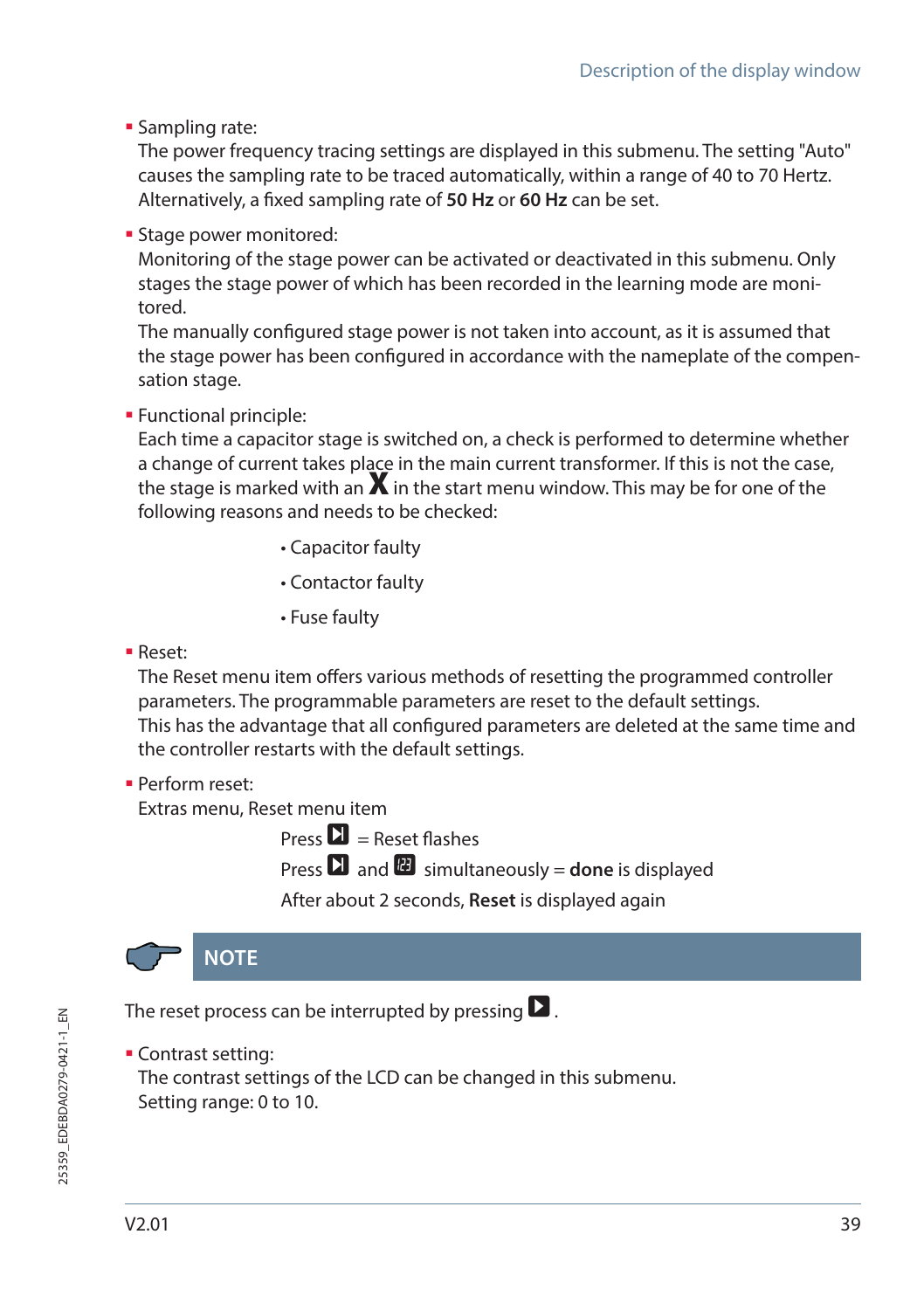**Brightness setting:** 

The LCD brightness can be changed in this submenu. Setting range: 0 to 9.

**Dimmer brightness:** 

The LCD dimming can be changed in this submenu. Setting range: 0 to 9. The brightness is reduced after a set time of 15 minutes.

Low load limit:

In this submenu, the light load detection limit can be changed to either 15 mA or 50 mA.

**-Low load delay:** 

The low-load detection delay time of the stage switch-off can be changed in this submenu. It can be varied between 1 and 60 minutes.

- **Temperature measurement:** In this submenu, the temperature measurement can be activated of deactivated.
- Fan relay:

In this submenu, the fan relay can set the last stage relay (stage 6 or 12, depending on the device version) or assign the alarm relay.

Switching threshold fan on:

In this submenu, the switching threshold for switching on the fan relay can be changed to between 0°C and 70 °C.

- **Switching threshold for switching off fan:** In this submenu, the switching threshold for switching the fan relay off can be changed to between 0°C and 70 °C. **To prevent unnecessary fan switching, a run-on time of 30 minutes is set.**
- **Switching threshold for system switch-off:** In this submenu, the switching threshold for switching off the system can be changed to between 0°C and 70 °C.
- Switching threshold for system switch-on: In this submenu, the switching threshold for switching on the system can be changed to between 0°C and 70 °C.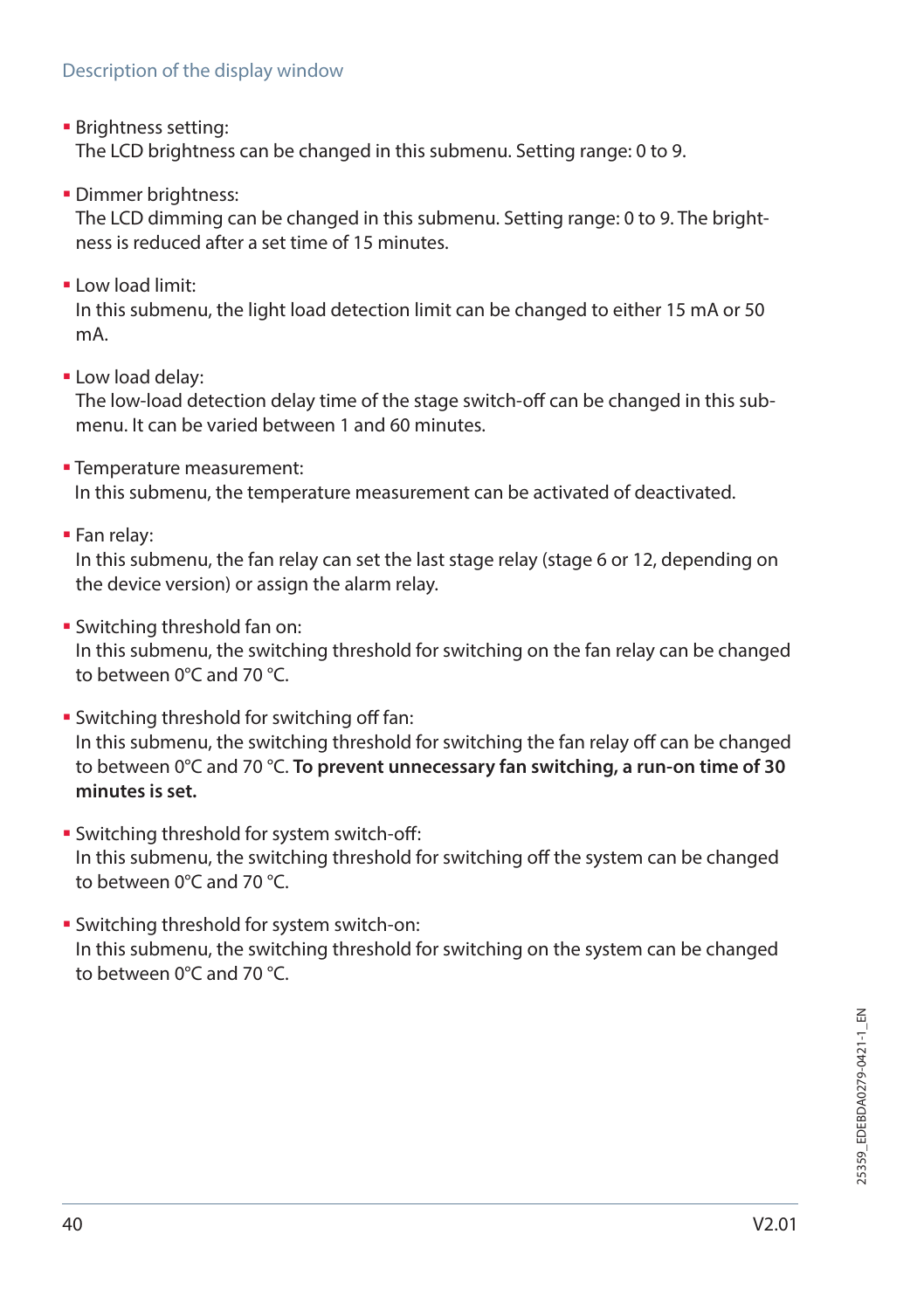Bus mode:

In this submenu, the bus protocol of the device can be set. to KBR eBus or Modbus RTU. If Modbus RTU is selected, you can set the transmission parameters now. The supported transmission parameters are:

 Baud rate (Baud) 4800, 9600, 19200, 38400 Parity even, odd, none Data bits 8 Stop bits 1 for even and odd, 2 for Parity none The KBR eBus setting is used for testing purposes.

**-** Learning mode:

In this submenu, you can show or hide the submenu item "Activate learning mode" (in the Commissioning menu).

**Key sounds:** 

In this submenu, you can turn the key sounds (which sound if a sensor button is pushed) on or off.

Delete EEP:

For production purposes only.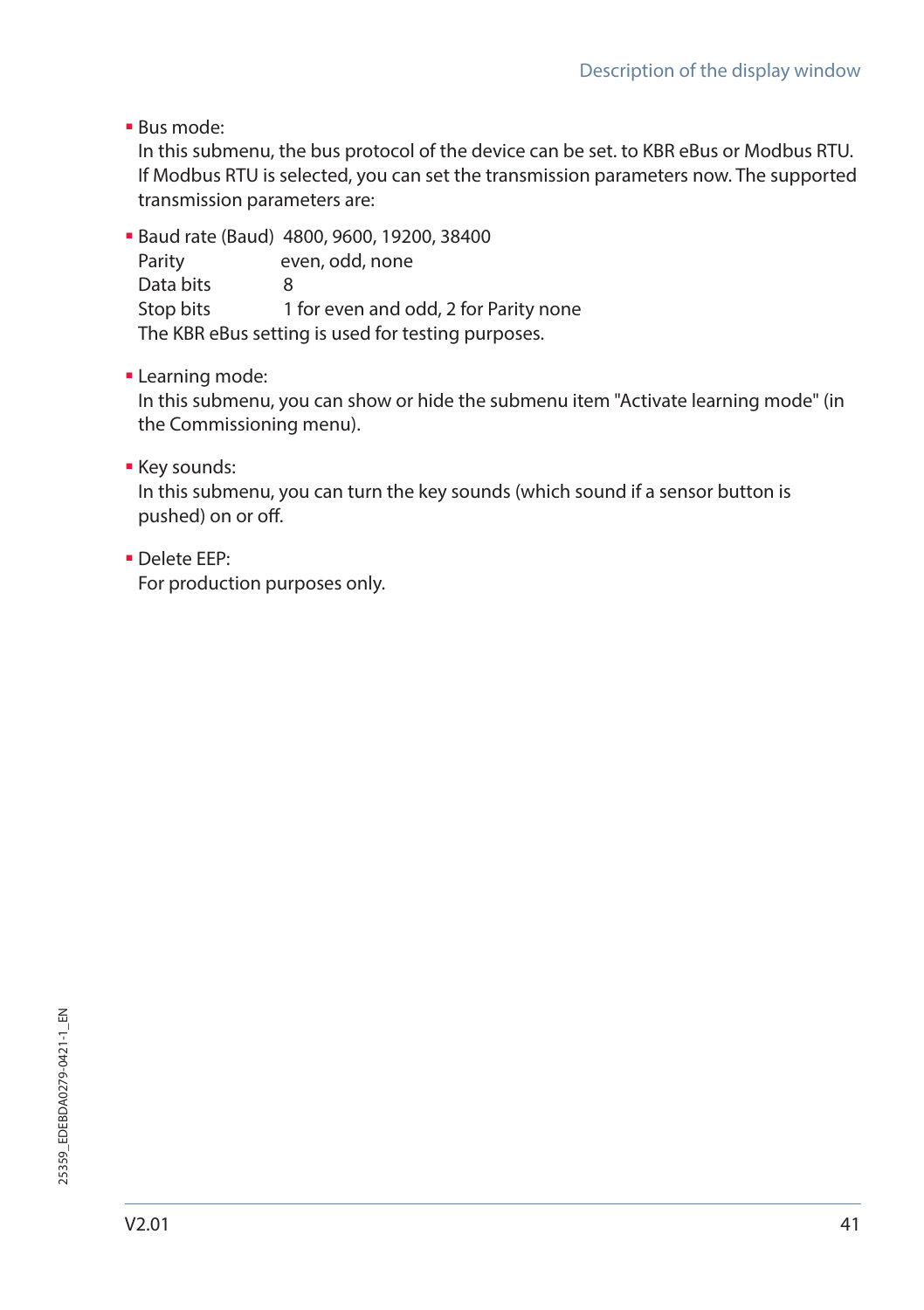# **10 Notes on Troubleshooting**

#### **Undercompensation, not enough stages are switched on:**

Check controller for error messages If the target cos  $\varphi$  is set to 0.8 capacitive, the capacitors need to start being switched on. If the system is not over-dimensioned, almost all stages need to be switched on.

Check the system's main fuse and group fuses. All values can be found in the enclosed documents.

The group fuses must display at least 1.7 times the value of the capacitor power.

If the fuses blow despite being correctly selected, the groups must be checked individually for excessive current input and defective contactors.

#### **Undercompensation, all stages are switched on:**

The existing system is insufficiently dimensioned (e.g. due to new inductive consumers). Please contact your local representative (enlarge your system). The number of the service hotline is given on the cover of these operating instructions.

#### **Overcompensation, too many stages are switched on:**

Check the controller settings (target cos  $\varphi$  capacitive?). Is the transformer installed in the wrong position?

#### **Controller switches too often, in particular during light load times (at the weekend, at night):**

Check the transformer ratio configuration. If necessary, (manually) switch a small stage on permanently.



Please call your local representative if you are unable to find the cause of the error.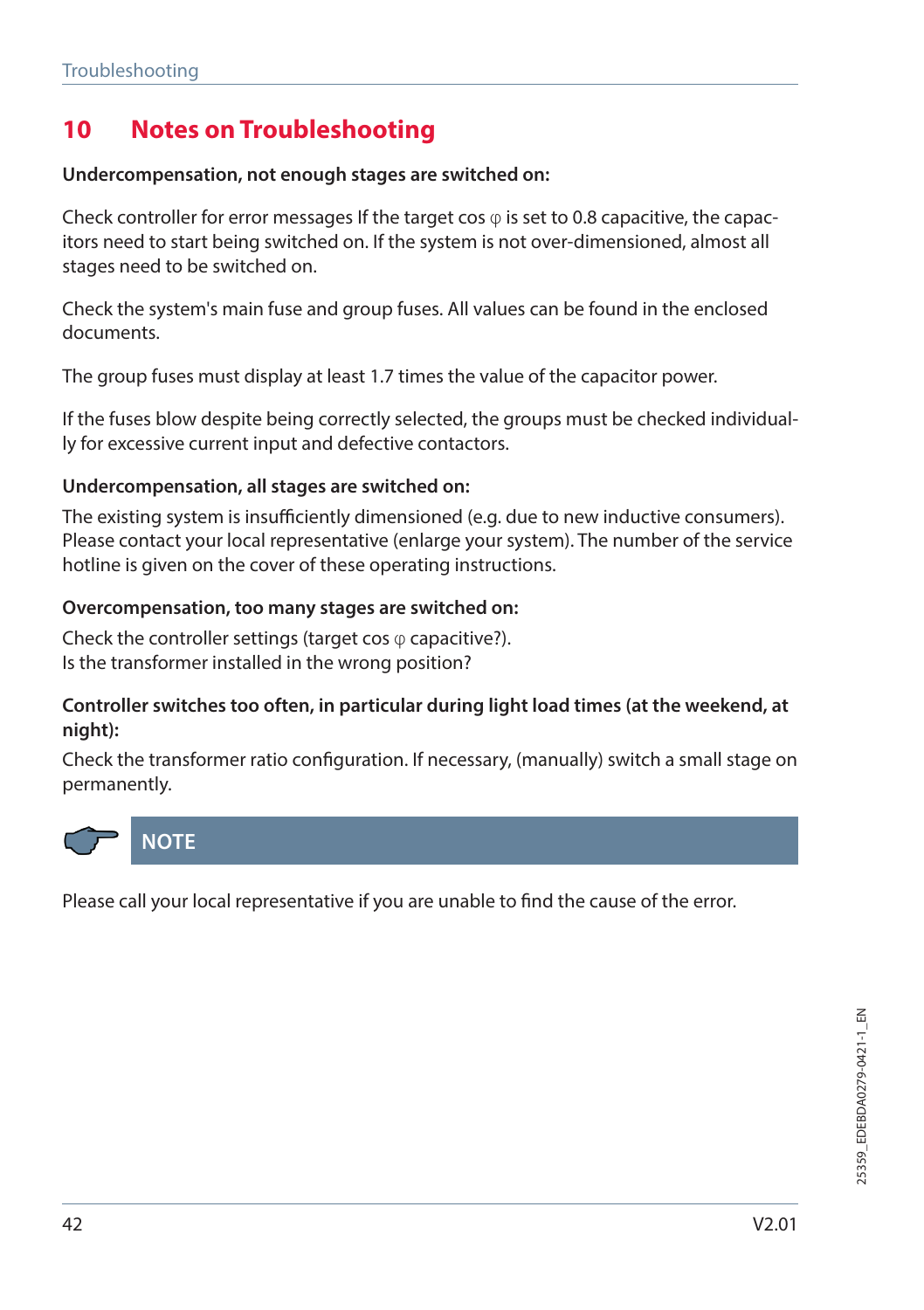# **11 System and Safety Device Maintenance**

**In order to ensure that your system functions properly and has a long service life, perform the following checks after commissioning and then on an annual basis.**

- Check and re-tighten all connections. Screw connections may become loose at the beginning due to thermal stress.
- Check fuses, safety devices and switching equipment. Contactors are wearing parts. If the contactor is intact, switching must take place without excessive formation of sparks.
- **Check the control performance in automatic mode.**
- Check the cooling air setting (fans, temperature monitoring function):
- Check that the controller temperature relay switches the fans on at 28 °C.
- Check that the temperature monitoring switches the system off via controller at 48 °C.
- Clean the filter mats if necessary, depending on how dirty they are.
- **Perform a visual inspection of the capacitors.**
- Examine the current input and capacitor terminal voltage once every three months.
- Check the reactive energy consumption on the basis of the electricity bill.



The current consumption and the temperature of these systems must be checked regularly so that overloading of the capacitors can be detected at an early stage. Excessive current consumption can be caused by an increasing proportion of harmonics or by faulty capacitors.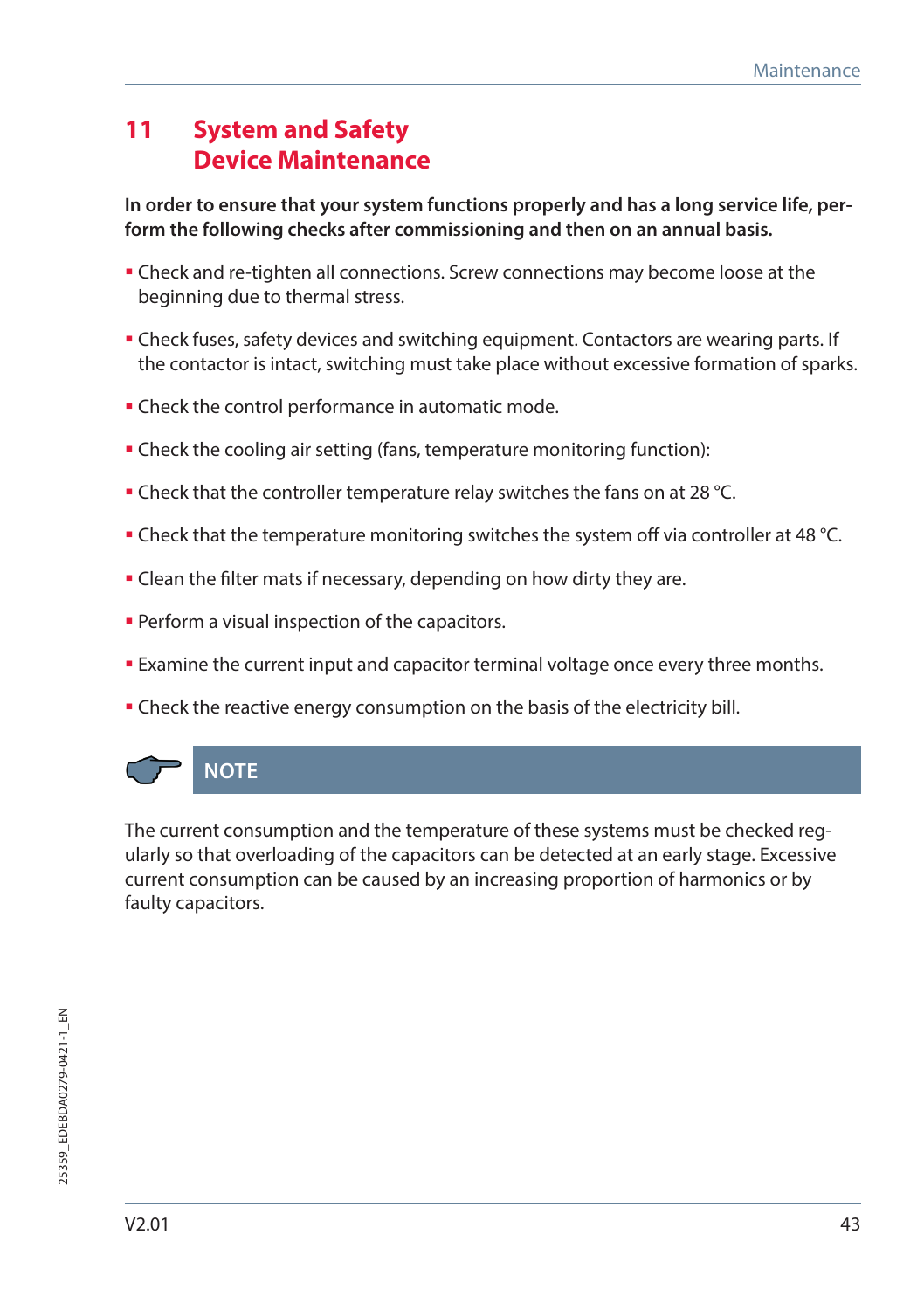# **12 Technical Data**

# **12.1 Measuring and display values**

| Voltage                       | RMS value of a<br>measuring interval           | Phase - 0 or phase - phase, depending on<br>configuration              |
|-------------------------------|------------------------------------------------|------------------------------------------------------------------------|
|                               | Units                                          | V, kV;] display switches automatically                                 |
|                               | Display range                                  | 0.00 kV to 99.9 kV                                                     |
|                               | Measuring range                                | 30 - 690 VAC (max. permissible value: 790<br>VAC)                      |
| Current<br>(apparent current) | RMS value of a<br>measuring interval           | Actual value per phase                                                 |
|                               | Units                                          | [A; kA] display is switched automatically                              |
|                               | Display range                                  | 0.00 A to 999 kA                                                       |
|                               | Measuring range                                | 0.015 - 5 A (max. permissible value: 6 A)                              |
| Frequency                     | Network frequency<br>measurement               | $f_{\text{Network}}$                                                   |
|                               | Units                                          | [Hz]                                                                   |
|                               | Measuring range                                | 41 - 70 Hz                                                             |
| Apparent power                | Calculation                                    | S <sub>tot</sub> , 3-phase                                             |
|                               | Units                                          | kVA                                                                    |
|                               | Display range                                  | 0.0 VA to 9999.9 kVA                                                   |
| Active power                  | Calculation                                    | P <sub>total</sub> ; 3-phase                                           |
|                               | Units                                          | kW                                                                     |
|                               | Display range                                  | 0.0 W to 9999.9 kW                                                     |
| Reactive power                | Calculation $\Longrightarrow$ ind.<br>and cap. | Q <sub>total</sub> ; Q <sub>miss</sub> ; distinction between ind./cap. |
|                               | Units                                          | kvar                                                                   |
|                               | Display range                                  | 0.0 var to 9999.9 kvar                                                 |
| Power factor                  | Calculation $\Longrightarrow$ ind.<br>and cap. | CosPhi; distinction between ind./cap.<br>CosPhi in display             |
|                               | Display range                                  | CosPhi 0.10 ind. <- 1 -> 0.10 cap.                                     |
| Temperature                   | Measuring range                                | -10 $^{\circ}$ C to +60 $^{\circ}$ C                                   |
| <b>Harmonics</b>              | Distortion factor<br>(THD) for voltage         | Voltage: THD-U                                                         |
|                               | Partial distortion                             | 3rd; 5th; 7th; 9th; 11th; 13th;                                        |
|                               | factors                                        | voltage harmonic                                                       |
|                               | Units                                          | [%]                                                                    |
|                               | Measuring range                                | 0.00% to 100%                                                          |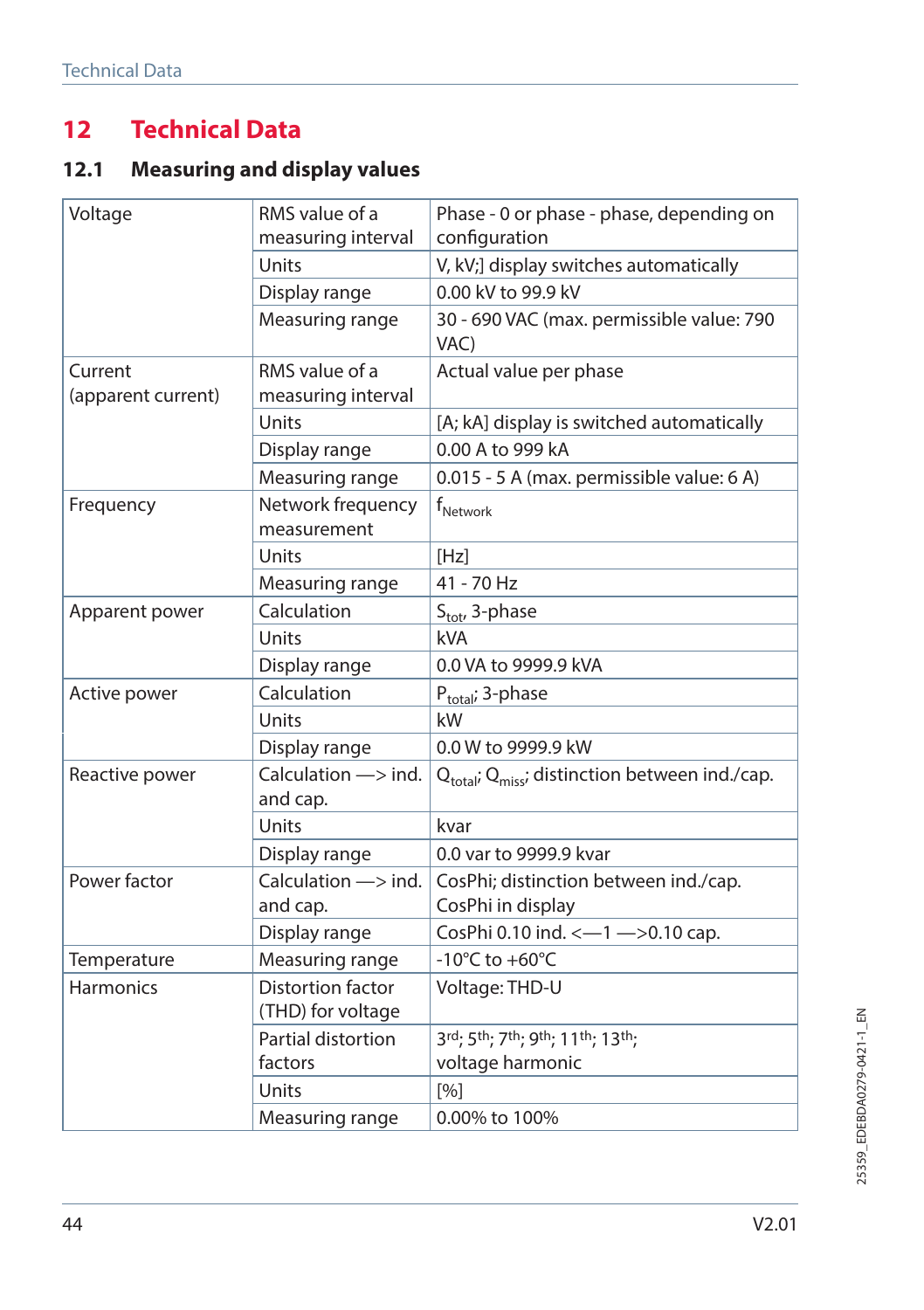### **12.2 Measuring accuracy**

| Current      | $\pm$ 0.5% / $\pm$ 1 digit (for 0.1 to 5 A) |
|--------------|---------------------------------------------|
| Voltage      | $\pm$ 0.5% / $\pm$ 1 digit                  |
| Power        | $\pm$ 1% / $\pm$ 1 digit                    |
| Power factor | $\pm$ 1% / $\pm$ 1 digit                    |
| Frequency    | $\pm$ 0.1% / $\pm$ 1 digit                  |
| Temperature  | $\pm$ 2 °C / $\pm$ 1 digit                  |

## **12.3 Measuring principle**

| Sampling                                   | 128 readings per period                                        |
|--------------------------------------------|----------------------------------------------------------------|
| A/D converter                              | 12 bit                                                         |
| Measurement of U and I                     | Simultaneous recording of U and I read-<br>ings;               |
| Update speed<br>(complete measuring cycle) | $20 \text{ ms}$                                                |
| Harmonics calculation                      | FFT with 128 points over one period                            |
| Frequency measurement                      | Consumption: Voltage measurement<br>between phase Lx - N / Ly) |
| Temperature sensor                         | Analog measurement with PT 1000                                |

## **12.4 Device memory**

| Memory                       | 16 kB RAM (volatile)                   |
|------------------------------|----------------------------------------|
| Program and parameter memory | 128 kB flash                           |
| Extreme values (max.)        | No compensation power Q <sub>max</sub> |
| Operating cycles             | Memory cycles every 15 minutes         |
| Temperature                  | max. measured value                    |

## **12.5 Limits:**

| Limit violations:        |                                                           |
|--------------------------|-----------------------------------------------------------|
| <b>Harmonics</b>         | Acquisition time approx. 100 ms                           |
| Overvoltage switch-off:  | Acquisition time approx. 40 ms                            |
| Zero-voltage switch-off: | Acquisition time approx. 40 ms<br>(for measuring voltage) |

## **12.6 Power supply**

| Power supply | 100V - 240V +/-10% DC/50/60 Hz 12VA, |
|--------------|--------------------------------------|
|              | 6W                                   |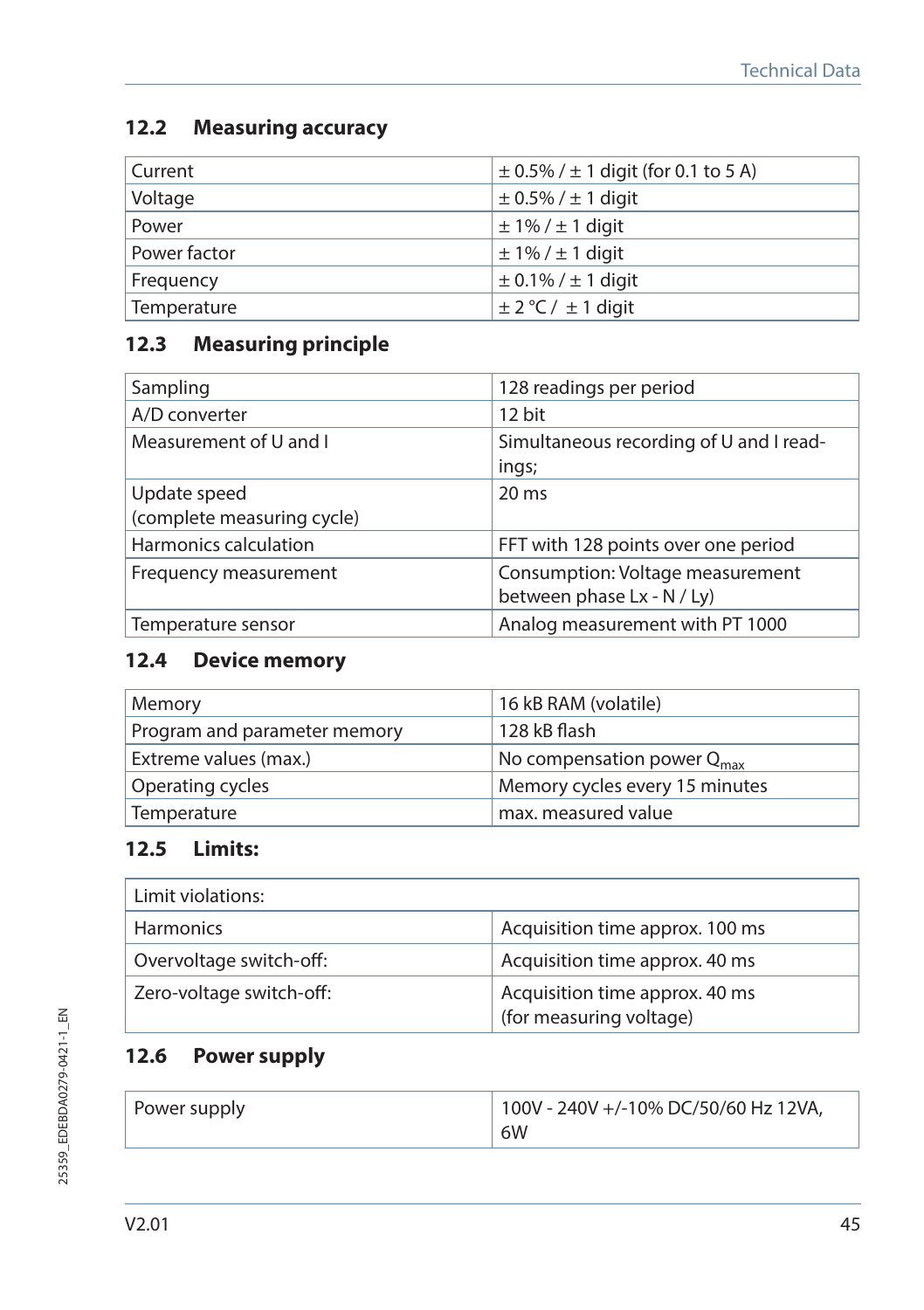## **12.7 Hardware inputs and outputs**

# **12.7.1 Hardware inputs**

| Voltage<br>measuring          | $U_{\rm PH-N}$ or $U_{\rm PH-PH}$ | 30 - 690 VAC (max. permissible value: 790<br>VAC)                                        |
|-------------------------------|-----------------------------------|------------------------------------------------------------------------------------------|
| input                         | Input impedance                   | 1500 kOhm                                                                                |
|                               | Measuring range                   | 1 measuring range,<br>measuring voltage transformer can be<br>programmed                 |
| Current<br>measuring<br>input | $I_{11}$ or IL2 or $I_{12}$       | 0.015 - 5 A (max. permissible value: 6 A)                                                |
|                               | Power consumption                 | 0.3 VA at 6 A, 0.05 VA at 1.2 A                                                          |
|                               | Measuring range                   | 1 measuring range,<br>current transformer can be programmed                              |
| Analog input                  | PT 1000 measurement<br>sensor     | Temperature measurement -10 °C to 60 °C,<br>$+/- 2 °C$<br>max. cable length $<$ 3 meters |

## **12.7.2 Hardware outputs**

| Alarm relay              | Switching capacity  | 250 V (AC) / 2 A floating                                                  |
|--------------------------|---------------------|----------------------------------------------------------------------------|
| Capacitor stage<br>relay | Switching capacity  | 250 V (AC) / 2 A floating                                                  |
| Serial interface         | <b>BUS</b>          | RS485 for connection to the Modbus                                         |
|                          | Protocol, baud rate | Modbus RTU,<br>bud rate 4800, 9600, 19200, 38400<br>Parity none, even, odd |
|                          | Address assignment  | Modbus:<br>manual setting on the device, address 1 to<br>247               |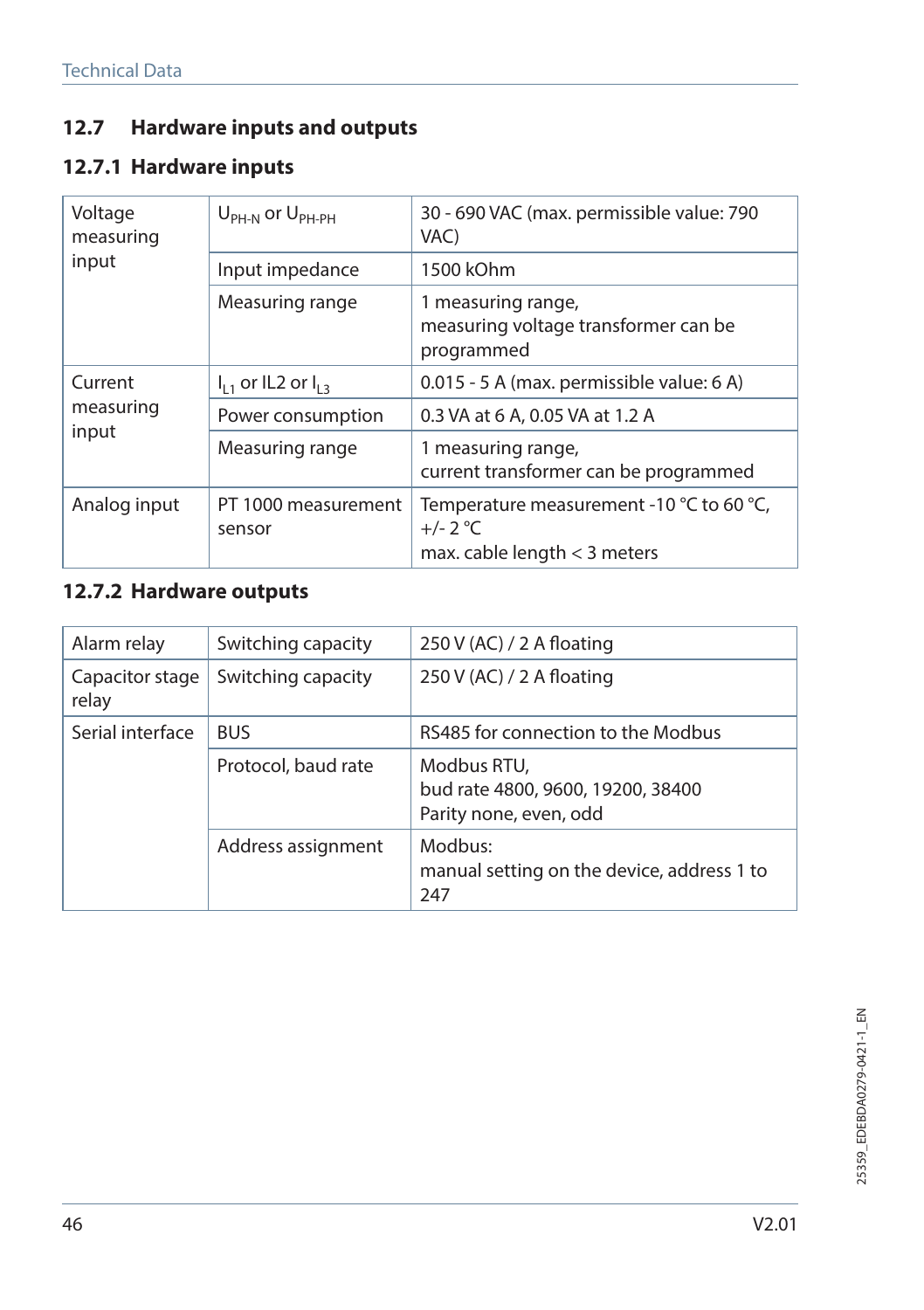## **12.8 Electrical connection**

| Connection elements                                  |                                       | Plug-in terminals                                                                                      |
|------------------------------------------------------|---------------------------------------|--------------------------------------------------------------------------------------------------------|
| Permissible cross-section<br>of the connection lines |                                       | $2.5$ mm <sup>2</sup>                                                                                  |
| Measurement<br>voltage inputs                        | Fuse                                  | max. 1 A slow blow or max. C2 - automatic<br>in addition isolating switch UL/IEC-approved              |
| Measuring<br>current input                           | Fuse                                  | NONE!!! Always short-circuit current trans-<br>former terminals k and I before opening the<br>circuit! |
| Input control<br>voltage                             | Fuse                                  | max. 1 A slow blow or max. C2 - automatic<br>in addition isolating switch UL/IEC-approved              |
| <b>BUS</b><br>connection                             | Connection material                   | To ensure proper operation, only use<br>shielded twisted-pair cables; e.g. I-Y(St)Y EIB<br>2x2x0.8     |
| Relay output                                         | Fuse                                  | max 2 A medium time-lag                                                                                |
| Transformer<br>connection                            | Connections                           | See connection diagram                                                                                 |
| Interface con-<br>nection                            | Pins for BUS<br>connection via RS-485 | Terminal 90<br>$\overline{1}$<br>Terminal 91<br>A<br>Terminal 92<br>B                                  |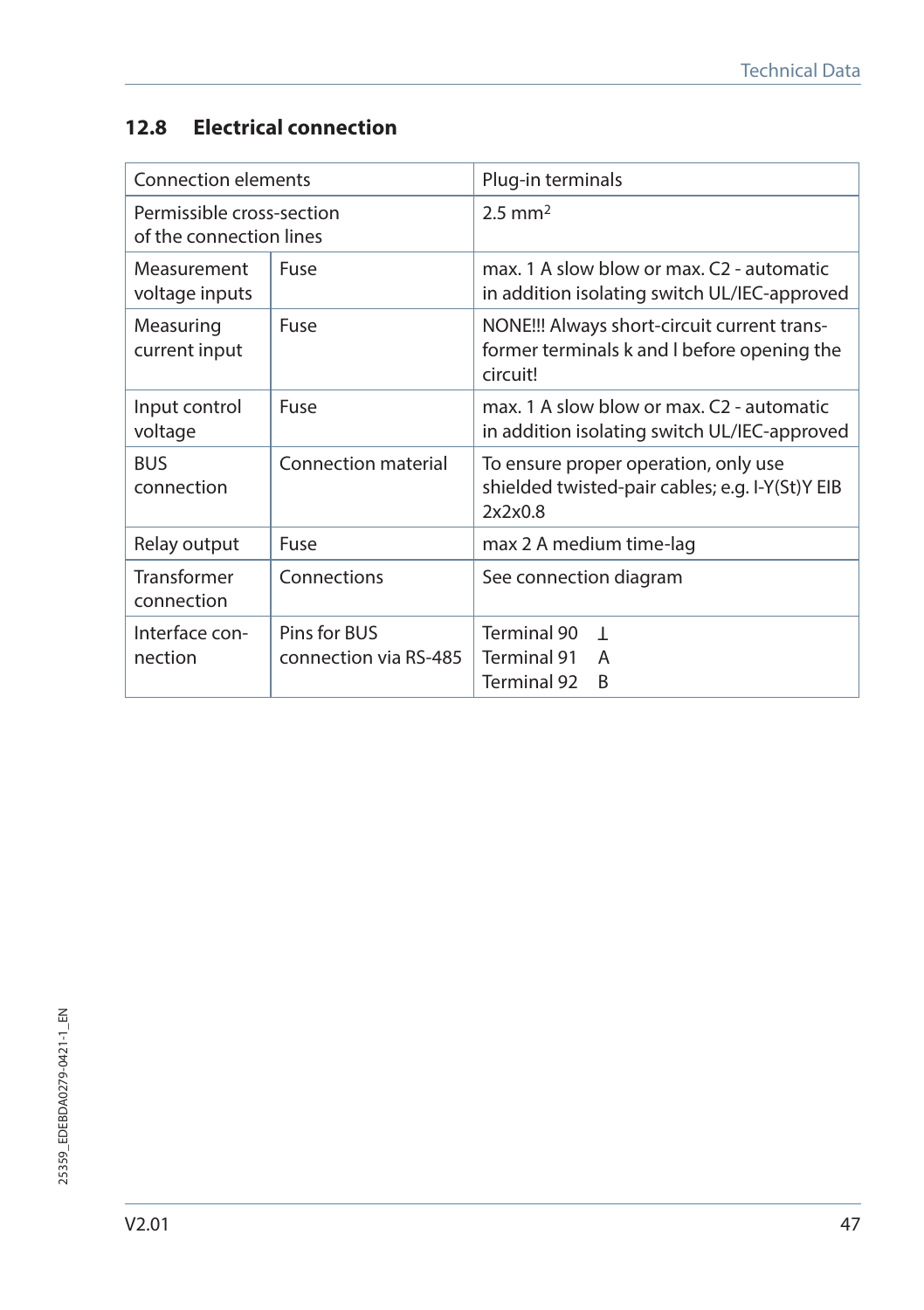# **12.9 Mechanical data**

| Switchboard  | Housing dimensions   | $144 \times 144 \times 60$ mm (H x W x D), |
|--------------|----------------------|--------------------------------------------|
| installation | Installation cut-out | 138 x 138 mm                               |
|              | Weight               | Approx. 650q                               |

# **11.10 Standards and miscellaneous**

| Ambient con-<br>ditions | <b>Standards</b>                                   | DIN EN 60721-3-3:1995-09 +<br>DIN EN 60721-3-3/A2:1997-07;<br>3K5+3Z11:<br>(IEC721-3-3;3K5+3Z11)       |
|-------------------------|----------------------------------------------------|--------------------------------------------------------------------------------------------------------|
|                         | Operating tempera-<br>ture                         | $K55/-5 °C$ , +55°C                                                                                    |
|                         | Air humidity                                       | K55 / 5%  95% non-condensing                                                                           |
|                         | Storage temperature                                | $-25^{\circ}$ C  +70 $^{\circ}$ C                                                                      |
|                         | Operating height                                   | up to max. 2000 m above sea level                                                                      |
| Electrical safety       | <b>Standards</b>                                   | DIN EN 61010-1:2011-07;<br>DIN EN 61010-2-030:2011-07                                                  |
|                         | Protection class                                   | ı                                                                                                      |
|                         | Overvoltage category,<br>measurement cate-<br>gory | voltage measurement CAT III: 400 V<br>current measurement CAT III: 300V<br>power supply CAT III: 300V  |
| Protection type         | <b>Standards</b>                                   | DIN EN 60529:2014-09                                                                                   |
|                         | Front                                              | IP 51 (with optional front door max. IP 54)                                                            |
|                         | <b>Terminals</b>                                   | <b>IP 20</b>                                                                                           |
| <b>EMC</b>              | <b>Standards</b>                                   | DIN EN 61000-6-2:2006-03 +<br>amendment 1:2011-06<br>DIN EN 61000-6-3:2011-09 +<br>amendment 1:2012-11 |
|                         | Rated surge voltage                                | 4 kV                                                                                                   |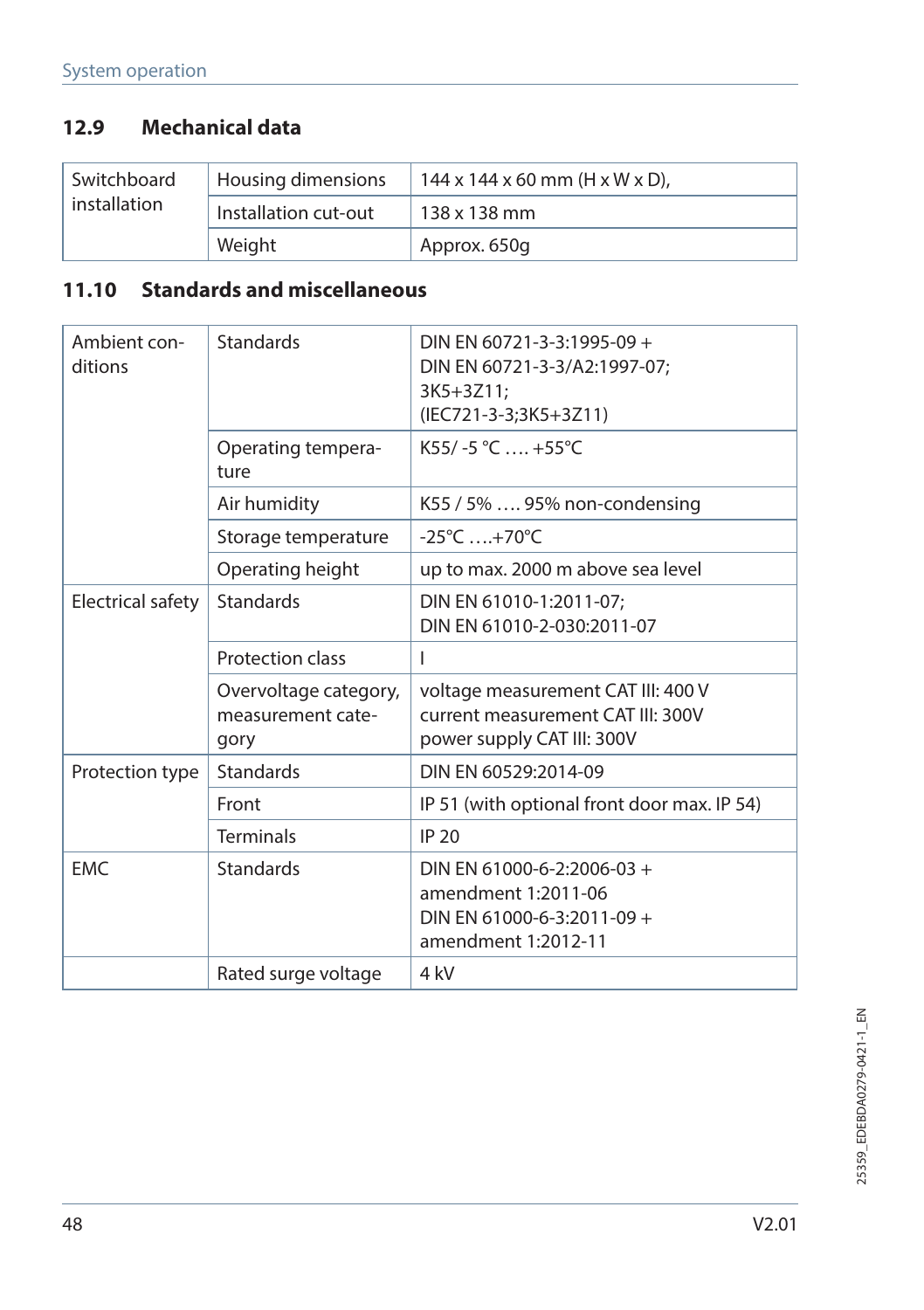# **12 Selection of cables and fuses**

| C power (400 V)<br>Q (kvar) | Current<br>consumption<br>I (A) per phase | Supply cable<br>Cu $(mm^2)$ | Fuse (slow-blow)<br>$3 \times 1(A)$ |
|-----------------------------|-------------------------------------------|-----------------------------|-------------------------------------|
| 0.5                         | 0.72                                      | 1.5<br>4x                   | 10                                  |
| $\mathbf{1}$                | 1.44                                      | 1.5<br>4x                   | 10                                  |
| 1.5                         | 2.16                                      | 1.5<br>4x                   | 10                                  |
| $\overline{2}$              | 2.88                                      | 1.5<br>4x                   | $10$                                |
| 2.5                         | 3.60                                      | 1.5<br>4x                   | 10                                  |
| 3                           | 4.32                                      | 1.5<br>4x                   | $10$                                |
| 4                           | 5.76                                      | 1.5<br>4x                   | 10                                  |
| 5                           | 7.20                                      | 2.5<br>4x                   | 16                                  |
| 6                           | 8.64                                      | 2.5<br>4x                   | 16                                  |
| 7.5                         | 10.80                                     | 2.5<br>4x                   | 16                                  |
| 10                          | 14.40                                     | 2.5<br>4x                   | 25                                  |
| 12.5                        | 18.00                                     | 4x<br>6                     | 35                                  |
| 15                          | 21.60                                     | 4x<br>10                    | 35                                  |
| 16.7                        | 24.00                                     | 10<br>4x                    | 35                                  |
| 20                          | 28.80                                     | 4x<br>10                    | 50                                  |
| 25                          | 36.00                                     | 4x<br>16                    | 63                                  |
| 30                          | 43.20                                     | 4x<br>16                    | 80                                  |
| 33.3                        | 48.00                                     | 4x<br>16                    | 80                                  |
| 35                          | 50.40                                     | 25<br>4x                    | 80                                  |
| 40                          | 57.60                                     | $4x$ 25                     | 100                                 |
| 45                          | 64.80                                     | 3 x 35/16                   | 100                                 |
| 50                          | 72.00                                     | $3 \times 50/25$            | 125                                 |
| 60                          | 86.40                                     | $3 \times 50/25$            | 125                                 |
| 70                          | 100.80                                    | 3 x 70/35                   | 160                                 |
| 75                          | 108.00                                    | 3 x 70/35                   | 160                                 |
| 80                          | 115.10                                    | 3 x 95/50                   | 200                                 |
| 90                          | 129.60                                    | 3 x 95/50                   | 200                                 |
| 100                         | 144.00                                    | 3 x 95/50                   | 250                                 |
| 120                         | 172.80                                    | 120/70<br>3x                | 250                                 |
| 125                         | 180.00                                    | 3 x<br>120/70               | 250                                 |
| 150                         | 216.00                                    | 3 x 150/70                  | 315                                 |
| 180                         | 259.20                                    | 3 x 240/120                 | 400                                 |
| 200                         | 288.00                                    | 3 x 240/120                 | 400                                 |
| 250                         | 360.00                                    | 2 x 3 x 150/70              | 500                                 |
| 300                         | 432.00                                    | 2 x 3 x 185/95              | 630                                 |
| 350                         | 504.00                                    | 2 x 3 x 240/120             | $2 \times 400$                      |
| 400                         | 576.00                                    | 2 x 3 x 240/120             | $2 \times 400$                      |
| 450                         | 648.00                                    | 4 x 3 x 120/70              | $2 \times 500$                      |
| 500                         | 720.00                                    | 4 x 3 x 150/70              | $2 \times 500$                      |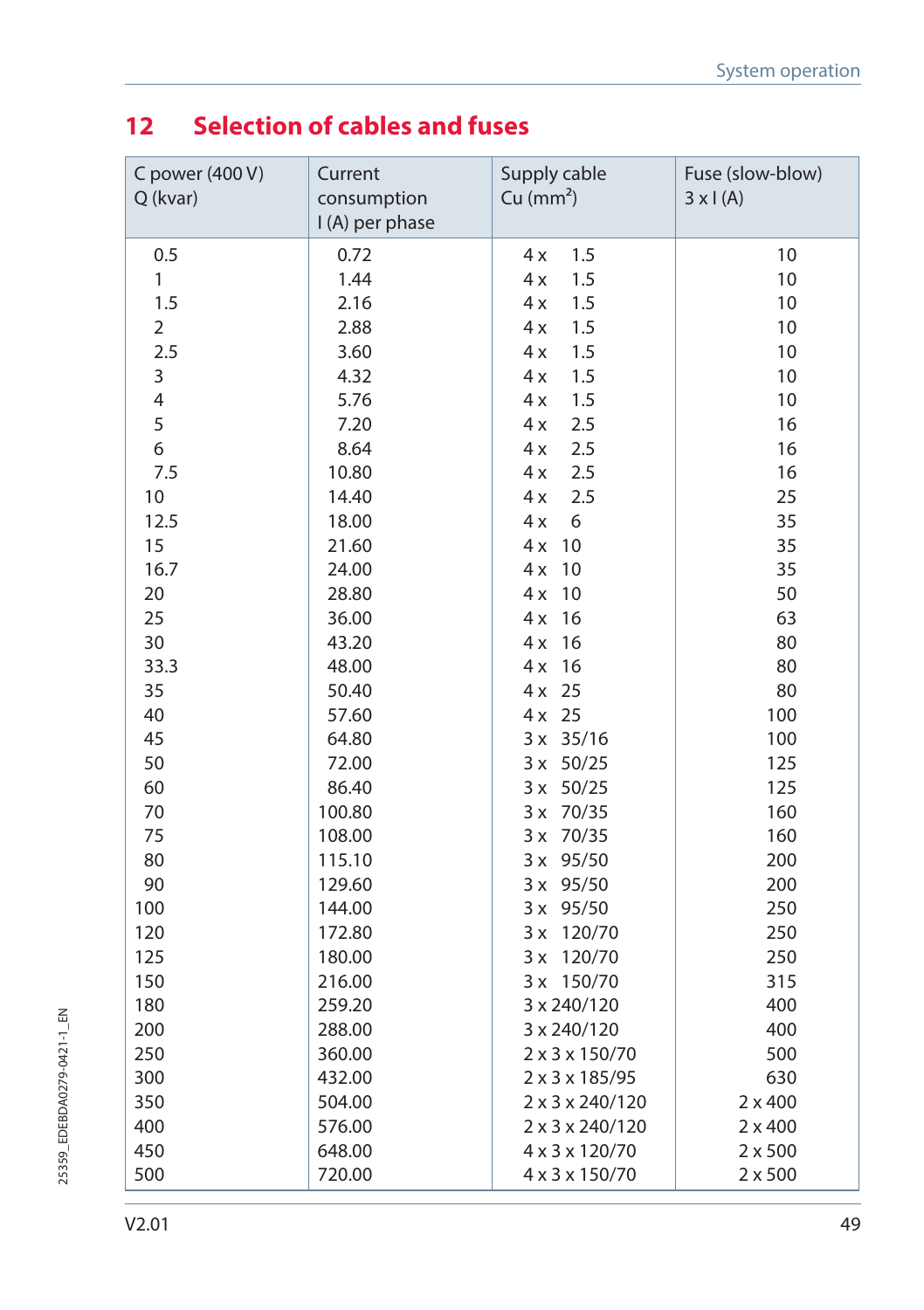# **14 Data Point Description for the Modbus Protocol**

#### **multicomp F144-3**

- 14.1 Modbus commands supported
- 14.2 Data formats
- 14.3 Interface parameters
- 14.4 Device settings
- 14.5 Data points
- 14.6 Device information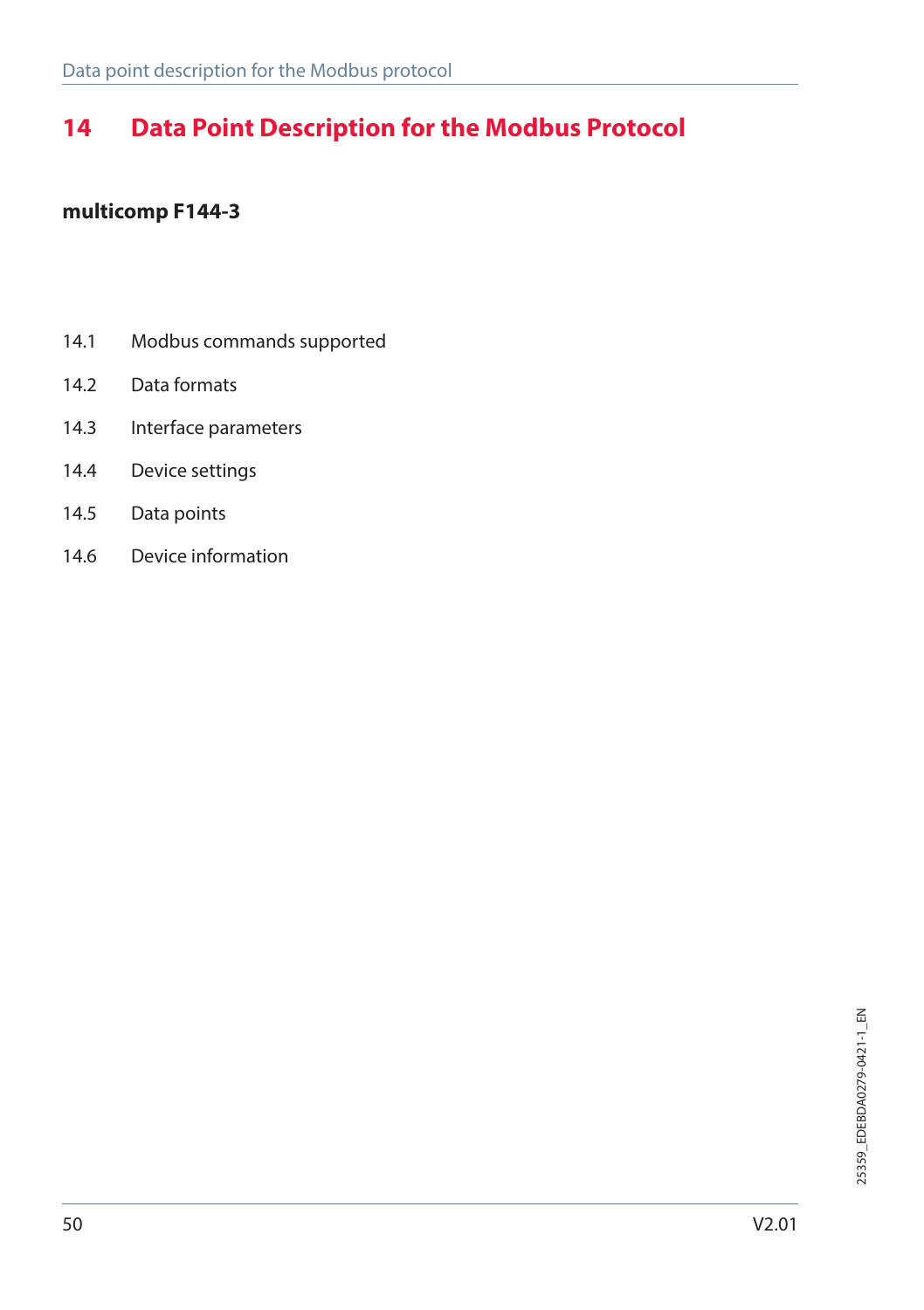### **14.1 Modbus commands supported**

| 0x04 | Read Input Registers                    |
|------|-----------------------------------------|
| 0x2B | <sup>1</sup> Read Device Identification |

The multicomp F144-3 does not support broadcast commands. All Modbus commands described are device-specific commands.

### **14.2 Data formats**

(unsigned) short: 0x1234

| Address  |                             | ÷    |  |
|----------|-----------------------------|------|--|
| Contents | 0 <sub>v</sub> 12<br>UA I Z | 0x34 |  |

Rule for byte sequence: MSB before LSB

(unsigned) long: 0x12345678

| Address  | $+U$            | -    | -    | -    |
|----------|-----------------|------|------|------|
| Contents | ∩∨1 ว<br>UA I Z | 0x34 | 0x56 | 0x78 |

Rule for byte sequence: MSB before LSB

float:

| Format         | Complies with the IEEE 754 standard                                                                                                                                                                                                         |
|----------------|---------------------------------------------------------------------------------------------------------------------------------------------------------------------------------------------------------------------------------------------|
| Representation | 4 bytes                                                                                                                                                                                                                                     |
| Accuracy       | 24 bits ( $\triangleright$ represent >7 decimal points)                                                                                                                                                                                     |
| Composition    | 24-bit mantissa; 8-bit exponent                                                                                                                                                                                                             |
| Mantissa       | 24 bits $(M) + 1$ bit $(S)$                                                                                                                                                                                                                 |
| Exponent       | The MSB of the mantissa is always $1 \Rightarrow$ it is not saved separate-<br>ly! S = sign of the mantissa: $S = 1$ > negative number; $S = 0$ ><br>positive number                                                                        |
| Exponent       | 8 bits (0-255); is saved relative to 127, i.e. the current value of<br>the exponent is calculated by subtracting the number 127 from<br>the saved value.<br>Curr. exp. $=$ saved exp value. $-127$<br>$\Rightarrow$ range from 128 to -127! |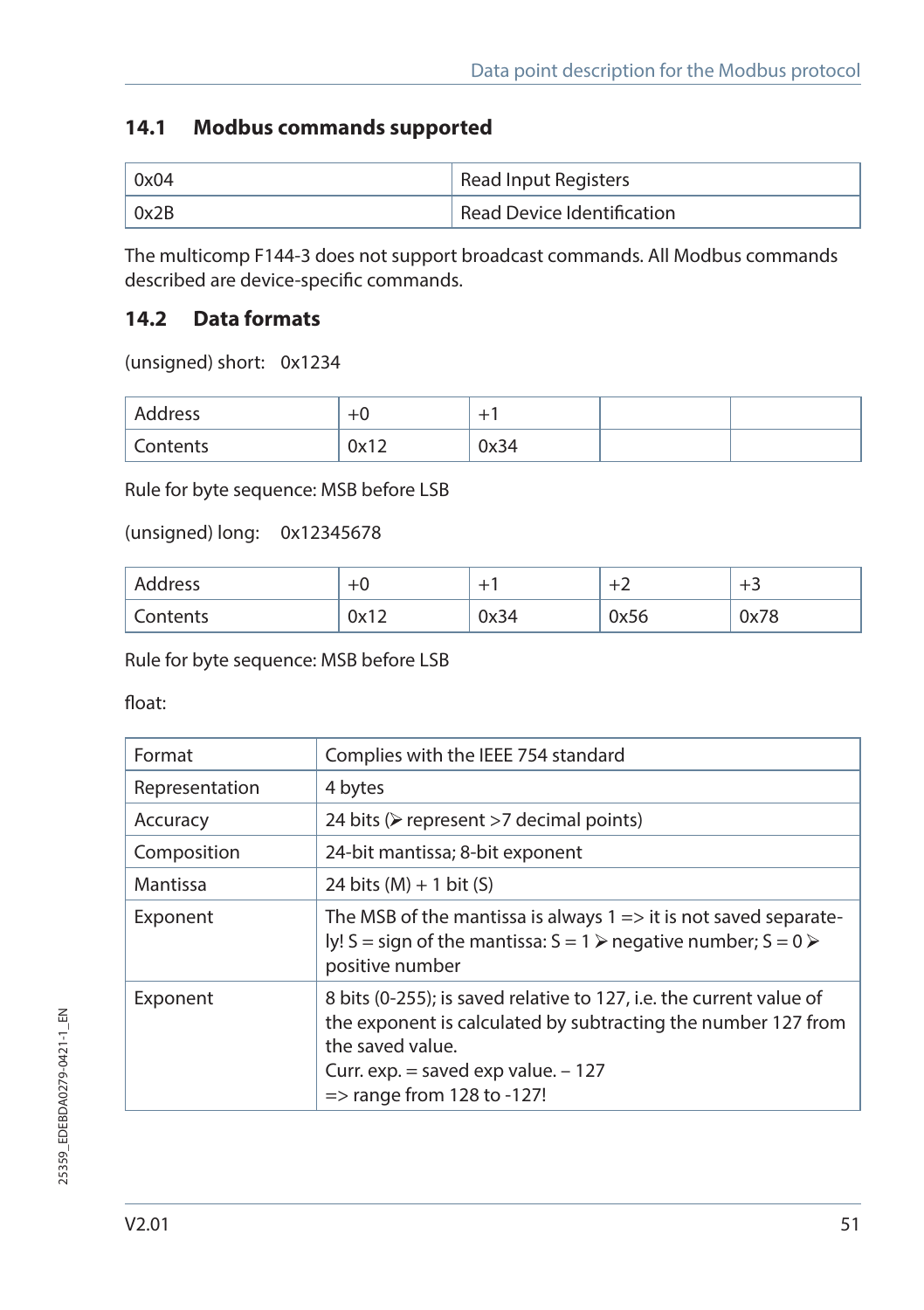#### **Example 1:** -12.5 decimal = 0xC1480000 hex

M: 24 bit-mantissa

E: Exponent with offset of 127

S: Sign for mantissa (S=1 neg.; S=0 pos.)

| Address | $+0$             | $+1$     | $+2$                            | $+3$      |
|---------|------------------|----------|---------------------------------|-----------|
| Format  | <b>SFFFFFFFF</b> |          | FMMMMMMM   MMMMMMMMM   MMMMMMMM |           |
| Binary  | 11000001         | 01001000 | 00000000                        | 100000000 |
| Hex     |                  | 48       | 00                              | 00        |

#### **The byte sequence is defined as follows:**

The byte with the "S sign bit" is transmitted over the bus as the first byte.

The sequence of the float bytes of the bus can be reversed, if necessary, using the device parameter 0xD02C (see table 1).

The register value 0xD02C in this case means:

- with 1 -> sign bit S in 1<sup>st</sup> byte (sequence as defined)
- with 0 -> sign bit S in 4<sup>th</sup> byte (sequence reversed)

The following information can be derived from this:

The sign bit is  $1 \Rightarrow$  negative mantissa

The value of the exponent amounts to 10000010 bin or 130 dec.

This results in an exponent value of:  $130 - 127 = 3$ 

The mantissa has the following value: 10010000000000000000000

The decimal point can be found at the left end of the mantissa, preceded by a 1. This position does not appear in the hexadecimal numeric notation. If you add 1 and set the decimal point at the beginning of the mantissa, the following value is obtained:

1.10010000000000000000000

Now, the mantissa needs to be adjusted to the exponent. A negative exponent shifts the decimal point to the left, a positive exponent shifts it to the right. Since the exponent is 3, this is represented as: 1100.10000000000000000000

The number obtained corresponds to the binary floating-point number.

Binary digits to the left of the decimal point result in values > 1. In this example, 1100 bin results in the number 12 dec. {(1x23)+ (1x22)+ (0x21)+ (0x20)}

Binary digits to the right of the decimal point result in values < 1. In this example, .100....... bin results in the number 0.5 dec. {(1x2-1)+ (0x2-2)+ (0x2-3)+ (0x2-4)}

By adding the individual values, 12.5 is obtained. As the sign bit was set, it is a negative value, -12.5. The hexadecimal number 0xC1480000 thus corresponds to -12.5.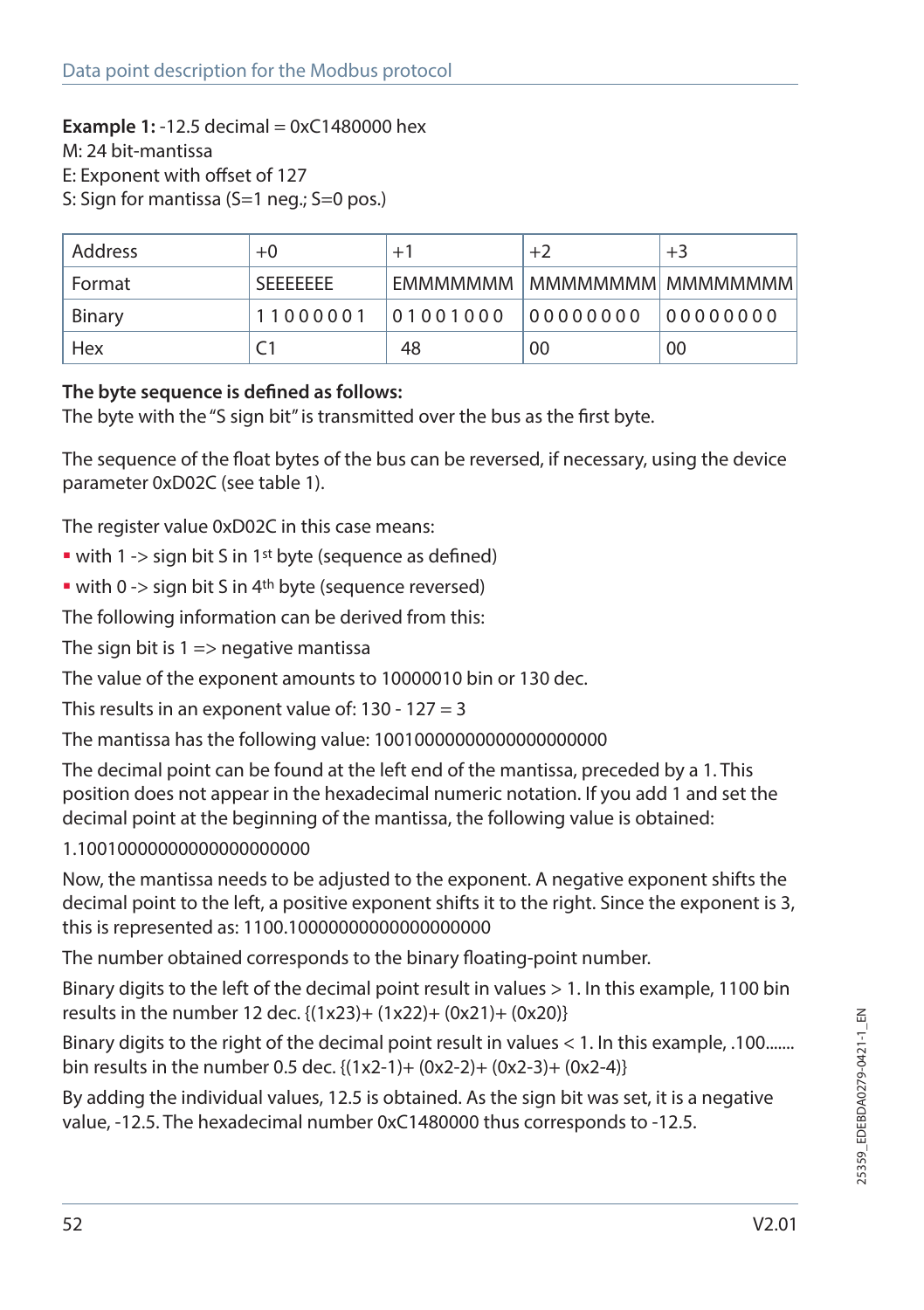| Address | $+0$             | $+1$              | $+2$                            | $+3$     |
|---------|------------------|-------------------|---------------------------------|----------|
| Format  | <b>SFFFFFFFF</b> |                   | EMMMMMMM   MMMMMMMMM   MMMMMMMM |          |
| Binary  | 11000001         | 01001000 11010011 |                                 | 00100101 |
| Hex     |                  | 48                | D <sub>3</sub>                  | 25       |

**Example 3:** 45.354 decimal = 0x42356A7F hex

| Address | $+0$             | $+1$              | $+2$ | $+3$               |
|---------|------------------|-------------------|------|--------------------|
| Format  | <b>SFFFFFFFF</b> | <b>FMMMMMMM</b>   |      | MMMMMMMM  MMMMMMMM |
| Binary  | 01000010         | 00110101 01101010 |      | [01111111]         |
| Hex     | 42               | 35                | 6A   | 7F                 |

Exponent: 10000100 bin = 132 dec.

$$
\triangleright \text{Exp} = 132 - 127 = 5
$$

Mantissa:  $S=0$ 

 $\triangleright$  Sign=positive

011010101101010011111111 bin

Decimal point added to the first position of the mantissa

 $\geq 011010101110101001111111$ 

Leading 1 in front of the decimal point

 $\geq 1.01101010110101001111111$ 

Taking the exponent into account  $(=5)$ 

101101. 010110101001111111

to the left of the decimal point:  $101101 \text{ bin} = 25 + 23 + 22 + 20 =$ 

45 dec.

To the right of the decimal point:  $010110101001111111$  bin =

 $2-2 + 2-4 + 2-5 + 2-7 + 2-9 + 2-12 + 2-13 + 2-14 + 2-15 + 2-16 + 2-17 +$  $2 - 18 = 0.3540001$  dec

**Final result: +45.03540001 dec.**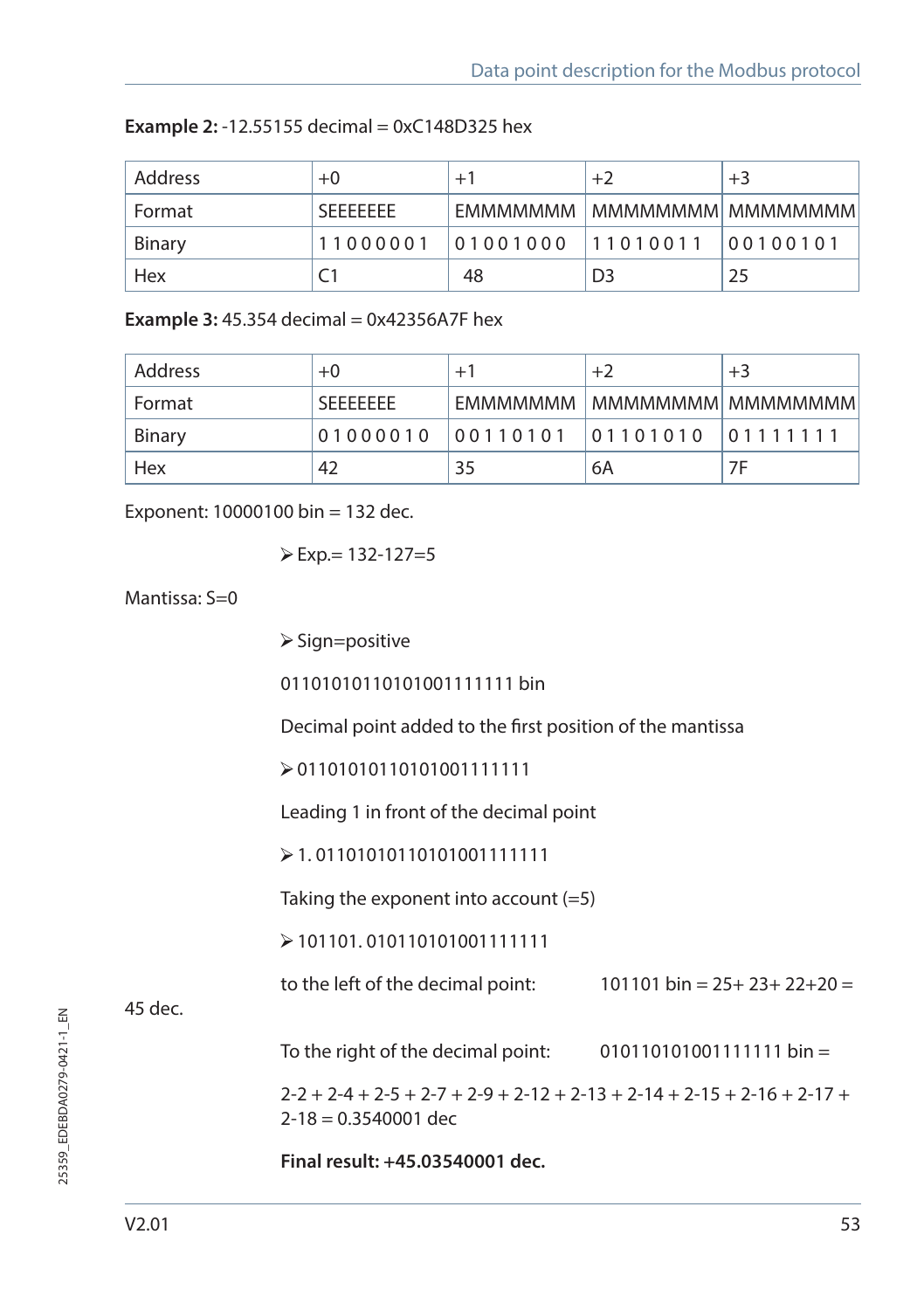#### **14.3 Interface parameters**

| Baud rate (baud)                          | Parity | Data bits | Stop bits                        |
|-------------------------------------------|--------|-----------|----------------------------------|
| 4800,9600,19200, even, odd, none<br>38400 |        |           | 2 for parity none<br>otherwise 1 |

The maximum data length of a Modbus transmission is 256 bytes. This results in a user data length of 253 bytes.

The number of data bits and stop bits is defined in the Modbus definition. Baud rates of less than 4800 baud are possible by definition, but not implemented at present. The interface parameters can only be configured on the device (not via bus).

#### **14.4 Device settings**

The settings are read with the 0x04 command (read input registers) as shown in Table 1. Writing is not possible at present.

| <b>Address</b> | <b>Words</b>   | <b>Description</b>                                           | Value                                                               | Format           |
|----------------|----------------|--------------------------------------------------------------|---------------------------------------------------------------------|------------------|
| 0xD002         | 2              | Primary transformer measuring voltage                        | 0 - 999999 V                                                        | float            |
| 0xD004         | $\overline{2}$ | Secondary transformer measuring<br>voltage                   | $0 - 999V$                                                          | float            |
| 0xD006         | $\overline{2}$ | Primary transformer measuring current                        | 0 - 999999 A                                                        | float            |
| 0xD008         | $\overline{2}$ | Secondary transformer measuring<br>current                   | 1 A / 5 A                                                           | float            |
| 0xD00A         | $\mathcal{P}$  | Target CosPhi 1                                              | $-1.0 - +1.0$                                                       | float            |
| 0xD00C         | $\overline{2}$ |                                                              |                                                                     | float            |
| 0xD00E         | $\overline{2}$ | Target CosPhi for energy recovery<br>(fixed setting)         | $-1.0 - +1.0$                                                       | float            |
| 0xD010         | $\overline{2}$ | Target CosPhi for message "Compensa-<br>tion unit too small" | $-1.0 - +1.0$                                                       | float            |
| 0xD012         | $\overline{2}$ | Connected phase voltage measurement                          | $0=$ L1N // 1=L2N<br>// 2=L3N // 4=L12 long<br>// 5=L23 // 6=L31    | unsigned         |
| 0xD014         | $\overline{2}$ | Connected phase current measurement                          | $0=$ L1 // 1=L2 //<br>$2=$ L3 // 3=-L1 //<br>$4 = -12$ // $5 = -13$ | unsigned<br>long |
| 0xD016         | $\overline{2}$ |                                                              |                                                                     |                  |
| 0xD018         | $\overline{2}$ |                                                              |                                                                     |                  |
| 0xD01a         | $\overline{2}$ |                                                              |                                                                     |                  |
| 0xD01c         | $\overline{2}$ |                                                              |                                                                     |                  |
|                |                | General                                                      |                                                                     |                  |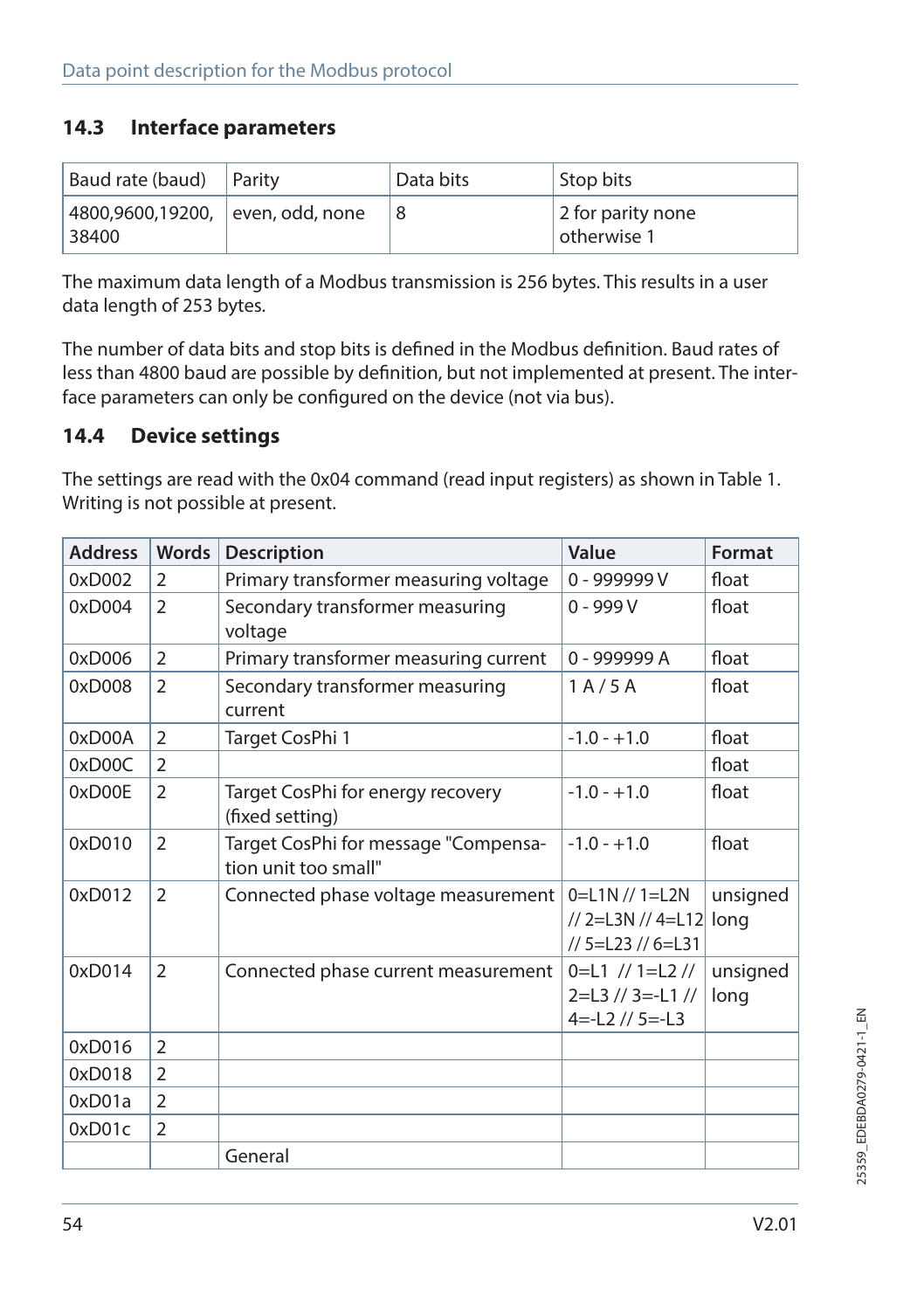| <b>Address</b> | <b>Words</b>   | <b>Description</b>                                                                                    | Value     | Format           |
|----------------|----------------|-------------------------------------------------------------------------------------------------------|-----------|------------------|
| 0xD020         | 2              | Byte sequence for float on the Modbus<br>(1=as defined // 0=reversed)                                 | $0 - 1$   | unsigned<br>long |
| 0xD022         | $\overline{2}$ | Frequency correction (0=Auto // 1=50<br>$Hz$ // 2=60 Hz)                                              | $0 - 2$   | unsigned<br>long |
| 0xD024         | 2              | Stage monitoring (0=No, 1=Yes)                                                                        | 0/1       | unsigned<br>long |
| 0xD026         | 2              | Temperature measurement (1=Yes //<br>$0 = No$                                                         | 0/1       | unsigned<br>long |
| 0xD028         | 2              | Fan relay<br>(1=available // 0=not available)                                                         | 0/1       | unsigned<br>long |
| 0xD02a         | $\overline{2}$ | Temperature [0.1 °C] that triggers the<br>fan when the threshold is exceeded                          | $0 - 700$ | unsigned<br>long |
| 0xD02c         | $\overline{2}$ | Temperature [0.1 °C] that causes the fan<br>to switch off when the value falls below<br>the threshold | $0 - 700$ | unsigned<br>long |
| 0xD02e         | 2              | Temperature [0.1 °C] that triggers the<br>stages when the value falls below the<br>threshold          | $0 - 700$ | unsigned<br>long |
| 0xD030         | 2              | Temperature [0.1 °C] that causes the<br>stages to switch off when the threshold<br>is exceeded        | $0 - 700$ | unsigned<br>long |
| 0xD032         | 2              |                                                                                                       |           |                  |
| 0xD034         | $\overline{2}$ |                                                                                                       |           |                  |
| 0xD036         | $\overline{2}$ |                                                                                                       |           |                  |
| 0xD038         | $\overline{2}$ |                                                                                                       |           |                  |
| 0xD03A         | $\overline{2}$ |                                                                                                       |           |                  |
| 0xD03C         | $\overline{2}$ |                                                                                                       |           |                  |
| 0xD03E         | 2              |                                                                                                       |           |                  |
|                |                | Switching performance                                                                                 |           |                  |
| 0xD042         | 2              | Percentage of smallest available stage<br>before activation                                           | 70-150    | unsigned<br>long |
| 0xD044         | 2              | Percentage of smallest available stage<br>before stages can be switched off                           | 70-150    | unsigned<br>long |
| 0xD046         | 2              | Time before message "Compensation<br>unit too small" is displayed [s]                                 | 3-3000    | unsigned<br>long |
| 0xD048         | $\overline{2}$ | Idle time after compensation [s]                                                                      | $0 - 300$ | unsigned<br>long |
| 0xD04A         | $\overline{2}$ |                                                                                                       |           | unsigned<br>long |
| 0xD04C         | 2              | Switching interval [s]                                                                                | $0 - 10$  | unsigned<br>long |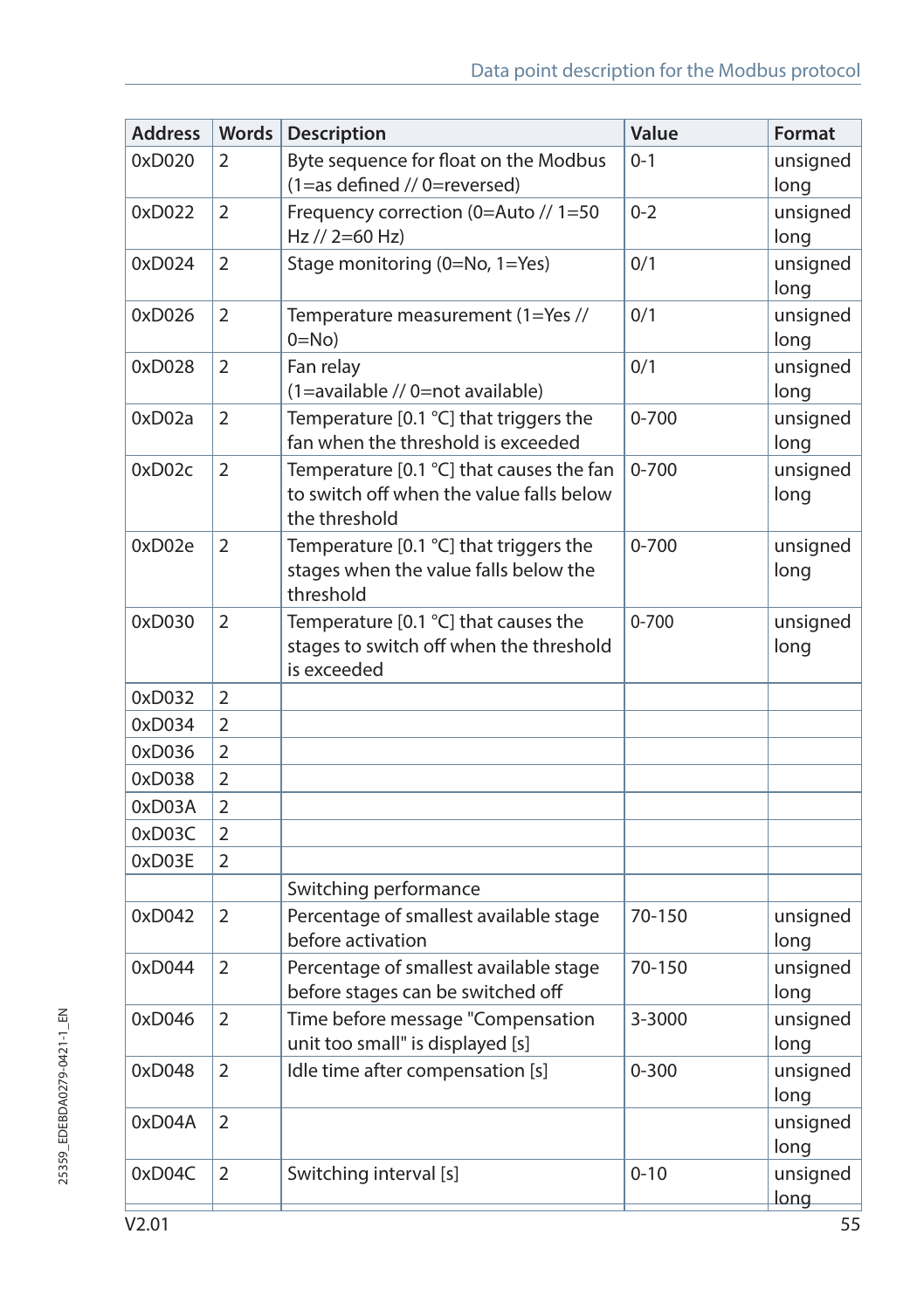| <b>Address</b> | <b>Words</b>   | <b>Description</b>                                                                                                                                                       | Value         | Format           |
|----------------|----------------|--------------------------------------------------------------------------------------------------------------------------------------------------------------------------|---------------|------------------|
| 0xD04E         | 2              |                                                                                                                                                                          |               | unsigned<br>long |
| 0xD050         | $\overline{2}$ |                                                                                                                                                                          |               | unsigned<br>long |
| 0xD052         | 2              | Attenuation coefficient for voltage                                                                                                                                      | $0 - 9$       | unsigned<br>long |
| 0xD054         | $\overline{2}$ | Attenuation coefficient for current                                                                                                                                      | $0 - 9$       | unsigned<br>long |
| 0xD056         | $\overline{2}$ | Attenuation coefficient Q <sub>miss</sub>                                                                                                                                | $0 - 9$       | unsigned<br>long |
| 0xD058         | 2              |                                                                                                                                                                          |               |                  |
| 0xd05A         | 2              |                                                                                                                                                                          |               |                  |
| 0xD05C         | 2              |                                                                                                                                                                          |               |                  |
| 0xD05E         | $\overline{2}$ |                                                                                                                                                                          |               |                  |
|                |                | <b>Extras</b>                                                                                                                                                            |               |                  |
| 0xD062         | $\overline{2}$ | Limit for operating cycle message                                                                                                                                        | 0-999999      | unsigned<br>long |
| 0xD064         | $\overline{2}$ | Low load limit [A]                                                                                                                                                       | 0.015 or 0.05 | float            |
| 0xD066         | $\overline{2}$ | Time until light load switch-off in<br>minutes                                                                                                                           | $1 - 60$      | unsigned<br>long |
| 0xD068         | 2              |                                                                                                                                                                          |               | unsigned<br>long |
| 0xD06A         | $\overline{2}$ | Voltage harmonic limit [%]                                                                                                                                               | $0 - 10$      | unsigned<br>long |
| 0xD06C         | $\overline{2}$ |                                                                                                                                                                          |               | unsigned<br>long |
| 0xD06E         | $\overline{2}$ | Modbus address                                                                                                                                                           | $1 - 247$     | unsigned<br>long |
| 0xD070         | 2              | Modbus parameters<br>(0=e4800 // 1=o4800 // 2=n4800 //<br>3=e9600 // 4=o9600 // 5=n9600 //<br>6=e19200 // 7=o19200 // 8=n19200 //<br>9=e38400 // 10=o38400 // 11=n38400) | $0 - 11$      | unsigned<br>long |
| 0xD072         | $\overline{2}$ |                                                                                                                                                                          |               |                  |
| 0xD074         | $\overline{2}$ |                                                                                                                                                                          |               |                  |
| 0xD076         | $\overline{2}$ |                                                                                                                                                                          |               |                  |
| 0xD078         | 2              |                                                                                                                                                                          |               |                  |
| 0xD07A         | 2              |                                                                                                                                                                          |               |                  |
| 0xD07C         | $\overline{2}$ |                                                                                                                                                                          |               |                  |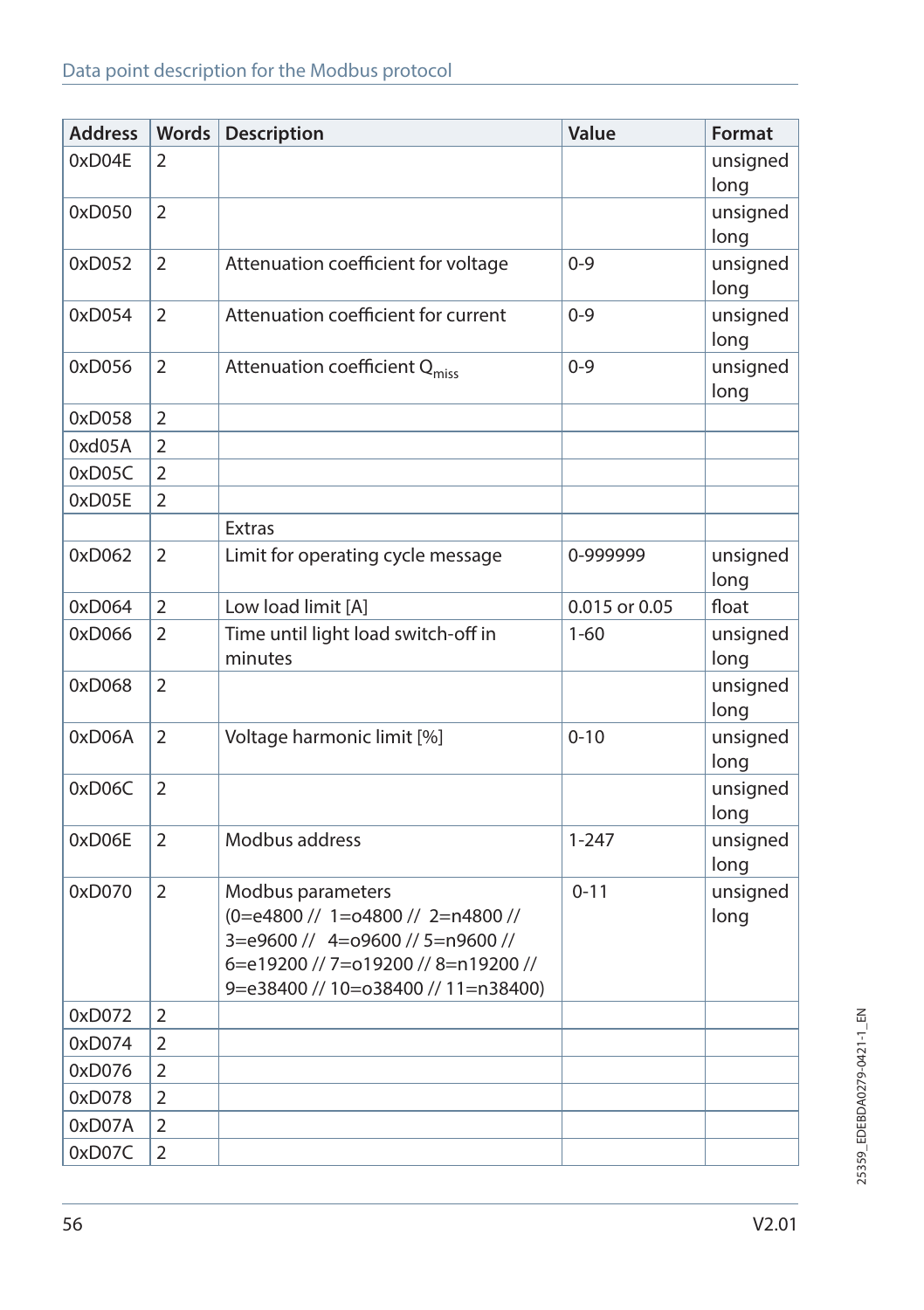| <b>Address</b> | <b>Words</b>   | Description                                                                      | Value                                  | Format           |
|----------------|----------------|----------------------------------------------------------------------------------|----------------------------------------|------------------|
|                |                | Stage parameters                                                                 |                                        |                  |
| 0xD080         | 2              | Base index for the following stage<br>parameters<br>(addresses 0xD080 to 0xD08E) | $0$ (= stage 1)                        | unsigned<br>long |
| 0xD082         | $\overline{2}$ | Mode                                                                             | $0 = \frac{Off}{1} =$<br>Auto $2 = On$ | unsigned<br>long |
| 0xD084         | 2              | Stage power [0.1 kvar]                                                           | 0-9999                                 | unsigned<br>long |
| 0xD086         | $\overline{2}$ | Discharge time [s]                                                               | 0-999                                  | unsigned<br>long |
| 0xD088         | $\overline{2}$ | Operating cycles                                                                 | 0-999999                               | unsigned<br>long |
| 0xD08A         | 2              |                                                                                  | 0                                      | unsigned<br>long |
| 0xD08C         | $\overline{2}$ |                                                                                  | $\Omega$                               | unsigned<br>long |
| 0xD08E         | $\overline{2}$ |                                                                                  | 0                                      | unsigned<br>long |
| 0xD090         | $\overline{2}$ | Base index for the following stage pa-<br>rameters (addresses 0xD090 to 0xD09E)  | $1 (= stage 2)$                        | unsigned<br>long |
| 0xD09E         | $\overline{2}$ |                                                                                  | 0                                      | unsigned<br>long |
| 0xD0A0         | 2              | Base index for the following stage<br>parameters<br>(addresses 0xD0A0 to 0xD0AE) | $2 (= stage 3)$                        | unsigned<br>long |
| 0xD0AE         | $\overline{2}$ |                                                                                  | 0                                      | unsigned<br>long |
|                |                |                                                                                  |                                        |                  |
| 0xD0B0         | $\overline{2}$ | Base index for the following stage<br>parameters<br>(addresses 0xD0B0 to 0xD0BE) | $3 (= stage 4)$                        | unsigned<br>long |
|                |                |                                                                                  |                                        |                  |
| 0xD0BE         | 2              |                                                                                  | 0                                      | unsigned<br>long |
|                |                |                                                                                  |                                        |                  |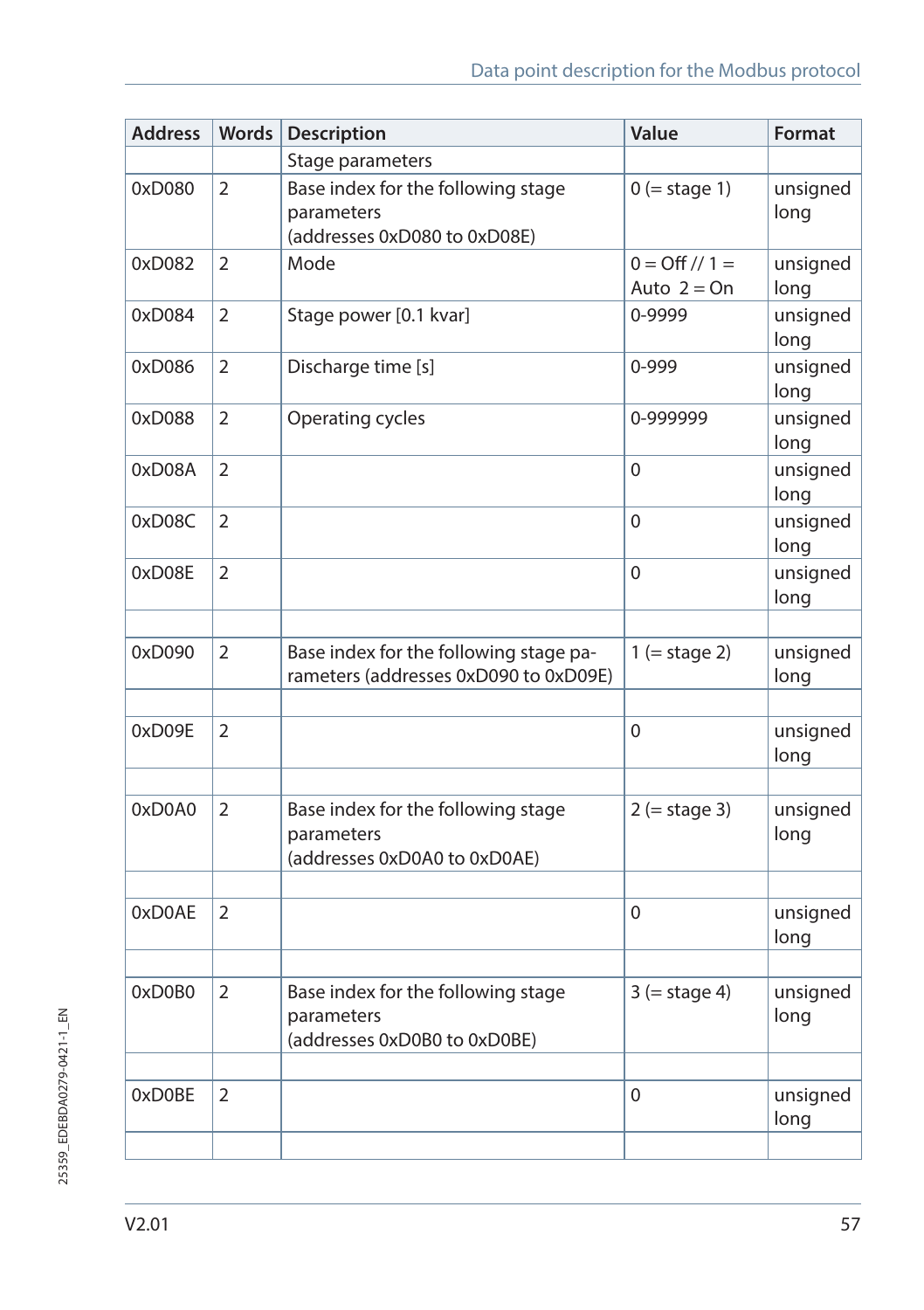### Data point description for the Modbus protocol

| <b>Address</b> | <b>Words</b>   | <b>Description</b>                                                               | Value            | Format           |
|----------------|----------------|----------------------------------------------------------------------------------|------------------|------------------|
|                |                |                                                                                  |                  |                  |
| 0xD0C0         | 2              | Base index for the following stage<br>parameters<br>(addresses 0xD0C0 to 0xD0CE) | $4$ (= stage 5)  | unsigned<br>long |
|                |                |                                                                                  |                  |                  |
| 0xD0CE         | 2              |                                                                                  | 0                | unsigned<br>long |
|                |                |                                                                                  |                  |                  |
| 0xD0D0         | 2              | Base index for the following stage<br>parameters<br>(addresses 0xD0D0 to 0xD0DE) | $5 (= stage 6)$  | unsigned<br>long |
|                |                |                                                                                  |                  |                  |
| 0xD0DE         | 2              |                                                                                  | $\Omega$         | unsigned<br>long |
|                |                |                                                                                  |                  |                  |
| 0xD0E0         | 2              | Base index for the following stage<br>parameters<br>(addresses 0xD0E0 to 0xD0EE) | $6$ (= stage 7)  | unsigned<br>long |
|                |                |                                                                                  |                  |                  |
| 0xD0EE         | 2              |                                                                                  | $\Omega$         | unsigned<br>long |
|                |                |                                                                                  |                  |                  |
| 0xD0F0         | 2              | Base index for the following stage<br>parameters<br>(addresses 0xD0F0 to 0xD0FE) | $7$ (= stage 8)  | unsigned<br>long |
|                |                |                                                                                  |                  |                  |
| 0xD0FE         | 2              |                                                                                  | 0                | unsigned<br>long |
| 0xD100         | 2              | Base index for the following stage<br>parameters<br>(addresses 0xD100 to 0xD10E) | $8$ (= stage 9)  | unsigned<br>long |
|                |                |                                                                                  |                  |                  |
| 0xD10E         | 2              |                                                                                  | 0                | unsigned<br>long |
|                |                |                                                                                  |                  |                  |
| 0xD110         | $\overline{2}$ | Base index for the following stage<br>parameters<br>(addresses 0xD110 to 0xD11E) | $9$ (= stage 10) | unsigned<br>long |
|                |                |                                                                                  |                  |                  |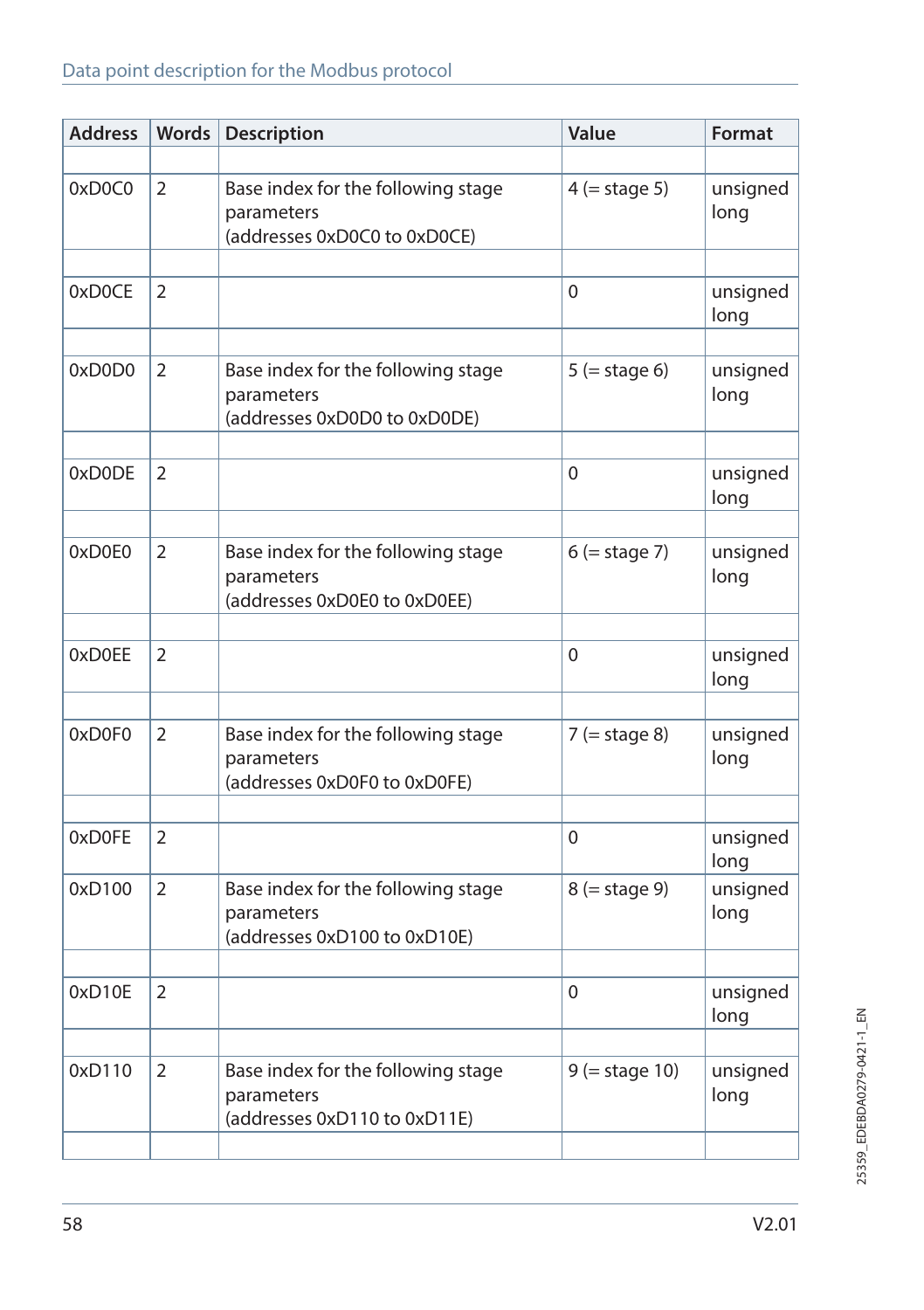| <b>Address</b> | <b>Words</b>   | <b>Description</b>                                                               | Value             | Format           |
|----------------|----------------|----------------------------------------------------------------------------------|-------------------|------------------|
| 0xD11E         | $\overline{2}$ |                                                                                  | $\Omega$          | unsigned<br>long |
|                |                |                                                                                  |                   |                  |
| 0xD120         | 2              | Base index for the following stage<br>parameters<br>(addresses 0xD120 to 0xD12E) | $10 (= stage 11)$ | unsigned<br>long |
|                |                |                                                                                  |                   |                  |
| 0xD12E         | 2              |                                                                                  | $\Omega$          | unsigned<br>long |
|                |                |                                                                                  |                   |                  |
| 0xD130         | 2              | Base index for the following stage<br>parameters<br>(addresses 0xD130 to 0xD13E) | 11 (= stage 12)   | unsigned<br>long |
|                |                |                                                                                  |                   |                  |
| 0xD13E         | $\overline{2}$ |                                                                                  | $\Omega$          | unsigned<br>long |
|                |                |                                                                                  |                   |                  |

#### **Request: 01 04 D0 01 00 02 18 CB** in which

| 01                | Device address                                                                                                                                                                  |
|-------------------|---------------------------------------------------------------------------------------------------------------------------------------------------------------------------------|
| 04                | Command                                                                                                                                                                         |
| D <sub>0</sub> 01 | Read from register 0xD002 "Measuring voltage primary transformer" (in<br>accordance with the Modbus definition, the required address must be set<br>to -1 in the request telex) |
| 00 02             | Read 2 registers, i.e. read 1 data point                                                                                                                                        |
| 18 CB             | CRC code                                                                                                                                                                        |

#### **Response:**

#### **01 04 04 44 54 80 00 CF 64**

in which

| 01          | Device address                           |      |
|-------------|------------------------------------------|------|
| 04          | Command                                  |      |
| 04          | 4 data bytes                             |      |
| 44 54 80 00 | Primary transformer measuring<br>voltage | 850V |
| CF 64       | CRC code                                 |      |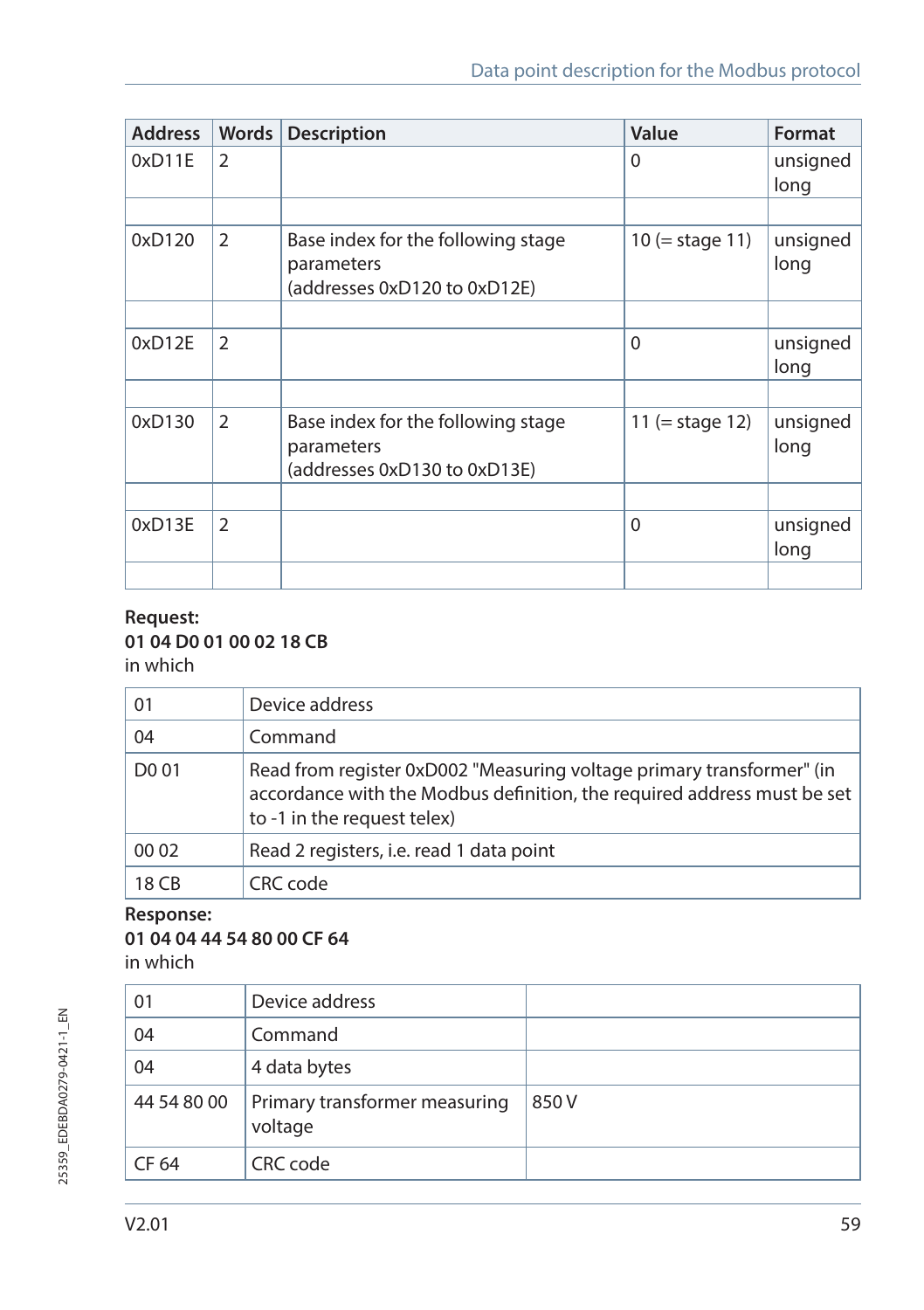## **14.5 Data points**

Data points can be read via the command 0x04 (read input registers) in accordance with table 1.

| <b>Address</b> | <b>Words</b>   | Description                                   | Unit    | Format   |
|----------------|----------------|-----------------------------------------------|---------|----------|
| 0x0002         | $\overline{2}$ | Voltage                                       | $\vee$  | float    |
| 0x0004         | $\overline{2}$ | Current                                       | A       | float    |
| 0x0006         | 2              | Network frequency                             | Hz      | float    |
| 0x0008         | $\overline{2}$ | Current CosPhi                                |         | float    |
| 0x000a         | $\overline{2}$ | Active power                                  | W       | float    |
| 0x000c         | $\overline{2}$ | Fundamental reactive power                    | var     | float    |
| 0x000e         | $\overline{2}$ | No compensation power                         | var     | float    |
| 0x0010         | $\overline{2}$ | Apparent power                                | VA      | float    |
| 0x0012         | $\overline{2}$ | <b>THD</b>                                    | $\%$    | float    |
| 0x0014         | $\overline{2}$ | Temperature                                   | °C      | float    |
| 0x0016         | $\overline{2}$ | Overtemperature switch-off                    |         | float    |
| 0x0018         | $\overline{2}$ | Voltage 3rd harmonic                          | $\%$    | float    |
| 0x001a         | $\overline{2}$ | Voltage 5 <sup>th</sup> harmonic              | $\%$    | float    |
| 0x001c         | 2              | Voltage 7 <sup>rd</sup> harmonic              | $\%$    | float    |
| 0x001e         | $\overline{2}$ | Voltage 9rd harmonic                          | $\%$    | float    |
| 0x0020         | $\overline{2}$ | Voltage 11 <sup>rd</sup> harmonic             | $\%$    | float    |
| 0x0022         | $\overline{2}$ | Voltage 13rd harmonic                         | $\%$    | float    |
| 0x0024         | $\overline{2}$ | Maximum missing compensation power            | var     | float    |
| 0x0026         | $\overline{2}$ | Relay states (12 bit: bit $0 =$ stage 1 - bit | bitwise | unsigned |
|                |                | $11 = stage 12$ // bit $13 = error message$ ) |         | long     |
| 0x0028         | $\overline{2}$ | Messages (bit coded)                          |         | unsigned |
|                |                |                                               |         | long     |
| 0x002a         | $\overline{2}$ | Error messages (bit coded)                    |         | unsigned |
|                |                |                                               |         | long     |
|                |                |                                               |         |          |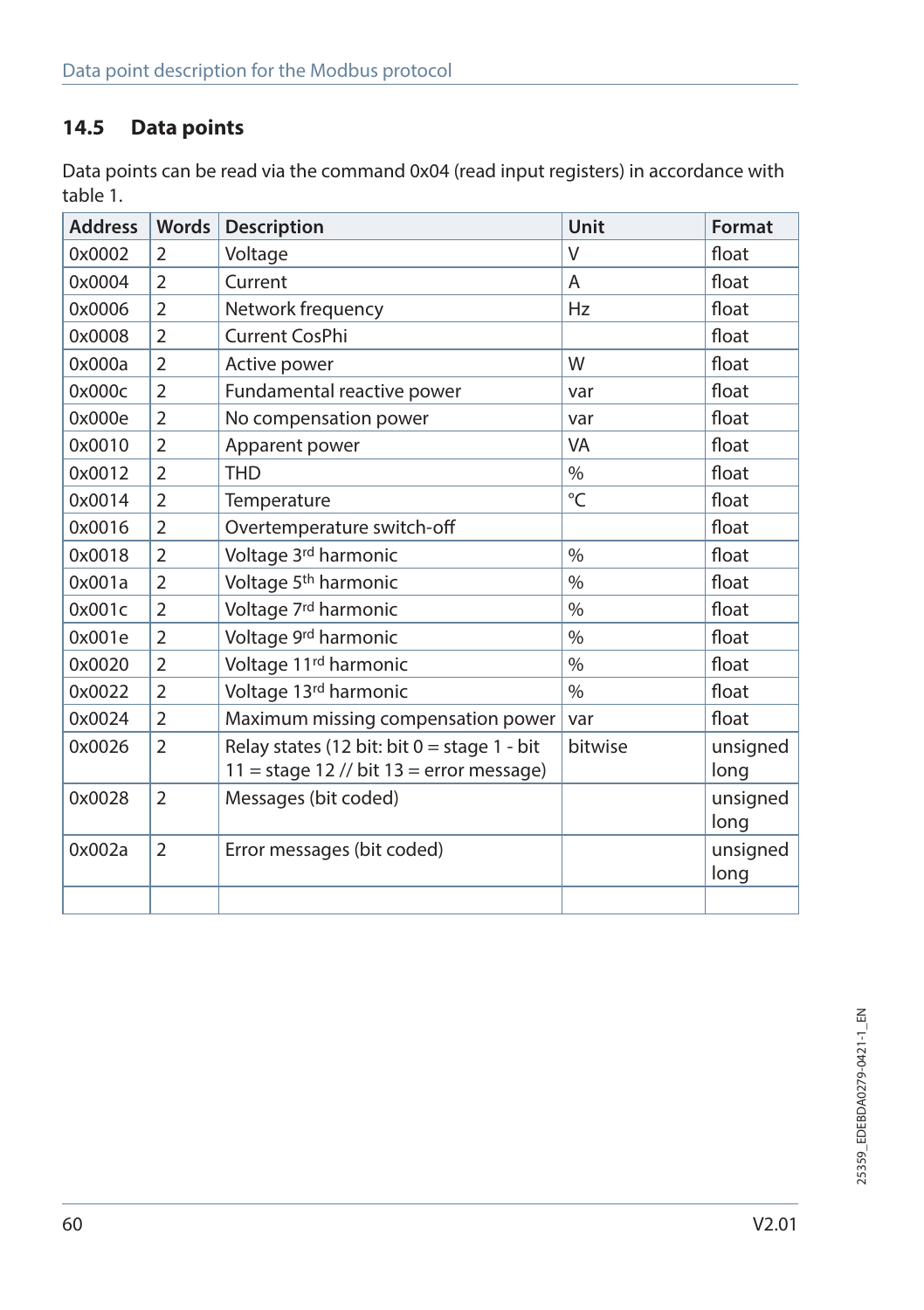| Messages:       | Bit 00 set: | No stage power                  |
|-----------------|-------------|---------------------------------|
| (display)       | Bit 01 set: | System temperature switch-off   |
|                 | Bit 02 set: | No measuring current            |
|                 | Bit 03 set: | No measuring voltage            |
|                 | Bit 04 set: | Light load operation            |
|                 | Bit 05 set: | Voltage harmonics limit reached |
|                 | Bit 06 set: | Operating cycle limit reached   |
|                 | Bit 07 set: | PFC too small                   |
|                 |             |                                 |
| Error messages: | Bit 00 set: | No stage power                  |
| (relay set)     | Bit 01 set: | System temperature switch-off   |
|                 | Bit 02 set: | No measuring current            |
|                 | Bit 03 set: | No measuring voltage            |
|                 | Bit 04 set: | Light load operation            |
|                 | Bit 05 set: | Voltage harmonics limit reached |
|                 | Bit 06 set: | Operating cycle limit reached   |
|                 | Bit 07 set: | PFC too small                   |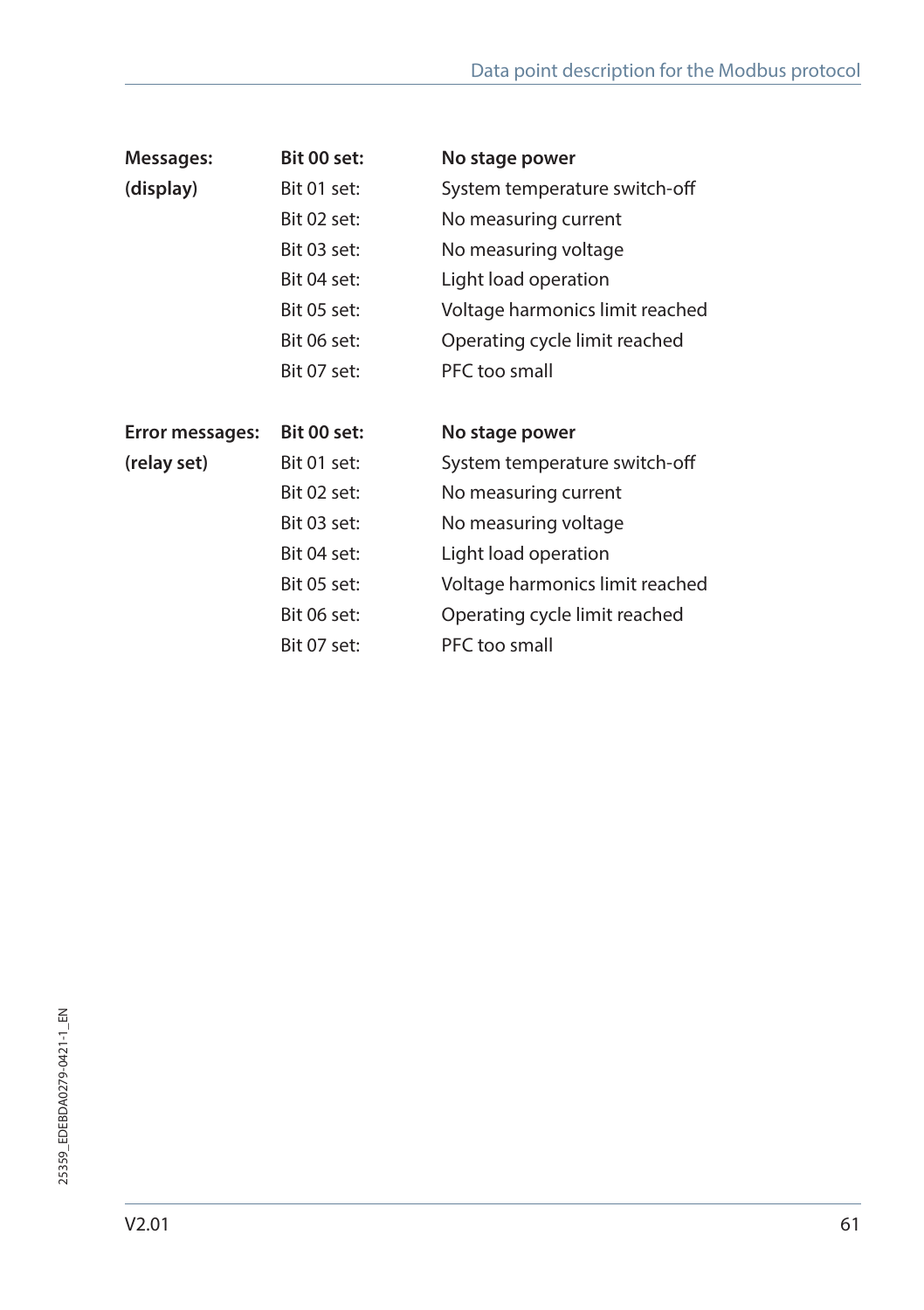### **Example Modbus RTU**

Request: 01 04 00 01 00 06 21 C8 where

| 01                | Device address                                                                                                                           |
|-------------------|------------------------------------------------------------------------------------------------------------------------------------------|
| 04                | Command                                                                                                                                  |
| 00 01             | Read voltage from register 0x0002 (in accordance with Modbus definition,<br>the required address must be set to -1 in the request telex) |
| 00 06             | Read 6 registers, i.e. read 3 data points                                                                                                |
| 21 C <sub>8</sub> | CRC code                                                                                                                                 |

#### **Response:**

01 04 0C 43 6B 5A B4 42 DC 67 20 42 48 0C 63 AF 7C

in which

| 01               | Device address    |           |
|------------------|-------------------|-----------|
| 04               | Command           |           |
| 0C               | 12 data bytes     |           |
|                  |                   |           |
| 43 6B 5A B4      | Voltage           | 235.35 V  |
| 42 DC 67 20      | Current           | 110.20 A  |
| 42 48 0C 63      | Network frequency | 50.012 Hz |
| AF <sub>7C</sub> | CRC code          |           |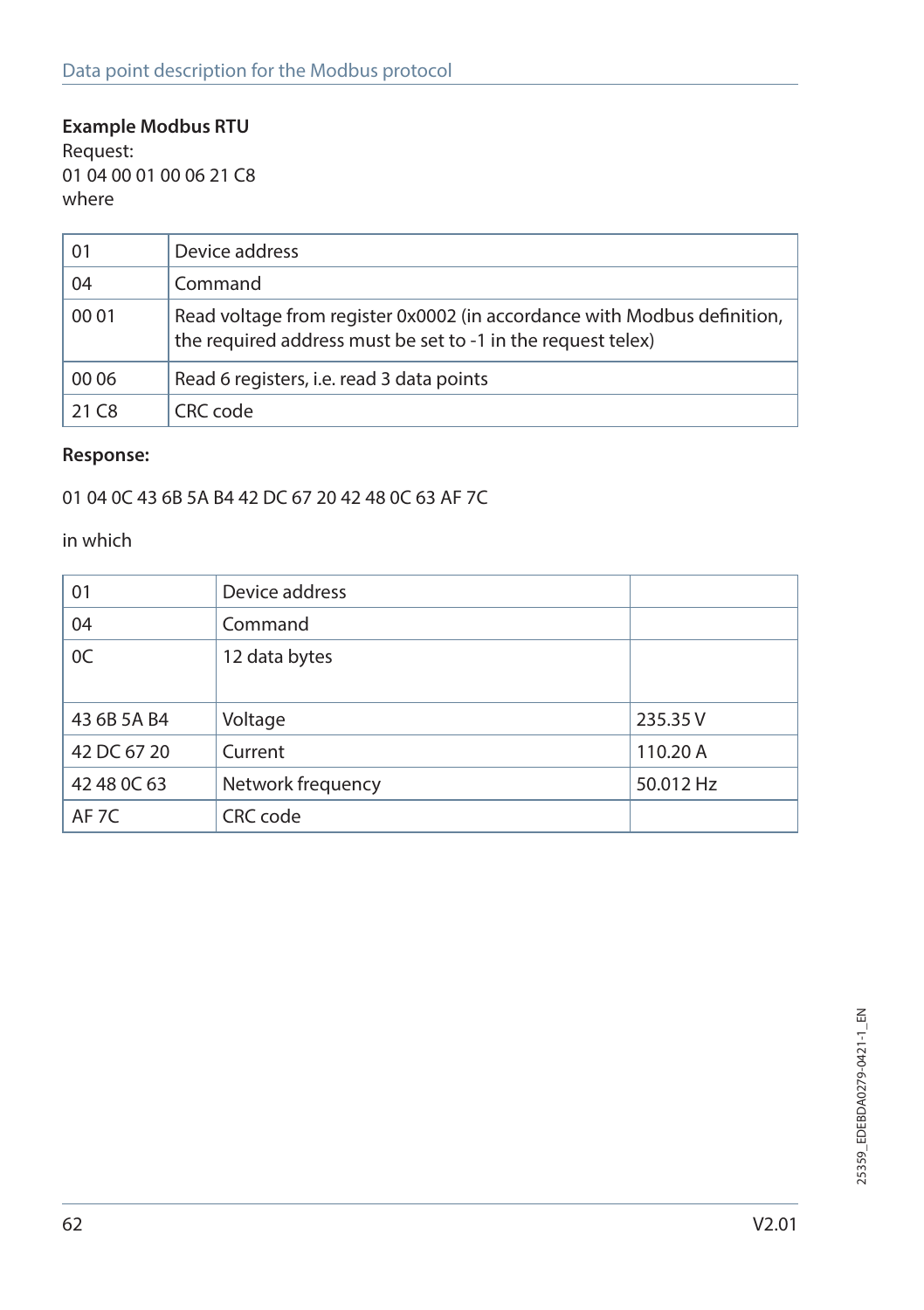## **15 Device information**

The device information is read via the command 0x2B (Read Device Identification)

Information about the manufacturer, device code and device version is read in the process. The device supplies the "Basic Device Identification". "Regular" and "Extended Device Identification" are optional according to the Modbus definition.

#### **Example Modbus RTU**

Request: 01 2B 0E 01 00 70 77 in which

| 01    | Device address                                                           |
|-------|--------------------------------------------------------------------------|
| 2B    | Command                                                                  |
| 0E    | MEI type according to the Modbus definition always 0x0E                  |
| 01    | Device ID code for "Basic Device Identification" (see Modbus definition) |
| 00    | Object ID -> in our example manufacturer name, product name and version  |
| 70 77 | CRC code                                                                 |

#### **Response:**

01 2B 0E 01 01 00 00 03 00 08 4B 42 52 20 47 6D 62 48 01 12 6D 75 6C 74 69 63 6F 6D 70 20 46 31 34 34

2D 33 20 20 02 09 20 32 2E 30 30 72 30 31 36 CD DB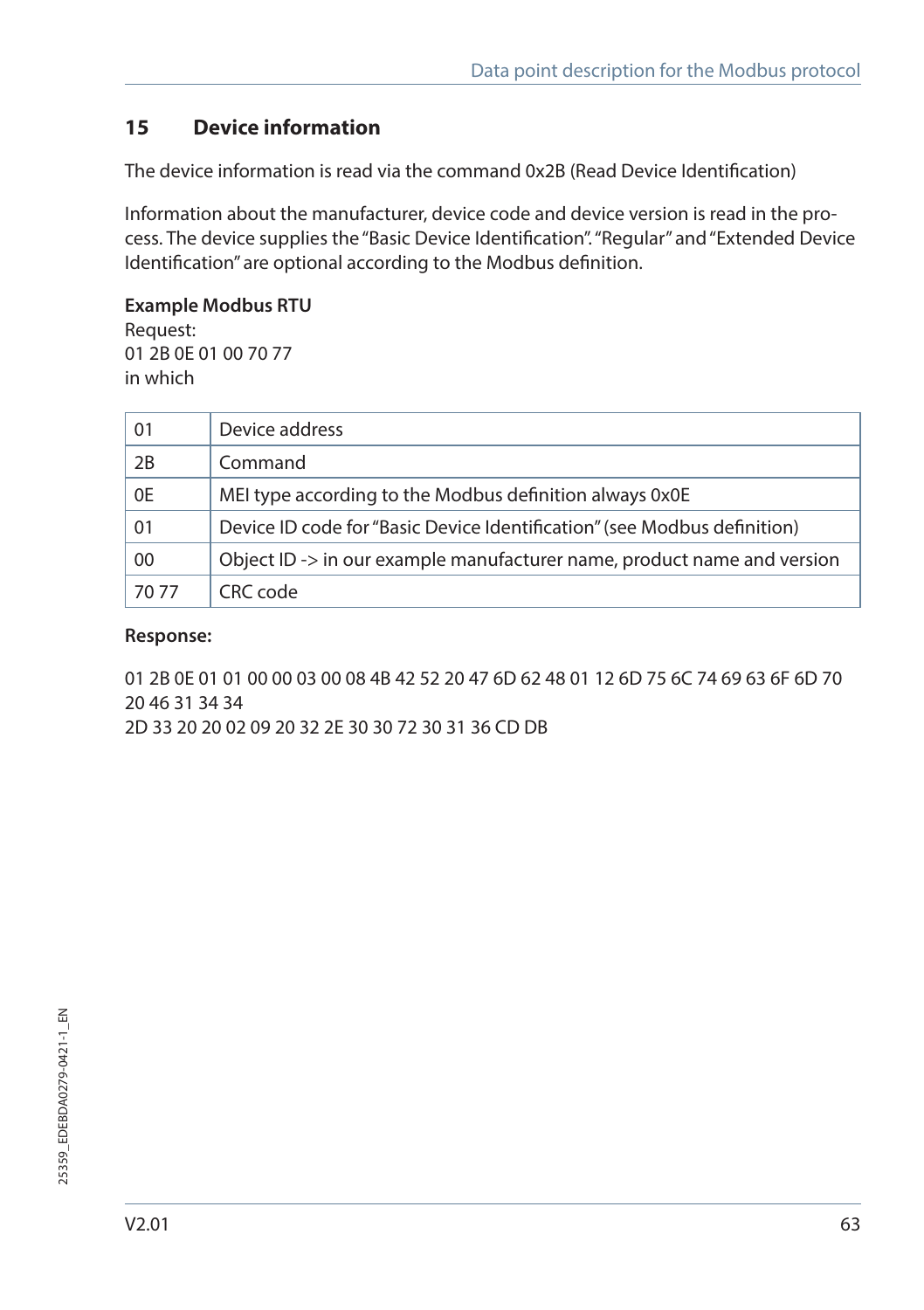## in which

| 01                                                          | Device address                                                   |
|-------------------------------------------------------------|------------------------------------------------------------------|
| 2B                                                          | Command                                                          |
| 0E                                                          | MEI type (see Modbus definition)                                 |
| 01                                                          | "Basic identification" (see Modbus definition)                   |
| 01                                                          | "Conformity level" (see Modbus definition)                       |
| 00                                                          | No further information follows<br>(no additional telex required) |
| 00                                                          | Next object ID                                                   |
| 03                                                          | Number of objects                                                |
| 00                                                          | Object ID 00                                                     |
| 08                                                          | Text length of ID 00                                             |
| 4B 42 52 20 47 6D 62<br>48                                  | "KBR GmbH"                                                       |
| 01                                                          | Object ID 01                                                     |
| 12                                                          | Text length of ID 01                                             |
| 6D 75 6C 74 69 63 6F<br>6D 70 20 46 31 34 34<br>1D 33 20 20 | "multicomp F144-3"                                               |
| 02                                                          | Object ID 02                                                     |
| 09                                                          | Text length of ID 02                                             |
| 20 32 2E 30 30 72 30<br>31 36                               | "2.00r016"                                                       |
| CD DB                                                       | CRC code                                                         |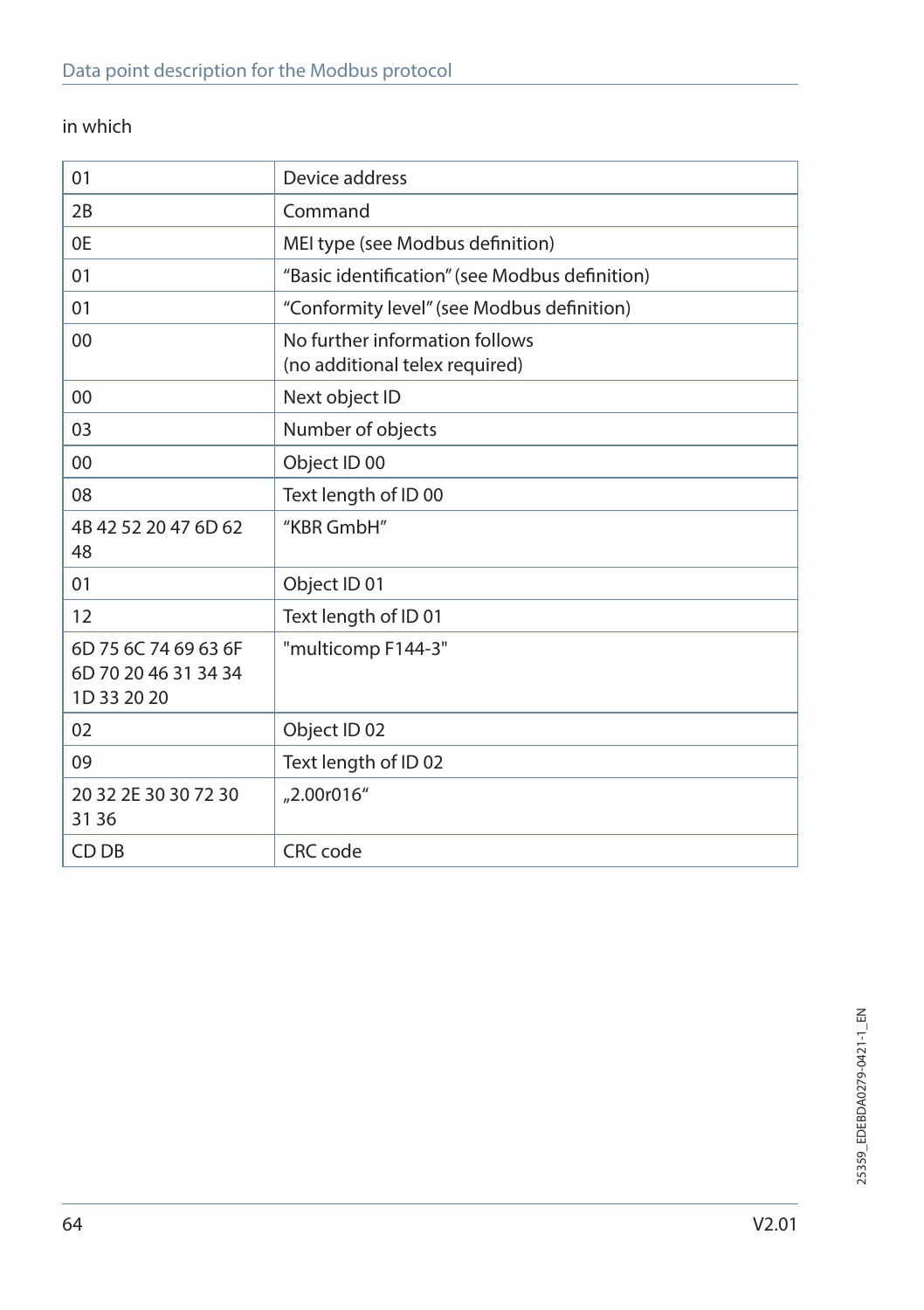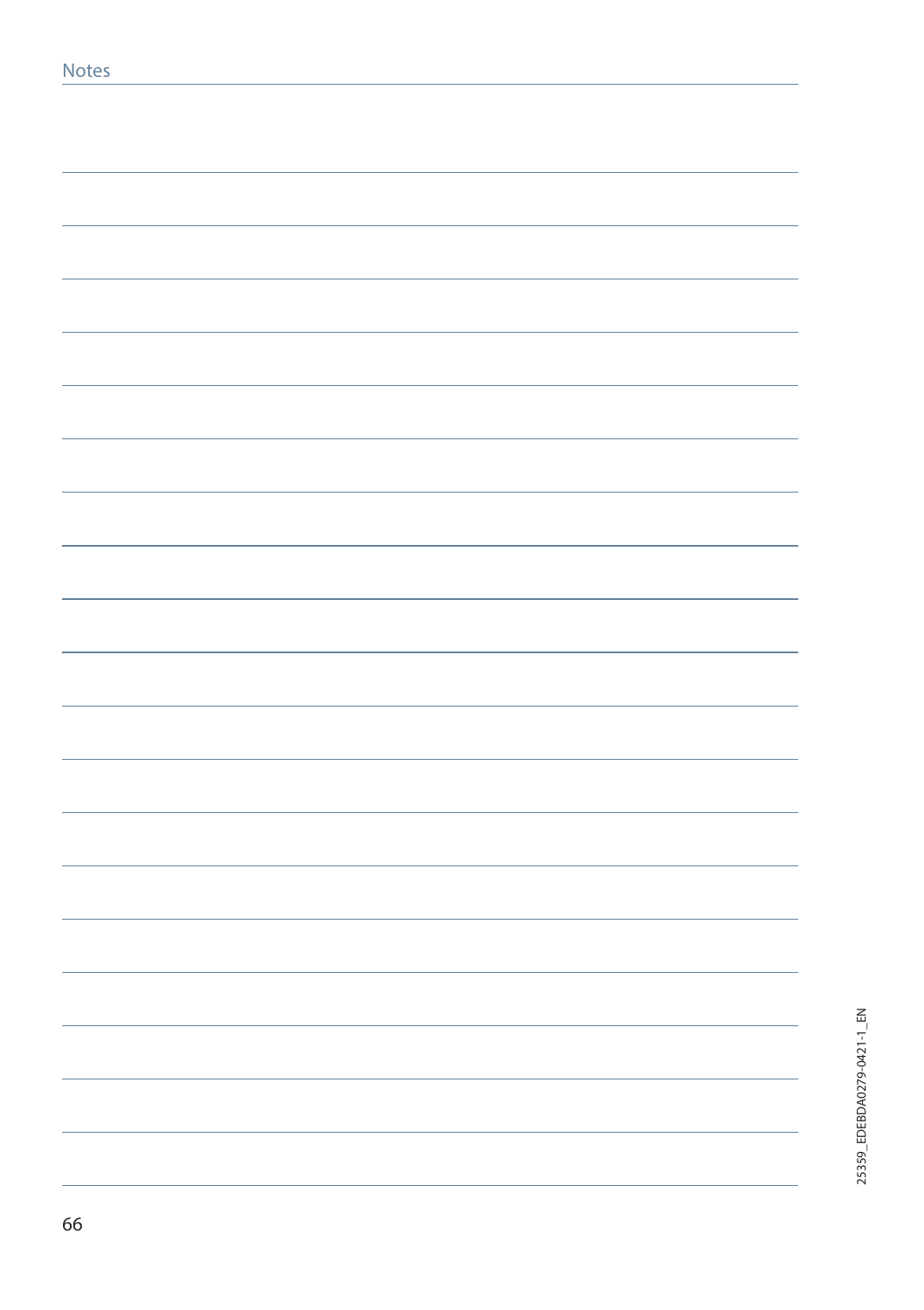